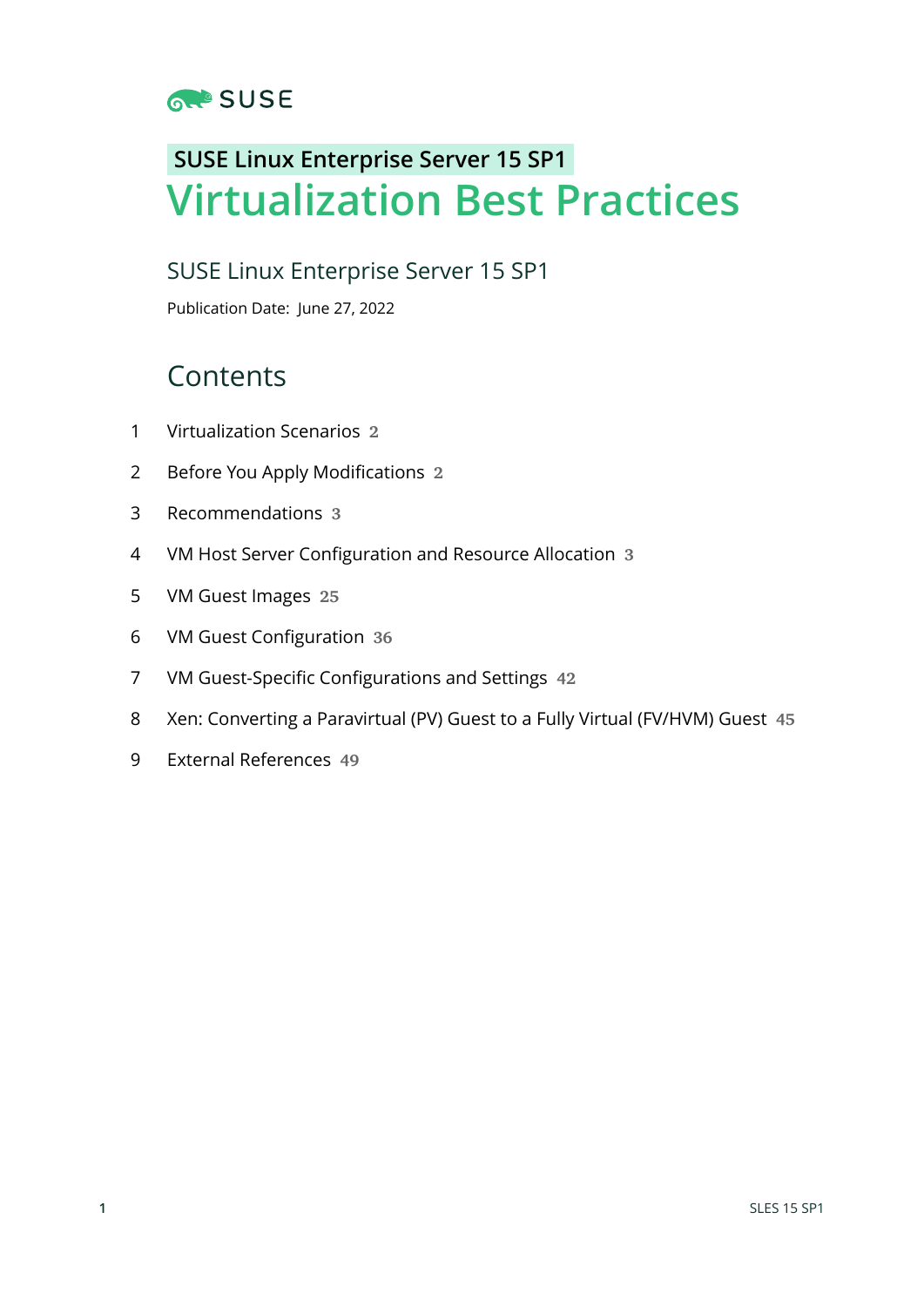# <span id="page-1-0"></span>1 Virtualization Scenarios

Virtualization offers a lot of capabilities to your environment. It can be used in multiple scenarios. To get more details about it, refer to the *Book "*Virtualization Guide*"* and in particular, to the following sections:

- *Book "*Virtualization Guide*", Chapter 1 "Virtualization Technology", Section 1.2 "Virtualization Capabilities"*
- *Book "*Virtualization Guide*", Chapter 1 "Virtualization Technology", Section 1.3 "Virtualization Benefits"*

This best practice guide will provide advice for making the right choice in your environment. It will recommend or discourage the usage of options depending on your workload. Fixing configuration issues and performing tuning tasks will increase the performance of VM Guest's near to bare metal.

# <span id="page-1-1"></span>2 Before You Apply Modifications

# 2.1 Back Up First

Changing the configuration of the VM Guest or the VM Host Server can lead to data loss or an unstable state. It is really important that you do backups of files, data, images, etc. before making any changes. Without backups you cannot restore the original state after a data loss or a misconfiguration. Do not perform tests or experiments on production systems.

# 2.2 Test Your Workloads

The efficiency of a virtualization environment depends on many factors. This guide provides a reference for helping to make good choices when configuring virtualization in a production environment. Nothing is *carved in stone*. Hardware, workloads, resource capacity, etc. should all be considered when planning, testing, and deploying your virtualization infrastructure. Testing your virtualized workloads is vital to a successful virtualization implementation.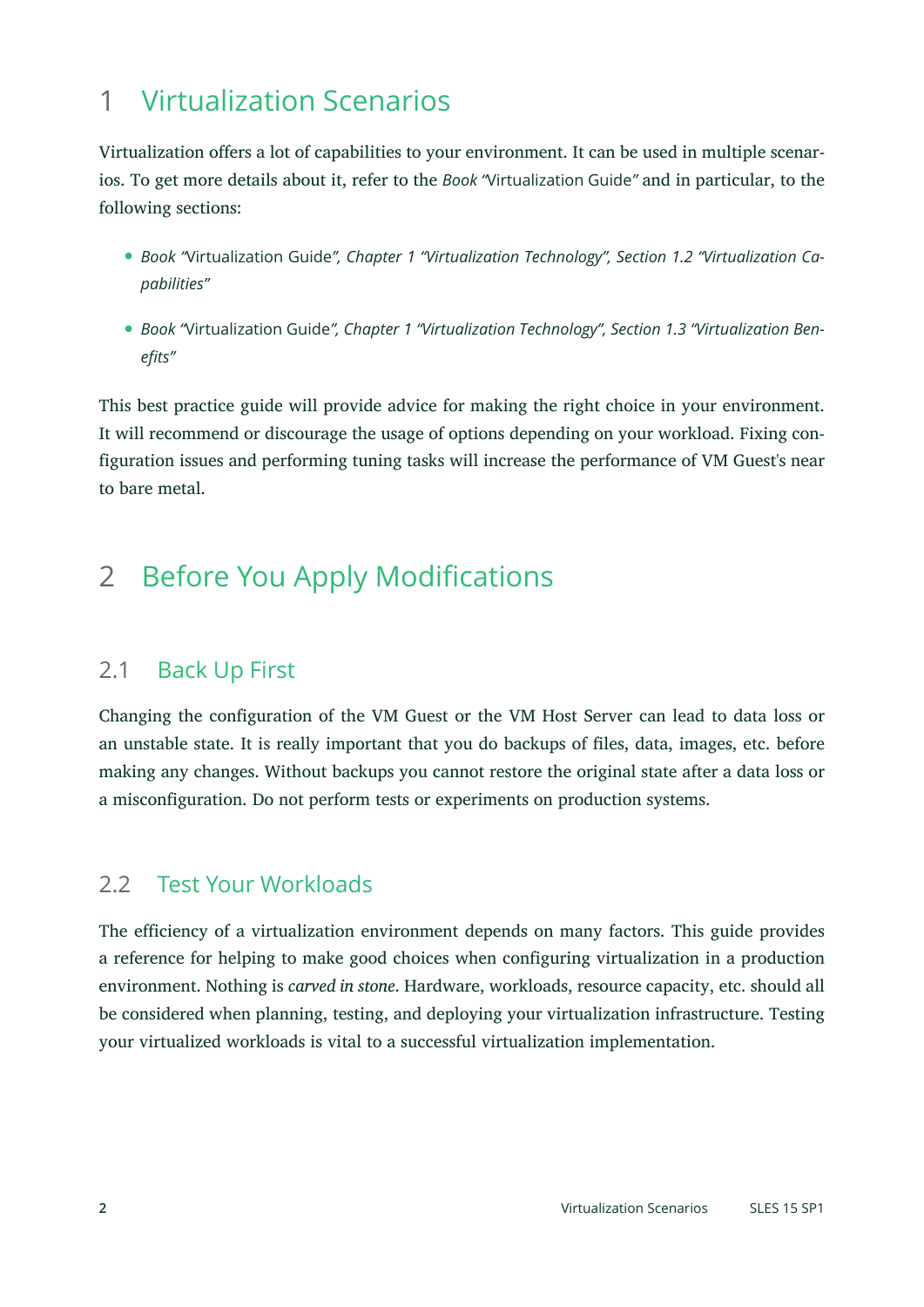# <span id="page-2-0"></span>3 Recommendations

# 3.1 Prefer the libvirt Framework

SUSE strongly recommends using the libvirt framework to configure, manage, and operate VM Host Servers and VM Guest. It offers a single interface (GUI and shell) for all supported virtualization technologies and therefore is easier to use than the hypervisor-specific tools.

We do not recommend using libvirt and hypervisor-specific tools at the same time, because changes done with the hypervisor-specific tools may not be recognized by the libvirt tool set. See *Book "*Virtualization Guide*", Chapter 8 "Starting and Stopping* libvirtd*"* for more information on libvirt.

# 3.2 qemu-system-i386 Compared to qemu-system-x86\_64

Similar to real 64-bit PC hardware, **qemu-system-x86\_64** supports VM Guests running a 32 bit or a 64-bit operating system. Because **qemu-system-x86\_64** usually also provides better performance for 32-bit guests, SUSE generally recommends using **qemu-system-x86\_64** for both 32-bit and 64-bit VM Guests on KVM. Scenarios where **qemu-system-i386** is known to perform better are not supported by SUSE.

Xen also uses binaries from the qemu package but prefers **qemu-system-i386** , which can be used for both 32-bit and 64-bit Xen VM Guests. To maintain compatibility with the upstream Xen Community, SUSE encourages using **qemu-system-i386** for Xen VM Guests.

# <span id="page-2-1"></span>4 VM Host Server Configuration and Resource Allocation

Allocation of resources for VM Guests is a crucial point when administrating virtual machines. When assigning resources to VM Guests, be aware that overcommitting resources may affect the performance of the VM Host Server and the VM Guests. If all VM Guests request all their resources simultaneously, the host needs to be able to provide all of them. If not, the host's performance will be negatively affected and this will in turn also have negative effects on the VM Guest's performance.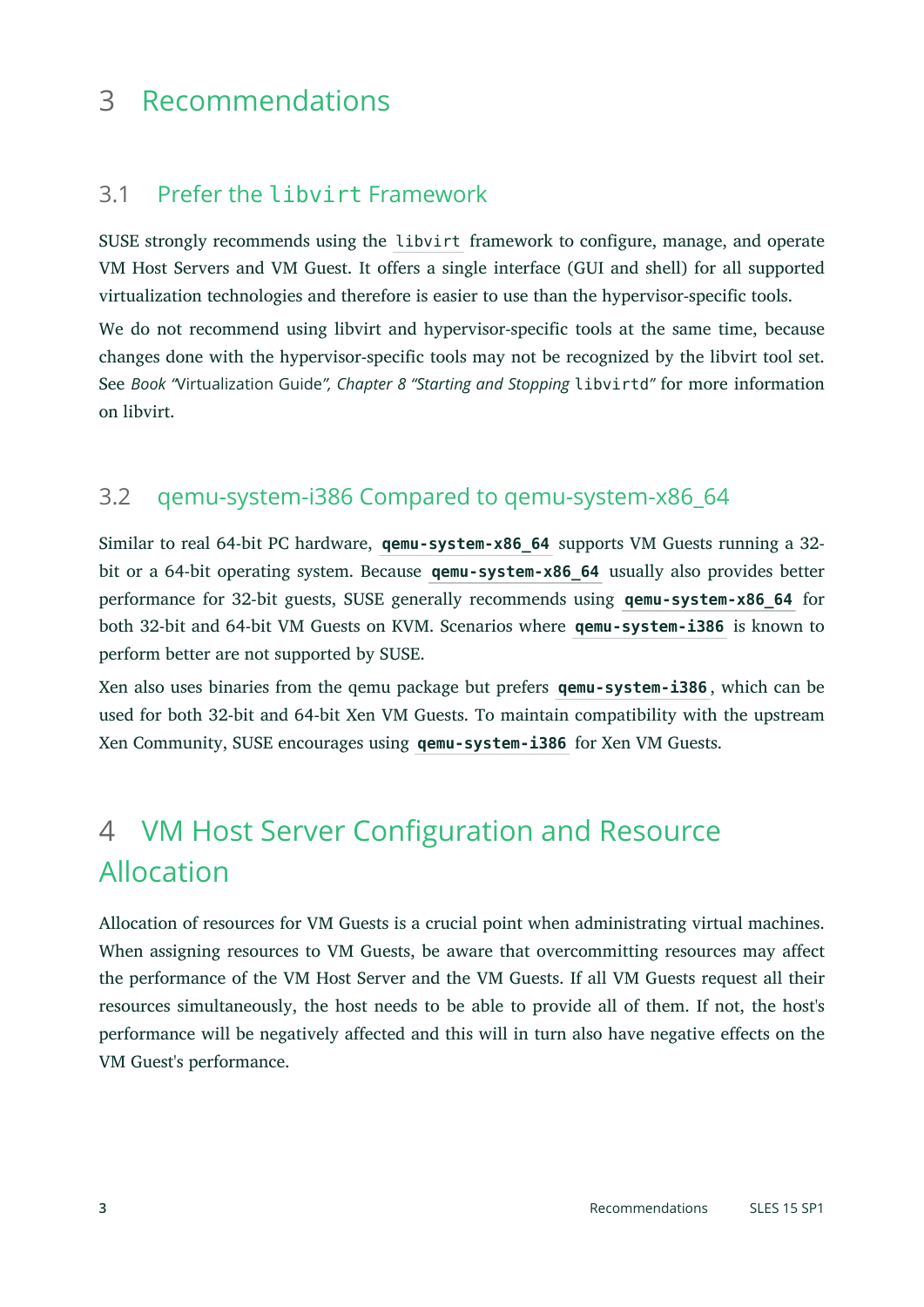# 4.1 Memory

Linux manages memory in units called pages. On most systems the default page size is 4 KB. Linux and the CPU need to know which pages belong to which process. That information is stored in a page table. If a lot of processes are running, it takes more time to find where the memory is mapped, because of the time required to search the page table. To speed up the search, the TLB (Translation Lookaside Buffer) was invented. But on a system with a lot of memory, the TLB is not enough. To avoid any fallback to normal page table (resulting in a cache miss, which is time consuming), huge pages can be used. Using huge pages will reduce TLB overhead and TLB misses (pagewalk). A host with 32 GB (32\*1014\*1024 = 33,554,432 KB) of memory and a 4 KB page size has a TLB with *33,554,432/4 = 8,388,608* entries. Using a 2 MB (2048 KB) page size, the TLB only has *33554432/2048 = 16384* entries, considerably reducing TLB misses.

## 4.1.1 Configuring the VM Host Server and the VM Guest to use Huge Pages

The AMD64/Intel 64 CPU architecture supports larger pages than 4 KB: huge pages. To determine the size of huge pages available on your system (could be 2 MB or 1 GB), check the flags line in the output of /proc/cpuinfo for occurrences of pse and/or pdpe1gb .

| <b>CPU flag</b>     | Huge pages size available |
|---------------------|---------------------------|
| <b>Empty string</b> | No huge pages available   |
| pse                 | 2 MB                      |
| pdpe1gb             | $1$ GB                    |

**TABLE 1: DETERMINE THE AVAILABLE HUGE PAGES SIZE**

Using huge pages improves performance of VM Guests and reduces host memory consumption. By default the system uses THP. To make huge pages available on your system, activate it at boot time with hugepages=1 , and—optionally—add the huge pages size with, for example, hugepagesz=2MB .



# Note: 1 GB huge pages

1 GB pages can only be allocated at boot time and cannot be freed afterward.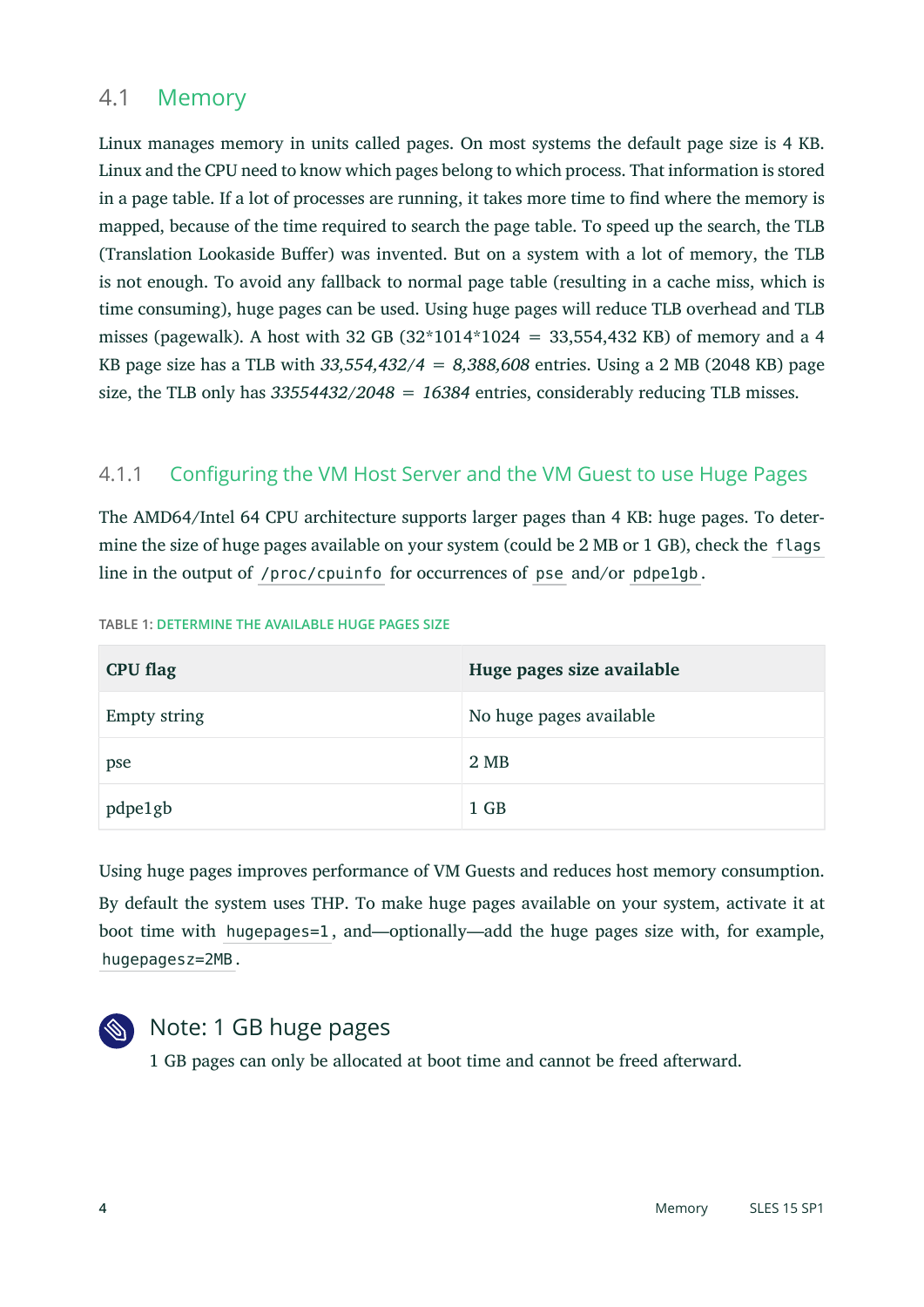To allocate and use the huge page table (HugeTlbPage) you need to mount hugetlbfs with correct permissions.



# Note: Restrictions of Huge Pages

Even if huge pages provide the best performance, they do come with some drawbacks. You lose features such as Memory ballooning (see *[Section 6.1.3, "virtio balloon"](#page-36-0)*), KSM (see *[Section 4.1.4, "KSM and Page Sharing"](#page-6-0)*), and huge pages cannot be swapped.

#### **PROCEDURE 2: CONFIGURING THE USE OF HUGE PAGES**

```
1. Mount hugetlbfs to /dev/hugepages :
```
tux > **sudo** mount -t hugetlbfs hugetlbfs /dev/hugepages

**2.** To reserve memory for huge pages use the **sysctl** command. If your system has a huge page size of 2 MB (2048 KB), and you want to reserve 1 GB (1,048,576 KB) for your VM Guest, you need *1,048,576/2048=512* pages in the pool:

```
tux > sudo sysctl vm.nr_hugepages=512
```
The value is written to /proc/sys/vm/nr\_hugepages\_and represents the current number of *persistent* huge pages in the kernel's huge page pool. *Persistent* huge pages will be returned to the huge page pool when freed by a task.

**3.** Add the memoryBacking element in the VM Guest configuration file (by running **virsh**) **edit** *CONFIGURATION* ).

```
<memoryBacking>
   <hugepages/>
</memoryBacking>
```
**4.** Start your VM Guest and check on the host whether it uses hugepages:

```
tux > cat /proc/meminfo | grep HugePages_
HugePages Total: 0 512
HugePages_Free: <sup>2</sup> 92
HugePages Rsvd: 3 0
HugePages Surp: 4 0
```
- <span id="page-4-3"></span>**[1](#page-4-0)** Size of the pool of huge pages
- **[2](#page-4-1)** Number of huge pages in the pool that are not yet allocated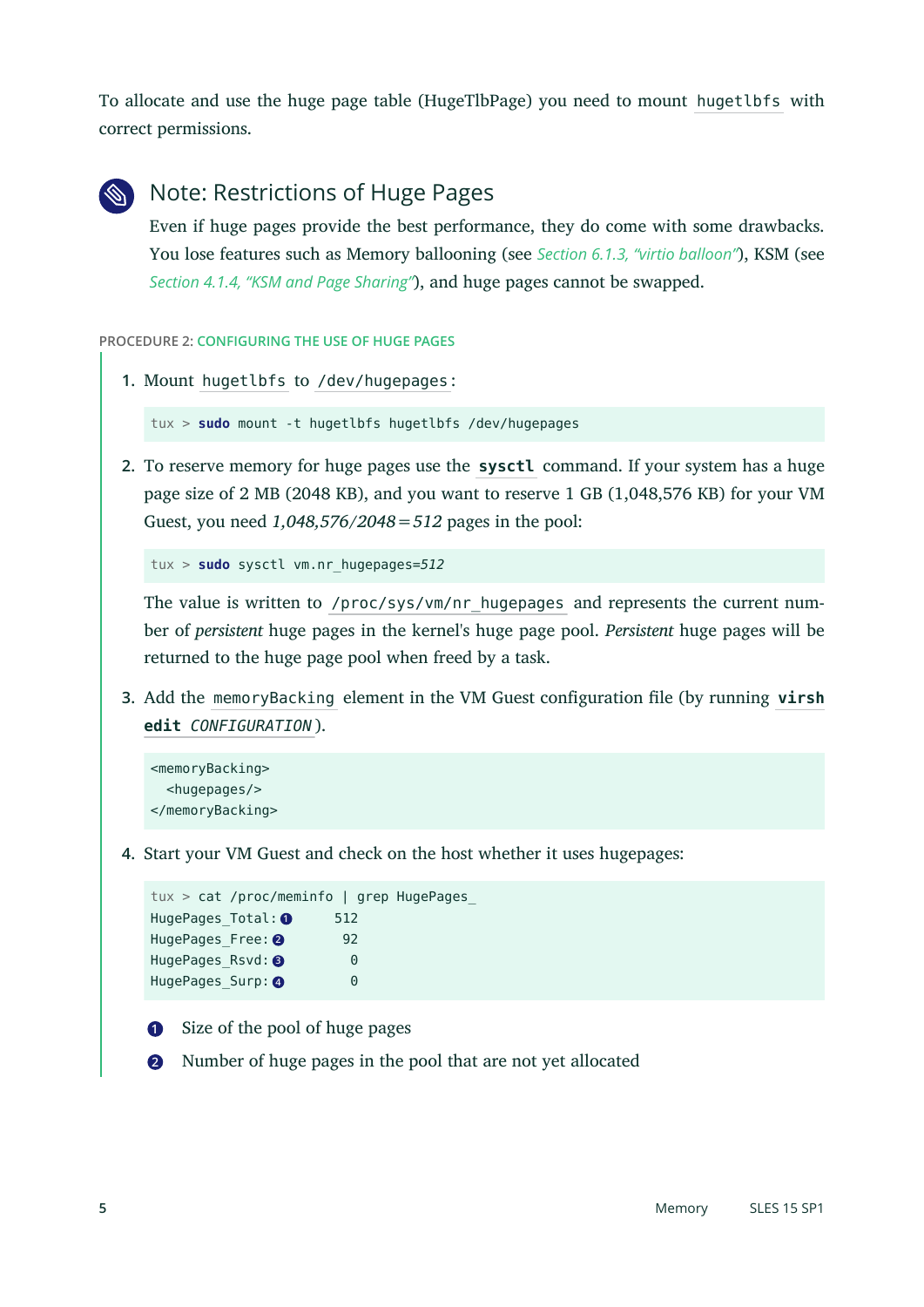- **[3](#page-4-2)** Number of huge pages for which a commitment to allocate from the pool has been made, but no allocation has yet been made
- **[4](#page-4-3)** Number of huge pages in the pool above the value in /proc/sys/vm/nr\_hugepages . The maximum number of surplus huge pages is controlled by /proc/sys/vm/ nr overcommit hugepages

### 4.1.2 Transparent Huge Pages

Transparent huge pages (THP) provide a way to dynamically allocate huge pages with the **khugepaged** kernel thread, rather than manually managing their allocation and use. Workloads with contiguous memory access patterns can benefit greatly from THP. A 1000 fold decrease in page faults can be observed when running synthetic workloads with contiguous memory access patterns. Conversely, workloads with sparse memory access patterns (like databases) may perform poorly with THP. In such cases it may be preferable to disable THP by adding the kernel parameter transparent hugepage=never, rebuild your grub2 configuration, and reboot. Verify if THP is disabled with:

```
tux > cat /sys/kernel/mm/transparent_hugepage/enabled
always madvise [never]
```
If disabled, the value never is shown in square brackets like in the example above.



## Note: Xen

THP is not available under Xen.

### 4.1.3 Xen-specific Memory Notes

#### **4.1.3.1 Managing Domain-0 Memory**

In previous versions of SUSE Linux Enterprise Server, the default memory allocation scheme of a Xen host was to allocate all host physical memory to Dom0 and enable auto-ballooning. Memory was automatically ballooned from Dom0 when additional domains were started. This behavior has always been error prone and disabling it was strongly encouraged. Starting in SUSE Linux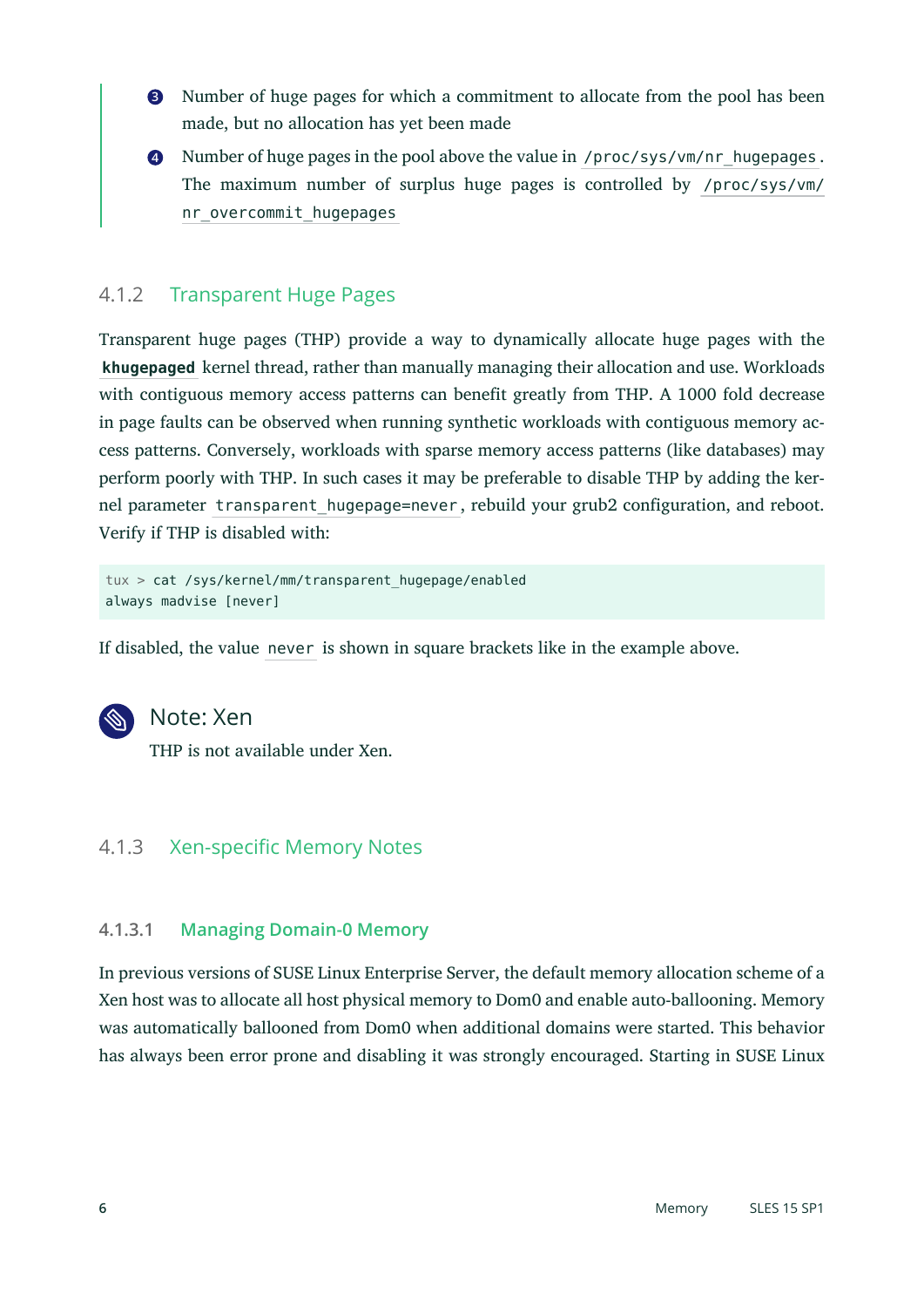Enterprise Server 15 SP1, auto-ballooning has been disabled by default and Dom0 is given 10% of host physical memory + 1GB. For example, on a host with 32GB of physical memory, 4.2GB of memory is allocated for Dom0.

The use of dom0 mem Xen command line option in /etc/default/grub is still supported and encouraged (see *Section 7.5, "Change Kernel [Parameters](#page-43-0) at Boot Time"* for more information). You can restore the old behavior by setting dom0 mem to the host physical memory size and enabling the autoballoon setting in /etc/xen/xl.conf .

#### **4.1.3.2 xenstore in** tmpfs

When using Xen, we recommend to place the xenstore database on tmpfs . xenstore is used as a control plane by the xm/xend and xl/libxl toolstacks and the front-end and back-end drivers servicing domain I/O devices. The load on xenstore increases linearly as the number of running domains increase. If you anticipate hosting many VM Guest on a Xen host, move the xenstore database onto tmpfs to improve overall performance of the control plane. Mount the /var/lib/ xenstored directory on tmpfs:

<span id="page-6-0"></span>tux > **sudo** mount -t tmpfs tmpfs /var/lib/xenstored/

### 4.1.4 KSM and Page Sharing

Kernel Samepage Merging is a kernel feature that allows for lesser memory consumption on the VM Host Server by sharing data VM Guests have in common. The KSM daemon ksmd periodically scans user memory looking for pages of identical content which can be replaced by a single write-protected page. To enable KSM, run:

root # echo 1 > /sys/kernel/mm/ksm/run

One advantage of using KSM from a VM Guest's perspective is that all guest memory is backed by host anonymous memory. You can share *pagecache*, *tmpfs* or any kind of memory allocated in the guest.

KSM is controlled by sysfs . You can check KSM's values in /sys/kernel/mm/ksm/ :

- pages shared : The number of shared pages that are being used (read-only).
- pages sharing: The number of sites sharing the pages (read-only).
- pages unshared : The number of pages that are unique and repeatedly checked for merging (read-only).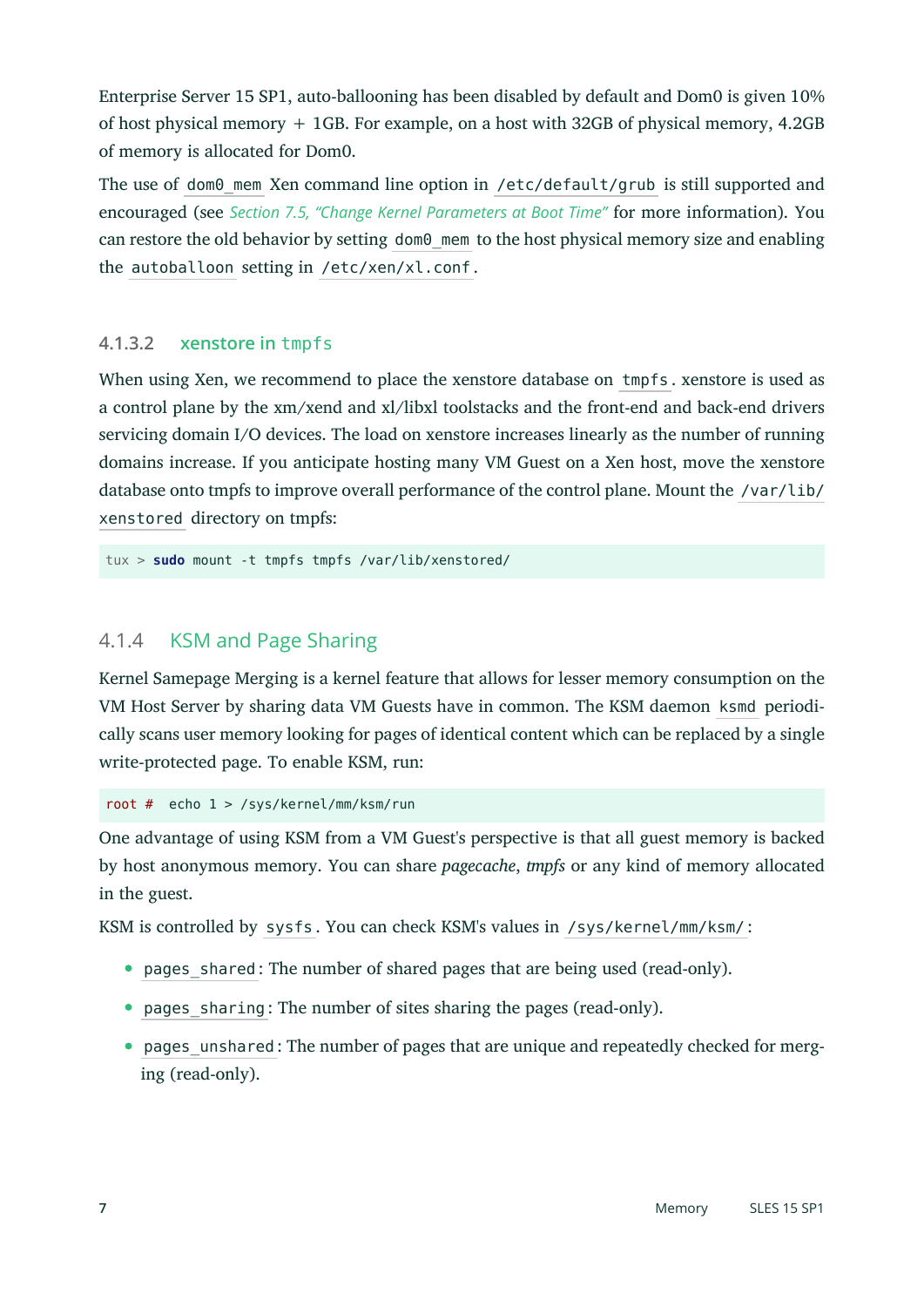- pages volatile: The number of pages that are changing too fast to be considered for merging (read-only).
- full scans: The number of times all mergeable areas have been scanned (read-only).
- sleep millisecs: The number of milliseconds ksmd should sleep before the next scan. A low value will overuse the CPU, consuming CPU time that could be used for other tasks. We recommend a value greater than 1000 .
- pages to scan: The number of present pages to scan before ksmd goes to sleep. A high value will overuse the CPU. We recommend to start with a value of 1000 , and then adjust as necessary based on the KSM results observed while testing your deployment.
- merge across nodes : By default the system merges pages across NUMA nodes. Set this option to 0 to disable this behavior.



# Note: Use Cases

KSM is a good technique to over-commit host memory when running multiple instances of the same application or VM Guest. When applications and VM Guest are heterogeneous and do not share any common data, it is preferable to disable KSM. In order to do that, run:

tux > **sudo** systemctl disable --now ksm.service

Alternatively, it can also be disabled by running the command:

```
root # echo 0 > /sys/kernel/mm/ksm/run
```
In a mixed heterogeneous and homogeneous environment, KSM can be enabled on the host but disabled on a per VM Guest basis. Use **virsh edit** to disable page sharing of a VM Guest by adding the following to the guest's XML configuration:

```
<memoryBacking>
    <nosharepages/>
</memoryBacking>
```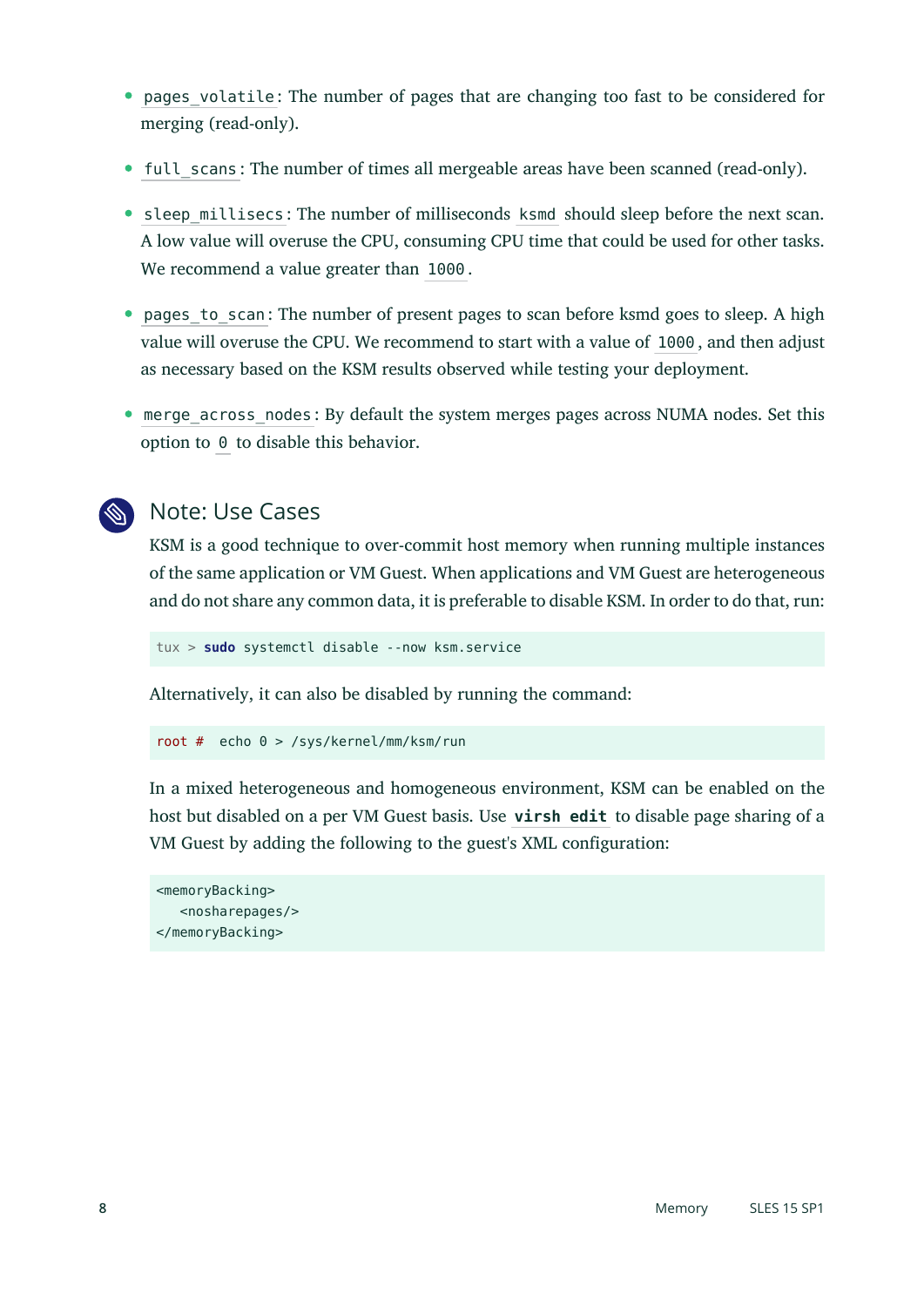# Warning: Avoid Out-of-Memory Conditions

KSM can free up some memory on the host system, but the administrator should reserve enough swap to avoid out-of-memory conditions if that shareable memory decreases. If the amount of shareable memory decreases, the use of physical memory is increased.

# Warning: Memory Access Latencies

By default, KSM will merge common pages across NUMA nodes. If the merged, common page is now located on a distant NUMA node (relative to the node running the VM Guest vCPUs), this may degrade VM Guest performance. If increased memory access latencies are noticed in the VM Guest, disable cross-node merging with the merge\_across\_nodes sysfs control:

root  $#$  echo  $0$  > /sys/kernel/mm/ksm/merge across nodes

## 4.1.5 VM Guest: Memory Hotplug

To optimize the usage of your host memory, it may be useful to hotplug more memory for a running VM Guest when required. To support memory hotplugging, you must first configure the <maxMemory> tag in the VM Guest's configuration file:

```
<maxMemory 1 slots='16' 2 unit='KiB'>20971520 3 </maxMemory>
  <memory 4 unit='KiB'>1048576</memory>
<currentMemory 5 unit='KiB'>1048576</currentMemory>
```
- **[1](#page-8-0)** Runtime maximum memory allocation of the guest.
- **[2](#page-8-1)** Number of slots available for adding memory to the guest
- **[3](#page-8-2)** Valid units are:
	- "KB" for kilobytes (1,000 bytes)
	- "k" or "KiB" for kibibytes (1,024 bytes)
	- "MB" for megabytes (1,000,000 bytes)
	- "M" or "MiB" for mebibytes (1,048,576 bytes)
	- $\bullet$  "GB" for gigabytes  $(1,000,000,000)$  bytes)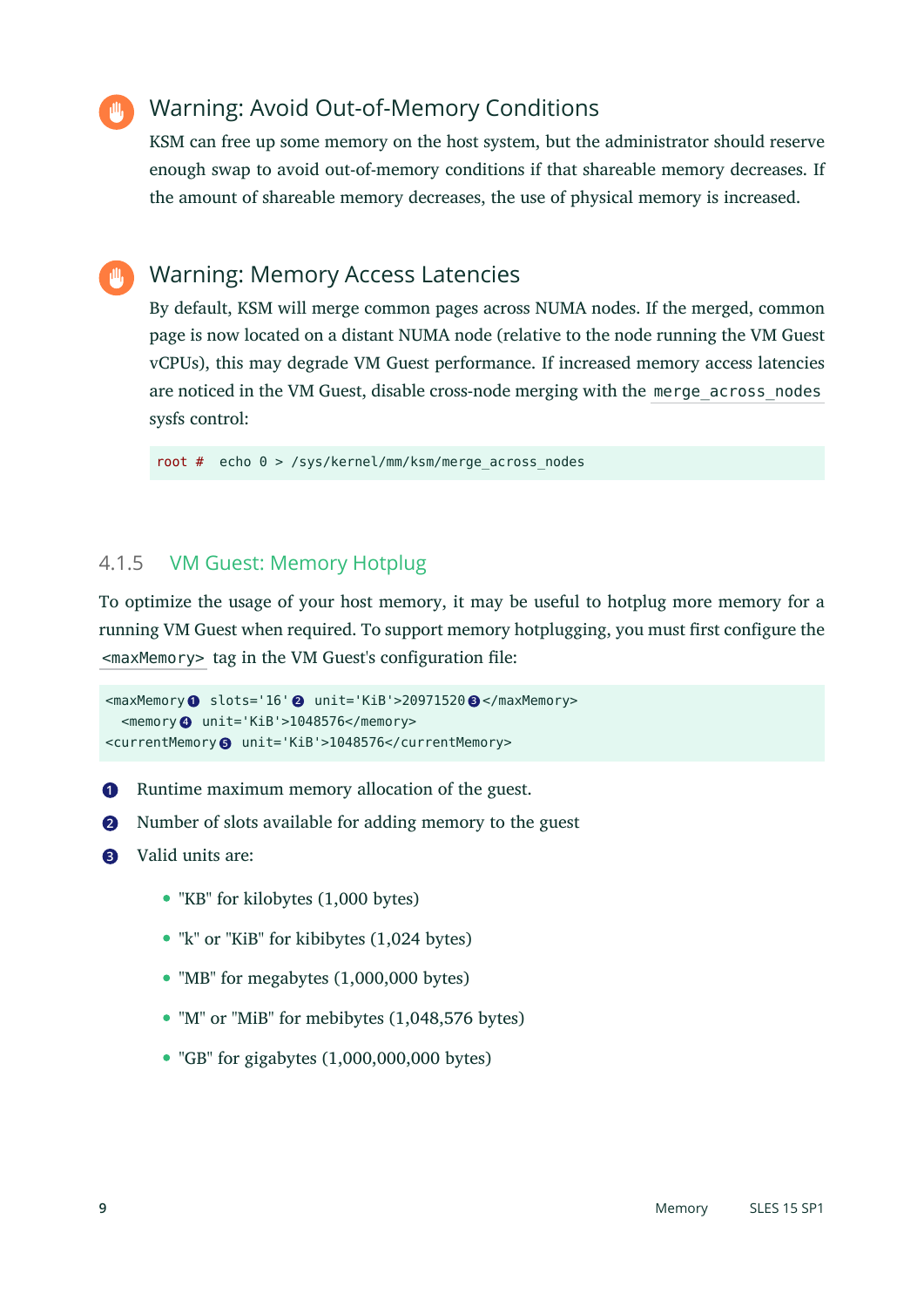- "G" or "GiB" for gibibytes (1,073,741,824 bytes)
- $\bullet$  "TB" for terabytes  $(1,000,000,000,000)$  bytes)
- $\bullet$  "T" or "TiB" for tebibytes  $(1,099,511,627,776$  bytes)
- **[4](#page-8-3)** Maximum allocation of memory for the guest at boot time



To hotplug memory devices into the slots, create a file mem-dev.xml like the following:

```
<memory model='dimm'>
   <target>
  <size unit='KiB'>524287</size>
   <node>0</node>
   </target>
</memory>
```
And attach it with the following command:

tux > virsh attach-device vm-name mem-dev.xml

For memory device hotplug, the guest must have at least 1 NUMA cell defined (see *[Section 4.6.3.1,](#page-22-0) "VM Guest Virtual NUMA [Topology"](#page-22-0)*).

#### 4.2 Swap

*Swap* is usually used by the system to store underused physical memory (low usage, or not accessed for a long time). To prevent the system running out of memory, setting up a minimum swap is highly recommended.

#### 4.2.1 swappiness

The swappiness setting controls your system's swap behavior. It defines how memory pages are swapped to disk. A high value of *swappiness* results in a system that swaps more often. Available values range from  $\theta$  to 100. A value of 100 tells the system to find inactive pages and put them in swap. A value of  $\theta$  disables swapping.

To do some testing on a live system, change the value of /proc/sys/vm/swappiness on the fly and check the memory usage afterward:

root # echo 35 > /proc/sys/vm/swappiness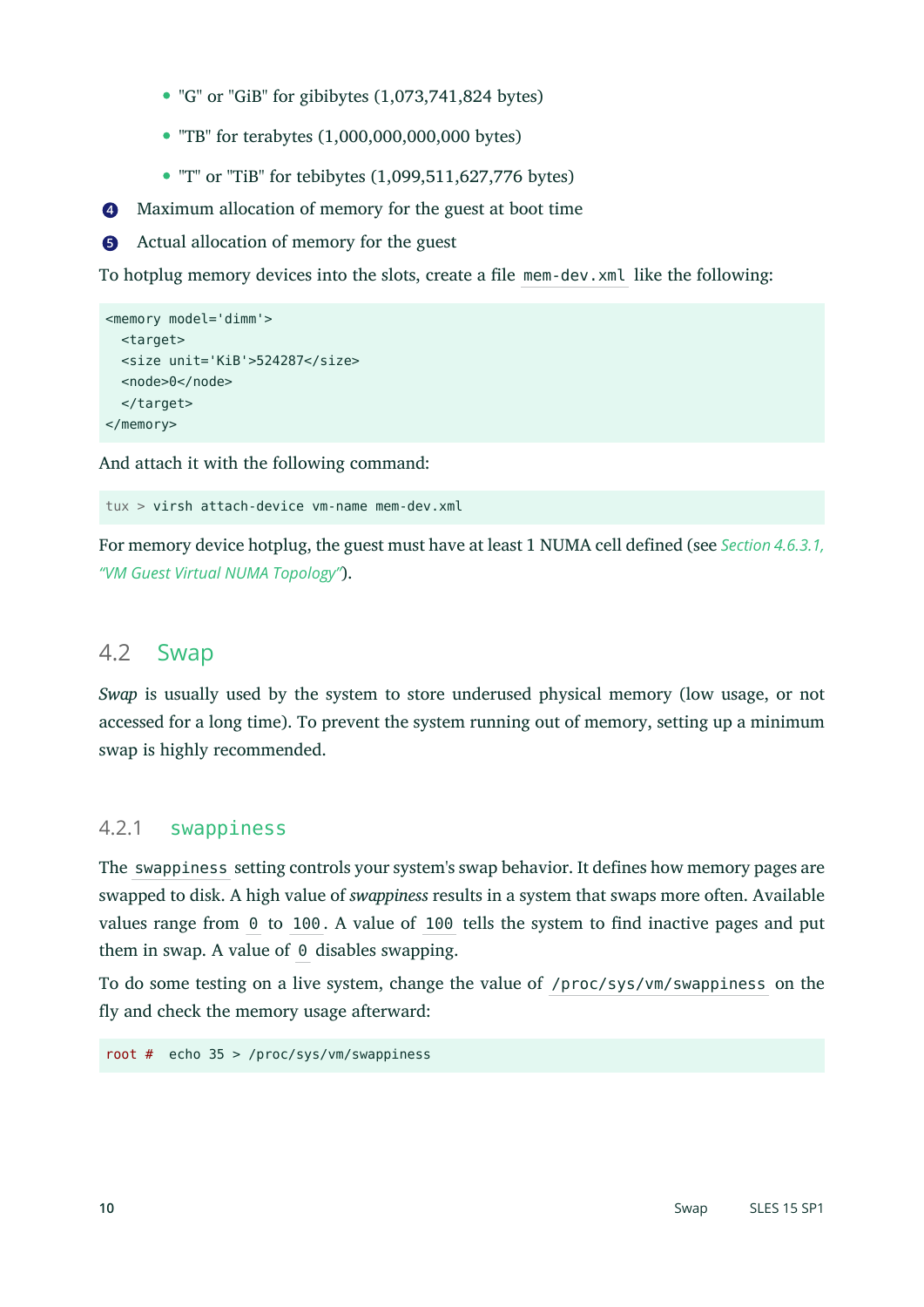| $tux$ > free -h    |          |          |          |         |        |         |
|--------------------|----------|----------|----------|---------|--------|---------|
| total              | used     | free     | shared   | buffers | cached |         |
| Mem:               | 24616680 | 4991492  | 19625188 | 167056  | 144340 | 2152408 |
| -/+ buffers/cache: |          | 2694744  | 21921936 |         |        |         |
| Swap:              | 6171644  | $\Theta$ | 6171644  |         |        |         |

To permanently set a swappiness value, add a line in /etc/systcl.conf , for example:

vm.swappiness = 35

You can also control the swap by using the swap hard limit element in the XML configuration of your VM Guest. Before setting this parameter and using it in a production environment, do some testing because the host can terminate the domain if the value is too low.

```
<memtune> 1
  <hard_limit unit='G'>1</hard_limit> 2
  <soft_limit unit='M'>128</soft_limit> 3
  <swap_hard_limit unit='G'>2</swap_hard_limit> 4
</memtune>
```
- **[1](#page-10-0)** This element provides memory tunable parameters for the domain. If this is omitted, it defaults to the defaults provided b the operating system.
- **[2](#page-10-1)** Maximum memory the guest can use. To avoid any problems on the VM Guest it is strongly recommended not to use this parameter.
- **[3](#page-10-2)** The memory limit to enforce during memory contention.
- **[4](#page-10-3)** The maximum memory plus swap the VM Guest can use.

# 4.3 I/O

#### 4.3.1 I/O Scheduler

The default I/O scheduler is Completely Fair Queuing (CFQ). The main aim of the CFQ scheduler is to provide a fair allocation of the disk I/O bandwidth for all processes that request an I/O operation. You can have different I/O schedulers for different devices.

To get better performance in host and VM Guest, use noop in the VM Guest (disable the I/O scheduler) and the deadline scheduler for a virtualization host.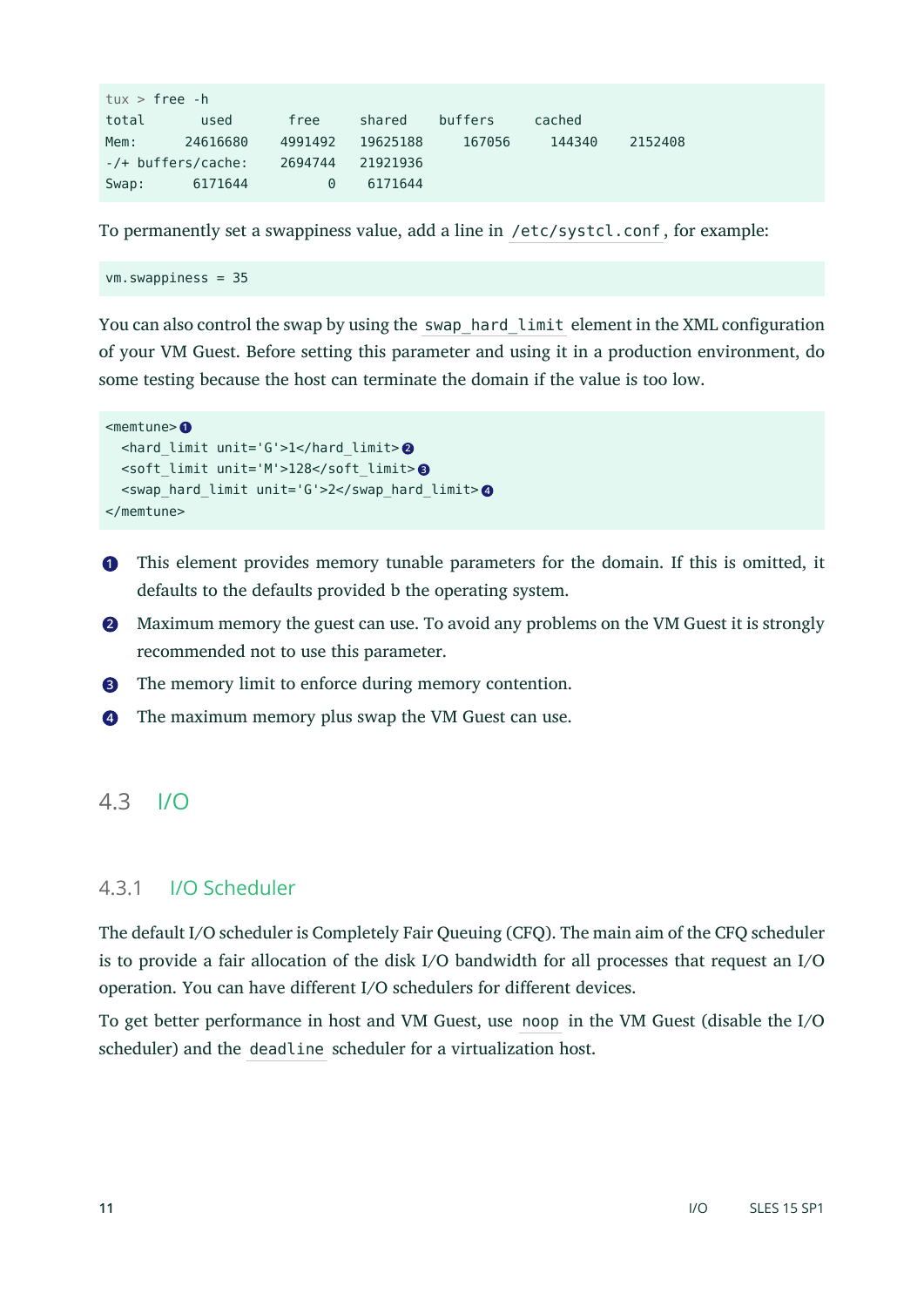**PROCEDURE 3: CHECKING AND CHANGING THE I/O SCHEDULER AT RUNTIME**

**1.** To check your current I/O scheduler for your disk (replace *sdX* by the disk you want to check), run:

```
tux > cat /sys/block/sdX/queue/scheduler
noop deadline [cfq]
```
The value in square brackets is the one currently selected ( cfq in the example above).

**2.** You can change the scheduler at runtime with the following command:

tux > **sudo** echo deadline > /sys/block/*sdX*/queue/scheduler

To permanently set an I/O scheduler for all disks of a system, use the kernel parameter elevator . The respective values are elevator=deadline for the VM Host Server and elevator=noop for VM Guests. See *Section 7.5, "Change Kernel [Parameters](#page-43-0) at Boot Time"* for further instructions.

If you need to specify different I/O schedulers for each disk, create the file /usr/lib/tmpfiles.d/IO ioscheduler.conf with content similar to the following example. It defines the deadline scheduler for /dev/sda and the noop scheduler for /dev/sdb . This feature is available on SLE 12 and 15 only.

```
w /sys/block/sda/queue/scheduler - - - - deadline
w /sys/block/sdb/queue/scheduler - - - - noop
```
### 4.3.2 Asynchronous I/O

Many of the virtual disk back-ends use Linux Asynchronous I/O (aio) in their implementation. By default, the maximum number of aio contexts is set to 65536, which can be exceeded when running hundreds of VM Guests using virtual disks serviced by Linux Asynchronous I/O. When running large numbers of VM Guests on a VM Host Server, consider increasing /proc/sys/fs/ aio-max-nr.

**PROCEDURE 4: CHECKING AND CHANGING AIO-MAX-NR AT RUNTIME**

**1.** To check your current aio-max-nr setting run:

```
tux > cat /proc/sys/fs/aio-max-nr
65536
```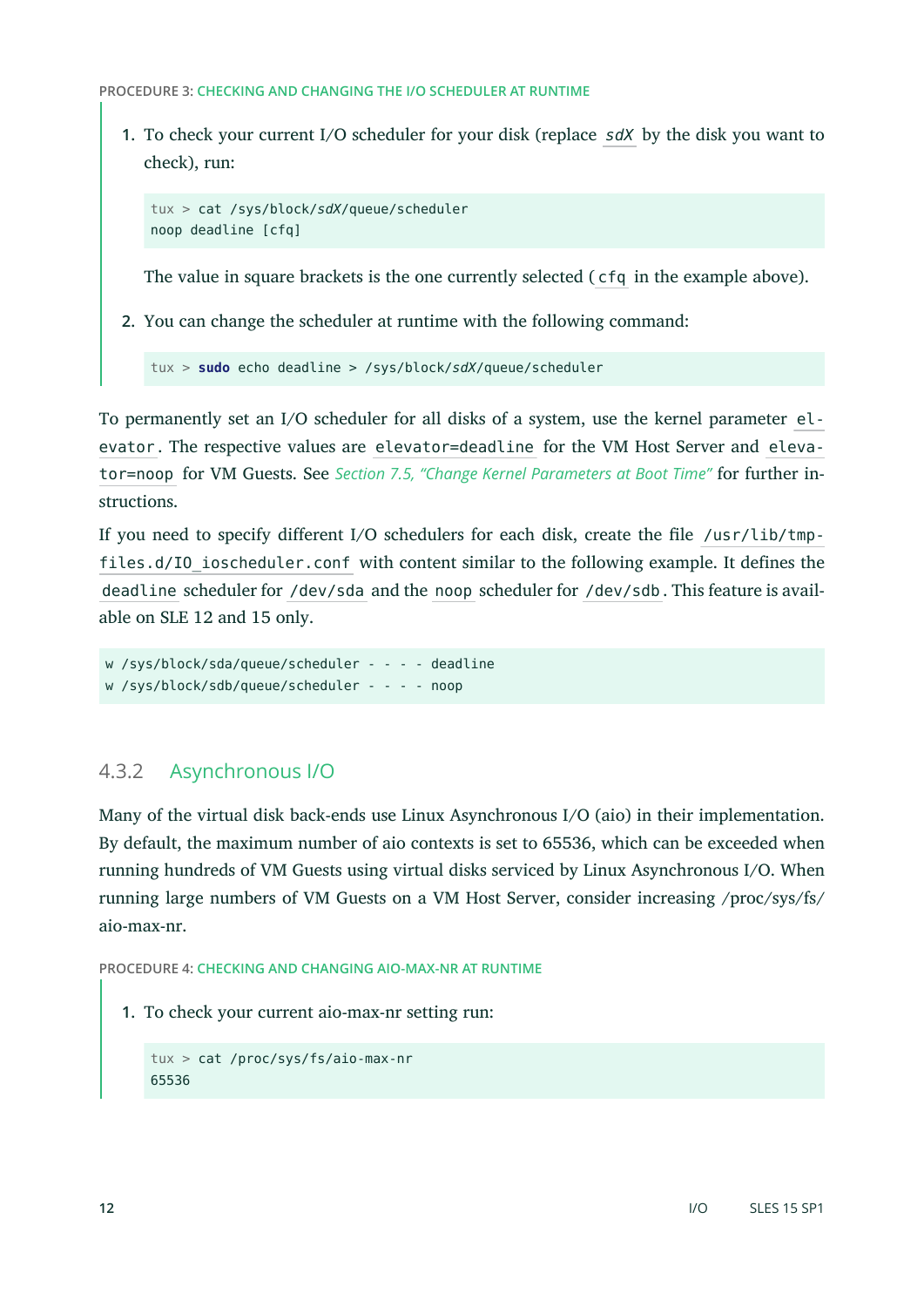**2.** You can change aio-max-nr at runtime with the following command:

root # echo 131072 > /proc/sys/fs/aio-max-nr

To permanently set aio-max-nr, add an entry to a custom sysctl file. For example, include the following to /etc/sysctl.d/aio-max-nr.conf :

fs.aio-max-nr = 1048576

### 4.3.3 I/O Virtualization

SUSE products support various I/O virtualization technologies. The following table lists advantages and disadvantages of each technology. For more information about I/O in virtualization refer to the *Book "*Virtualization Guide*", Chapter 1 "Virtualization Technology", Section 1.5 "I/O Virtualization"* chapter in the *SUSE Linux Enterprise Server 15 SP1 Virtualization Guide*.

**TABLE 2: I/O VIRTUALIZATION SOLUTIONS**

| Technology                           | Advantage                                     | Disadvantage                           |
|--------------------------------------|-----------------------------------------------|----------------------------------------|
| Device Assignment (pass-<br>through) | Device accessed directly by<br>the guest      | No sharing among multiple<br>guests    |
|                                      | High performance                              | Live migration is complex              |
|                                      |                                               | PCI device limit is 8 per<br>guest     |
|                                      |                                               | Limited number of slots on a<br>server |
| Full virtualization (IDE, SA-        | <b>VM Guest compatibility</b>                 | Bad performance                        |
| TA, SCSI, e1000)                     | Easy for live migration                       | <b>Emulated operation</b>              |
| Para-virtualization (vir-            | Good performance                              | Modified guest (PV drivers)            |
| tio-blk, virtio-net, virtio-scsi)    | Easy for live migration                       |                                        |
|                                      | Efficient host communication<br>with VM Guest |                                        |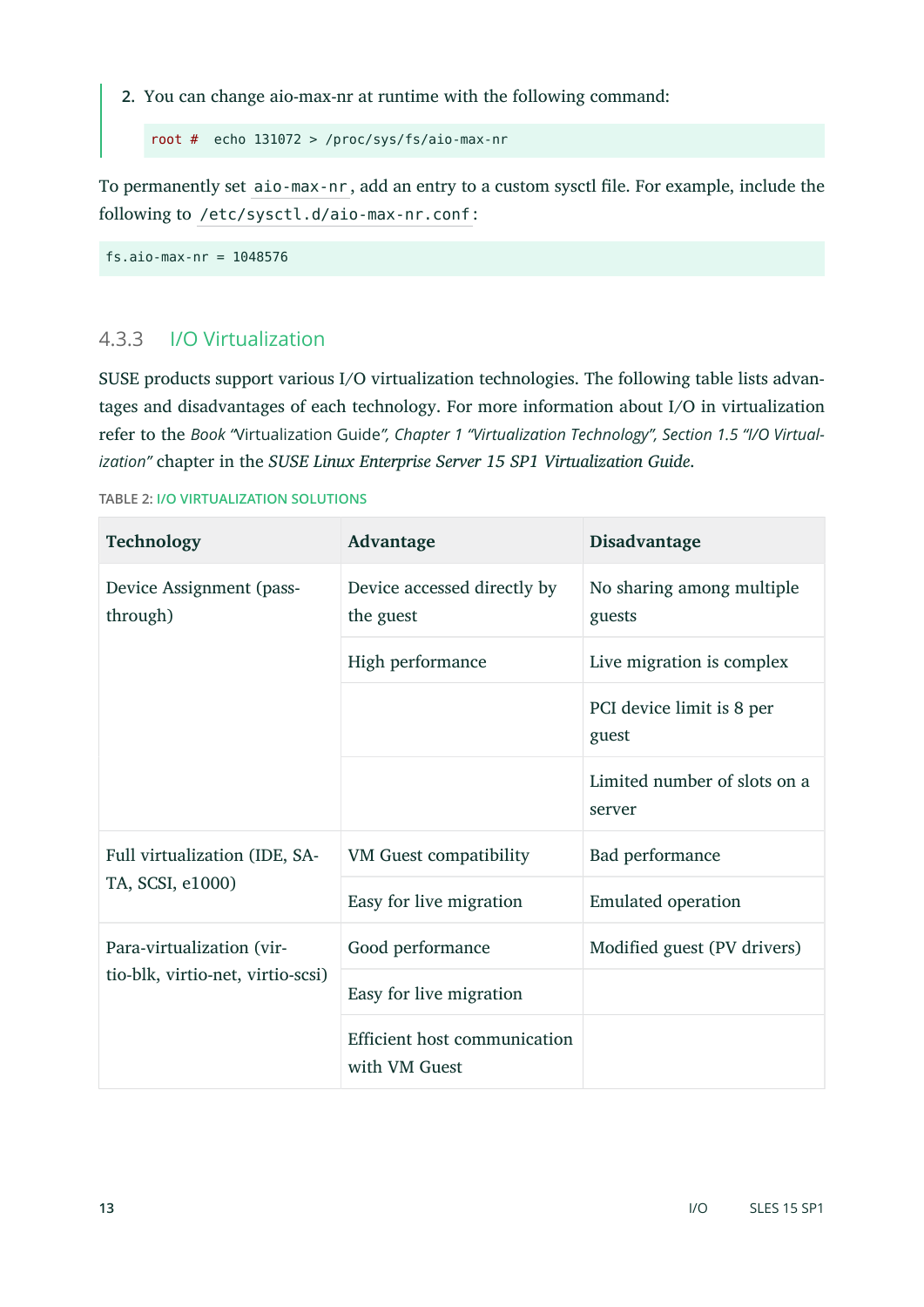# 4.4 Storage and File System

Storage space for VM Guests can either be a block device (for example, a partition on a physical disk), or an image file on the file system:

| Technology           | <b>Advantages</b>                                                                                                                                                                                                                                                         | <b>Disadvantages</b>                      |
|----------------------|---------------------------------------------------------------------------------------------------------------------------------------------------------------------------------------------------------------------------------------------------------------------------|-------------------------------------------|
| <b>Block devices</b> | • Better performance<br>Use standard tools for<br>$\bullet$<br>administration/disk<br>modification<br>Accessible from host<br>$\bullet$<br>(pro and con)                                                                                                                  | Device management<br>$\bullet$            |
| Image files          | • Easier system manage-<br>ment<br>Easily move, clone, ex-<br>٠<br>pand, back up domains<br>Comprehensive toolkit<br>(guestfs) for image ma-<br>nipulation<br>Reduce overhead<br>$\bullet$<br>through sparse files<br>Fully allocate for best<br>$\bullet$<br>performance | • Lower performance<br>than block devices |

For detailed information about image formats and maintaining images refer to *[Section](#page-24-0) 5, "VM [Guest Images"](#page-24-0)*.

If your image is stored on an NFS share, you should check some server and client parameters to improve access to the VM Guest image.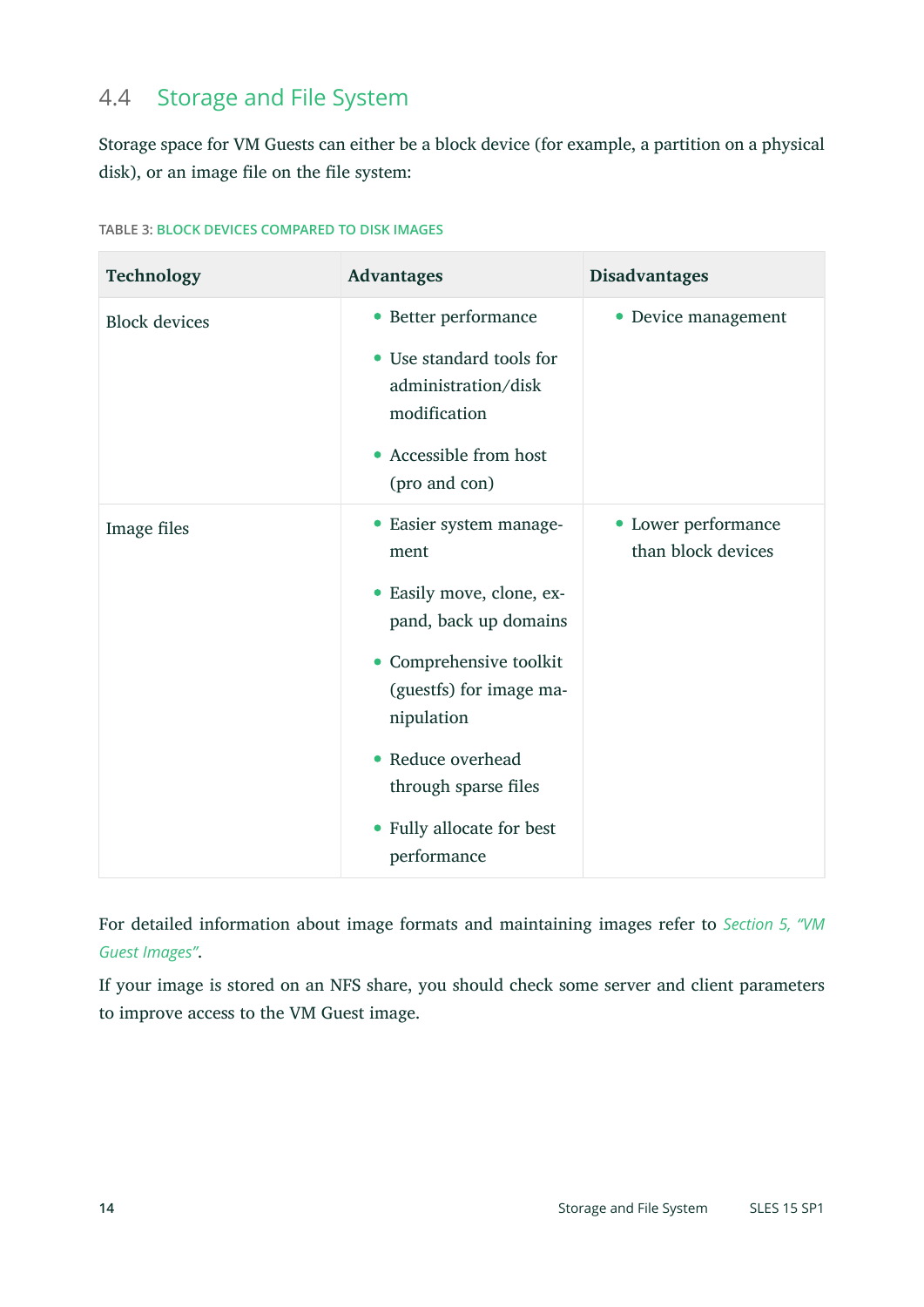#### 4.4.1 NFS Read/Write (Client)

Options rsize and wsize specify the size of the chunks of data that the client and server pass back and forth to each other. You should ensure NFS read/write sizes are sufficiently large, especially for large I/O. Change the rsize and wsize parameter in your /etc/fstab by increasing the value to 16 KB. This will ensure that all operations can be frozen if there is any instance of hanging.

```
nfs_server:/exported/vm_images 1 /mnt/images 2 nfs 3 rw 4 ,hard 5 ,sync 6 ,
  rsize=8192 7 ,wsize=8192 8 0 0
```
- **[1](#page-14-0)** NFS server's host name and export path name.
- **[2](#page-14-1)** Where to mount the NFS exported share.
- **[3](#page-14-2)** This is an nfs mount point.
- **[4](#page-14-3)** This mount point will be accessible in read/write.
- **[5](#page-14-4)** Determines the recovery behavior of the NFS client after an NFS request times out. hard is the best option to avoid data corruption.
- **[6](#page-14-5)** Any system call that writes data to files on that mount point causes that data to be flushed to the server before the system call returns control to user space.
- **[7](#page-14-6)** Maximum number of bytes in each network READ request that the NFS client can receive when reading data from a file on an NFS server.
- **[8](#page-14-7)** Maximum number of bytes per network WRITE request that the NFS client can send when writing data to a file on an NFS server.

#### 4.4.2 NFS Threads (Server)

Your NFS server should have enough NFS threads to handle multi-threaded workloads. Use the **nfsstat** tool to get some RPC statistics on your server:

```
tux > sudo nfsstat -rc
Client rpc stats:
calls retrans authrefrsh
6401066 198 0 0
```
If the retrans is equal to 0, everything is fine. Otherwise, the client needs to retransmit, so increase the USE\_KERNEL\_NFSD\_NUMBER\_variable in /etc/sysconfig/nfs, and adjust accordingly until retrans is equal to 0 .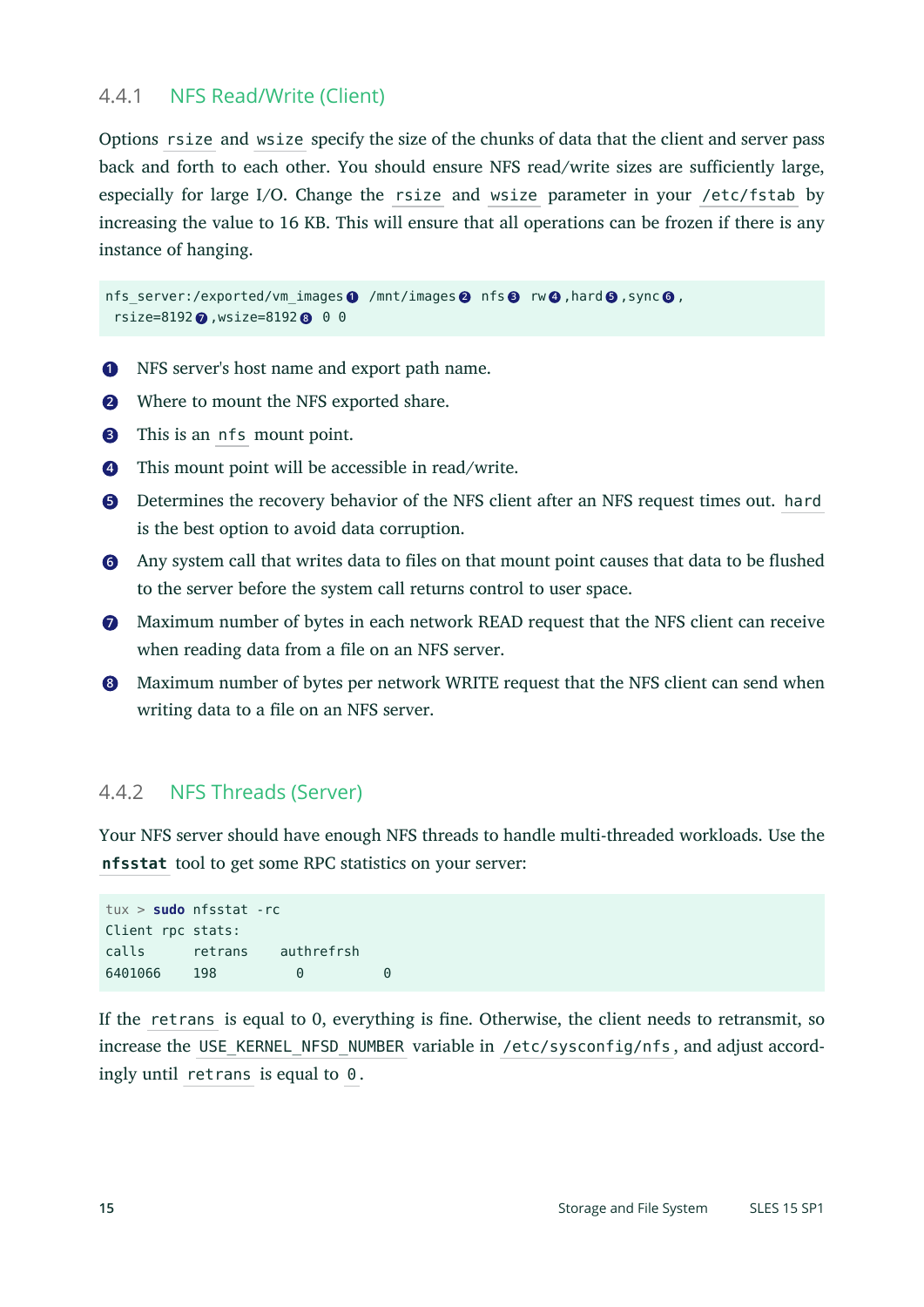# 4.5 CPUs

Host CPU "components" will be "translated" to virtual CPUs in a VM Guest when being assigned. These components can either be:

- *CPU processor*: this describes the main CPU unit, which usually has multiple cores and may support Hyper-Threading.
- *CPU core*: a main CPU unit can provide more than one core, and the proximity of cores speeds up the computation process and reduces energy costs.
- *CPU Hyper-Threading*: this implementation is used to improve parallelization of computations, but this is not as efficient as a dedicated core.

# 4.5.1 Assigning CPUs

CPU overcommit occurs when the cumulative number of virtual CPUs of all VM Guests becomes higher than the number of host CPUs. Best performance is likely to be achieved when there is no overcommit and each virtual CPU matches one hardware processor or core on the VM Host Server. In fact, VM Guests running on an overcommitted host will experience increased latency and a negative effect on per-VM Guest throughput is also likely to be observed. Therefore, you should try to avoid overcommitting CPUs.

Deciding whether to allow CPU overcommit or not requires good a-priori knowledge of workload as a whole. For instance, if you know that all the VM Guests virtual CPUs will not be loaded more than 50% then you can assume that overcommitting the host by a factor of 2 (which means having 128 virtual CPUs in total, on a host with 64 CPUs) will work well. On the other hand, if you know that all the virtual CPUs of the VM Guests will try to run at 100% for most of the time then even having one virtual CPU more than than the host has CPUs is already a misconfiguration.

Overcommitting to a point where the cumulative number of virtual CPUs is higher than 8 times the number of physical cores of the VM Host Server will most likely lead to a malfunctioning and unstable system and should hence be avoided.

Unless you know exactly how many virtual CPUs are required for a VM Guest, you should start with one. A good rule of thumb is to target a CPU workload of approximately 70% inside your VM (see *Book "*System Analysis and Tuning Guide*", Chapter 2 "System Monitoring Utilities", Section 2.3 "Processes"* for information on monitoring tools). If you allocate more processors than needed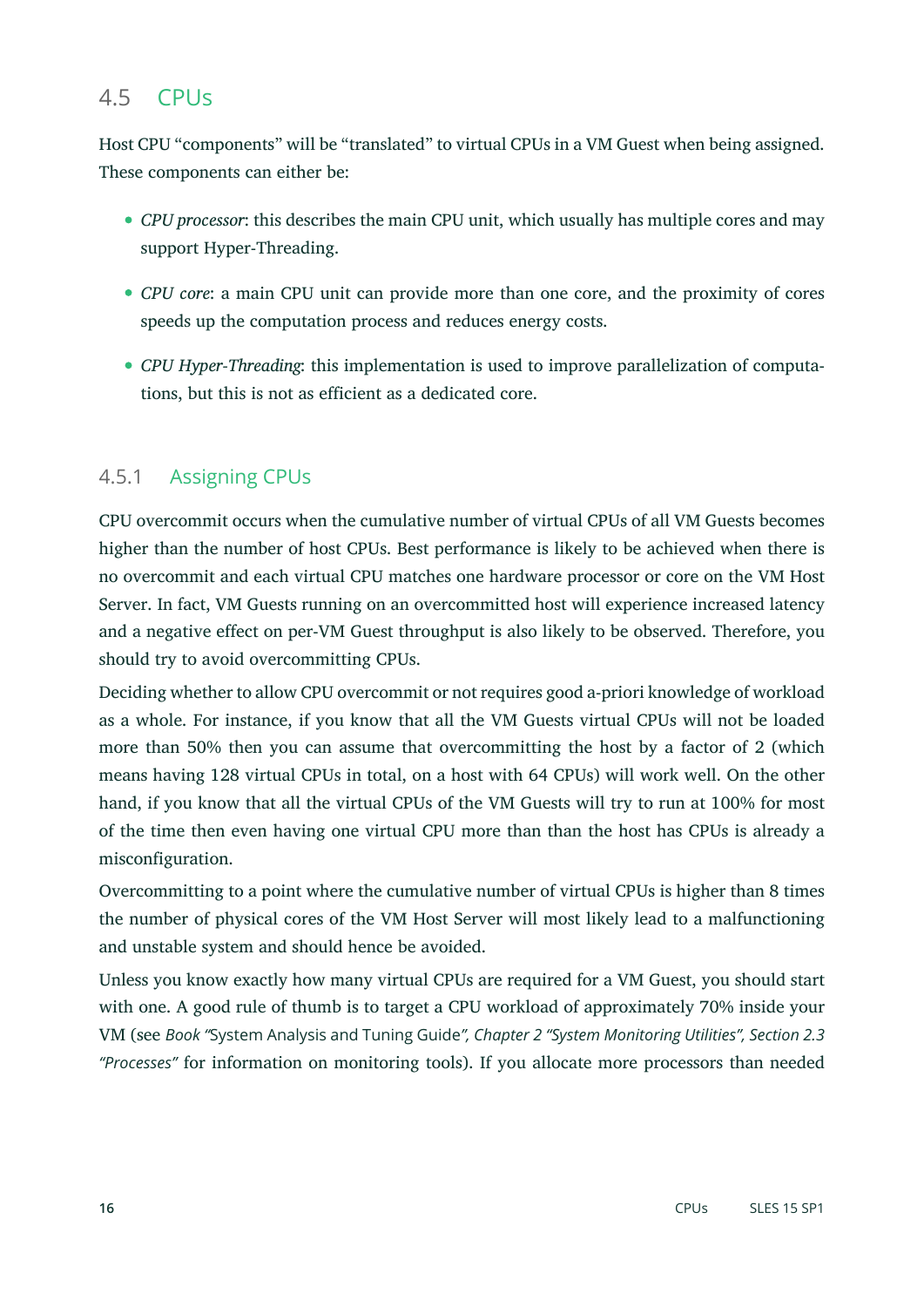in the VM Guest, this will negatively affect the performance of host and guest. Cycle efficiency will be degraded, as the unused vCPU will still cause timer interrupts. In case you primarily run single threaded applications on a VM Guest, a single virtual CPU is the best choice.

A single VM Guest with more virtual CPUs than the VM Host Server has CPUs is always a misconfiguration.

# 4.5.2 VM Guest CPU Configuration

This section describes how to choose and configure a CPU type for a VM Guest. You will also learn how to pin virtual CPUs to physical CPUs on the host system. For more information about virtual CPU configuration and tuning parameters refer to the libvirt documentation at [https://](https://libvirt.org/formatdomain.html#elementsCPU) [libvirt.org/formatdomain.html#elementsCPU](https://libvirt.org/formatdomain.html#elementsCPU) .

### **4.5.2.1 Virtual CPU Models and Features**

The CPU model and topology can be specified individually for each VM Guest. Configuration options range from selecting specific CPU models to excluding certain CPU features. Predefined CPU models are listed in files in the directory /usr/share/libvirt/cpu\_map/. A CPU model and topology that is similar to the host generally provides the best performance. The host system CPU model and topology can be displayed by running **virsh capabilities** .

Note that changing the default virtual CPU configuration will require a VM Guest shutdown when migrating it to a host with different hardware. More information on VM Guest migration is available at *Book "*Virtualization Guide*", Chapter 10 "Basic VM Guest Management", Section 10.7 "Migrating VM Guests"*.

To specify a particular CPU model for a VM Guest, add a respective entry to the VM Guest configuration file. The following example configures a Broadwell CPU with the invariant TSC feature:

```
<cpu mode='custom' match='exact'>
  <model>Broadwell</model>
  <feature name='invtsc'/>
 </cpu>
```
For a virtual CPU that most closely resembles the host physical CPU, <cpu mode='host-passthrough'> can be used. Note that a host-passthrough CPU model may not exactly resemble the host physical CPU, since by default KVM will mask any non-migratable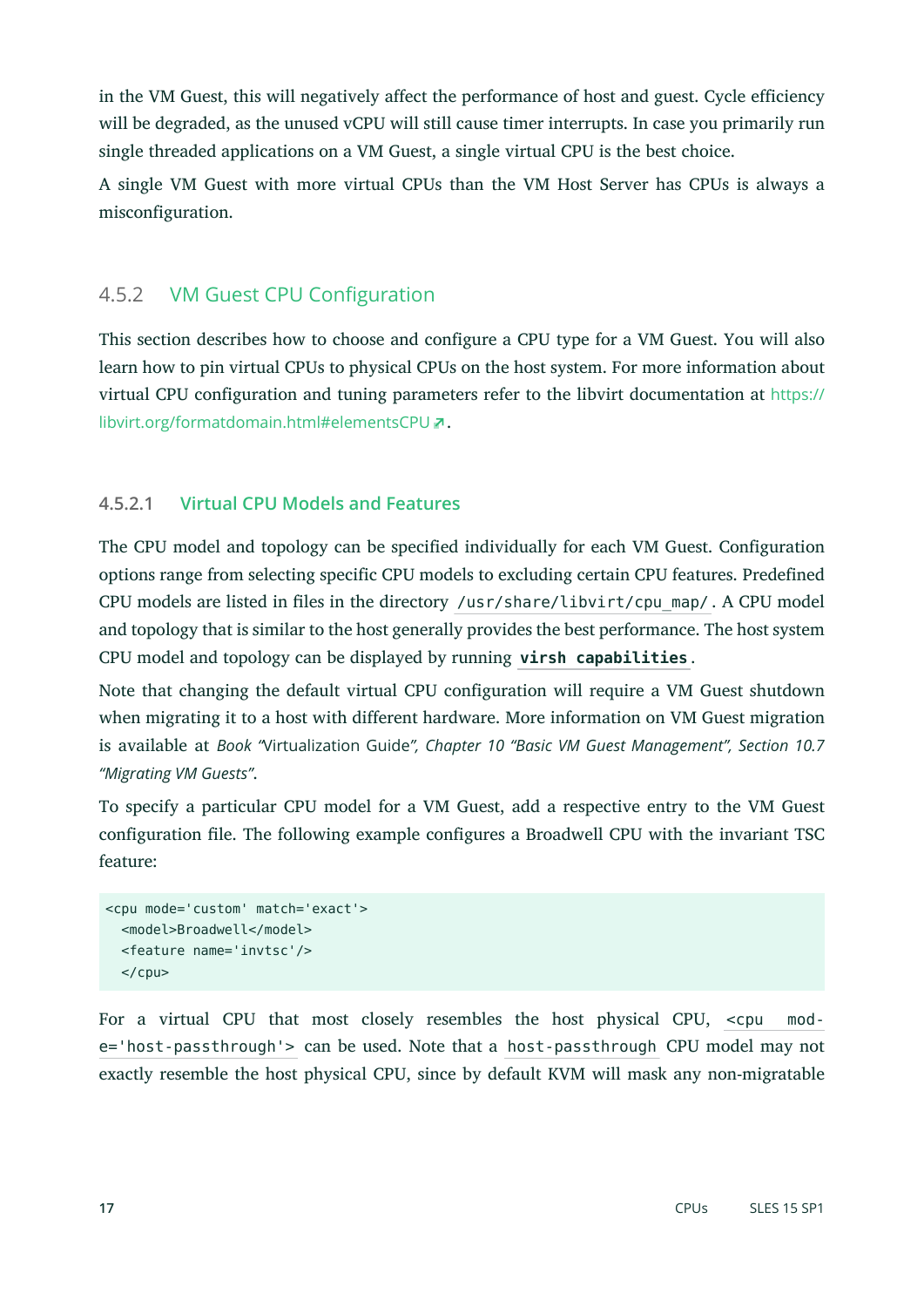features. For example invtsc is not included in the virtual CPU feature set. Changing the default KVM behavior is not directly supported through libvirt, although it does allow arbitrary passthrough of KVM command line arguments. Continuing with the invtsc example, you can achieve passthrough of the host CPU (including invtsc ) with the following command line passthrough in the VM Guest configuration file:

```
<domain type='kvm' xmlns:qemu='http://libvirt.org/schemas/domain/qemu/1.0'>
      <qemu:commandline>
      <qemu:arg value='-cpu'/>
      <qemu:arg value='host,migratable=off,+invtsc'/>
      </qemu:commandline>
      ...
      </domain>
```


# Note: The host-passthrough Mode

Since host-passthrough exposes the physical CPU details to the virtual CPU, migration to dissimilar hardware is not possible. See *[Section 4.5.2.3, "Virtual CPU Migration Considera](#page-18-0)[tions"](#page-18-0)* for more information.

#### **4.5.2.2 Virtual CPU Pinning**

Virtual CPU pinning is used to constrain virtual CPU threads to a set of physical CPUs. The vcpupin element specifies the physical host CPUs that a virtual CPU can use. If this element is not set and the attribute cpuset of the vcpu element is not specified, the virtual CPU is free to use any of the physical CPUs.

CPU intensive workloads can benefit from virtual CPU pinning by increasing the physical CPU cache hit ratio. To pin a virtual CPU to a specific physical CPU, run the following commands:

```
tux > virsh vcpupin DOMAIN_ID --vcpu vCPU_NUMBER
VCPU: CPU Affinity
----------------------------------
0: 0-7root # virsh vcpupin SLE15 --vcpu 0 0 --config
```
The last command generates the following entry in the XML configuration:

```
<cputune>
    <vcpupin vcpu='0' cpuset='0'/>
</cputune>
```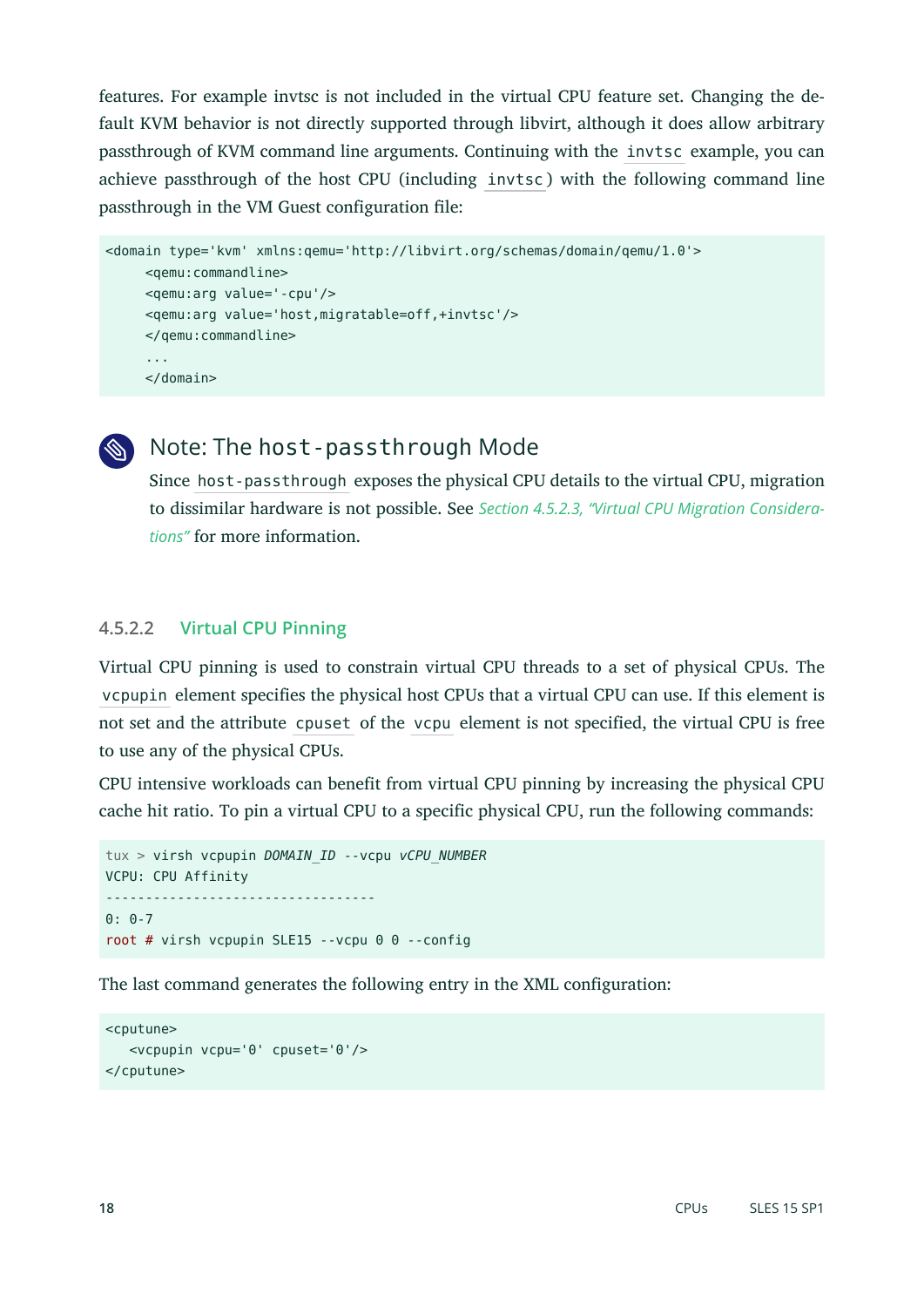# Note: Virtual CPU Pinning on NUMA Nodes

To confine a VM Guest's CPUs and its memory to a NUMA node, you can use virtual CPU pinning and memory allocation policies on a NUMA system. See *[Section 4.6, "NUMA Tuning"](#page-19-0)* for more information related to NUMA tuning.

Warning: Virtual CPU Pinning and Live Migration

Even though vcpupin can improve performance, it can complicate live migration. See *[Section 4.5.2.3, "Virtual CPU Migration Considerations"](#page-18-0)* for more information on virtual CPU migration considerations.

### <span id="page-18-0"></span>**4.5.2.3 Virtual CPU Migration Considerations**

Selecting a virtual CPU model containing all the latest features may improve performance of a VM Guest workload, but often at the expense of migratability. Unless all hosts in the cluster contain the latest CPU features, migration can fail when a destination host lacks the new features. If migratability of a virtual CPU is preferred over the latest CPU features, a normalized CPU model and feature set should be used. The **virsh cpu-baseline** command can help define a normalized virtual CPU that can be migrated across all hosts. The following command, when run on each host in the migration cluster, illustrates collection of all hosts' capabilities in allhosts-caps.xml .

tux > **sudo** virsh capabilities >> all-hosts-cpu-caps.xml

With the capabilities from each host collected in all-hosts-caps.xml, use **virsh cpu-baseline** to create a virtual CPU definition that will be compatible across all hosts.

tux > **sudo** virsh cpu-baseline all-hosts-caps.xml

The resulting virtual CPU definition can be used as the cpu element in VM Guest configuration file.

At a logical level, virtual CPU pinning is a form of hardware passthrough. Pinning couples physical resources to virtual resources, and can also be problematic for migration. For example, the migration will fail if the requested physical resources are not available on the destination host, or if the source and destination hosts have different NUMA topologies. For more recommendations about Live Migration see *Book "*Virtualization Guide*", Chapter 10 "Basic VM Guest Management", Section 10.7.1 "Migration Requirements"*.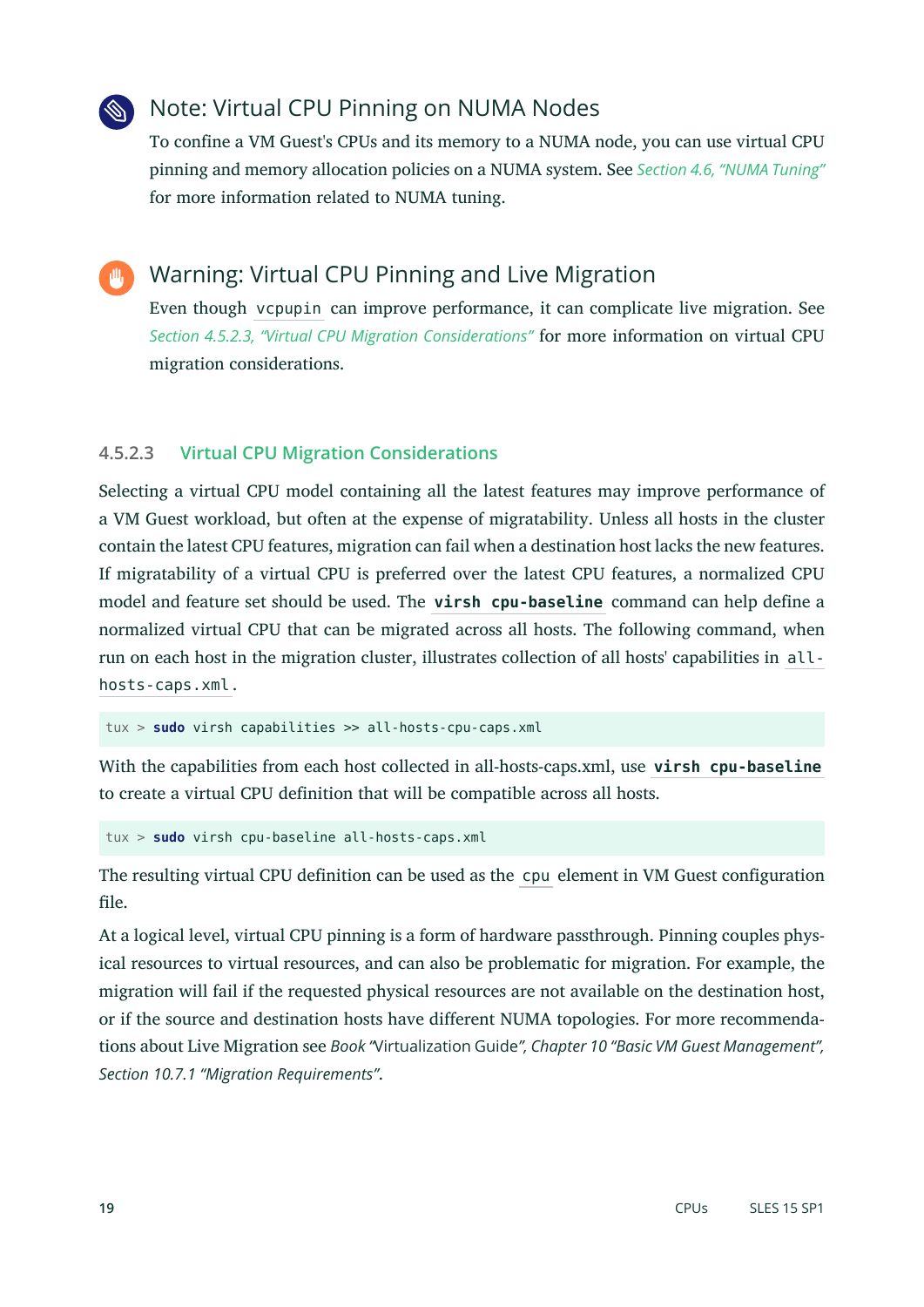# <span id="page-19-0"></span>4.6 NUMA Tuning

NUMA is an acronym for Non Uniform Memory Access. A NUMA system has multiple physical CPUs, each with local memory attached. Each CPU can also access other CPUs' memory, known as "remote memory access", but it is much slower than accessing local memory. NUMA systems can negatively impact VM Guest performance if not tuned properly. Although ultimately tuning is workload dependent, this section describes controls that should be considered when deploying VM Guests on NUMA hosts. Always consider your host topology when configuring and deploying VMs.

SUSE Linux Enterprise Server contains a NUMA auto-balancer that strives to reduce remote memory access by placing memory on the same NUMA node as the CPU processing it. In addition, standard tools such as **cgset** and virtualization tools such as libvirt provide mechanisms to constrain VM Guest resources to physical resources.

**numactl** is used to check for host NUMA capabilities:

tux > **sudo** numactl --hardware available: 4 nodes (0-3) node 0 cpus: 0 1 2 3 4 5 6 7 8 9 10 11 12 13 14 15 16 17 72 73 74 75 76 77 78 79 80 81 82 83 84 85 86 87 88 89 node 0 size: 31975 MB node 0 free: 31120 MB node 1 cpus: 18 19 20 21 22 23 24 25 26 27 28 29 30 31 32 33 34 35 90 91 92 93 94 95 96 97 98 99 100 101 102 103 104 105 106 107 node 1 size: 32316 MB node 1 free: 31673 MB node 2 cpus: 36 37 38 39 40 41 42 43 44 45 46 47 48 49 50 51 52 53 108 109 110 111 112 113 114 115 116 117 118 119 120 121 122 123 124 125 node 2 size: 32316 MB node 2 free: 31726 MB node 3 cpus: 54 55 56 57 58 59 60 61 62 63 64 65 66 67 68 69 70 71 126 127 128 129 130 131 132 133 134 135 136 137 138 139 140 141 142 143 node 3 size: 32314 MB node 3 free: 31387 MB node distances: node 0 1 2 3 0: 10 21 21 21 1: 21 10 21 21 2: 21 21 10 21 3: 21 21 21 10

The **numactl** output shows this is a NUMA system with 4 nodes or cells, each containing 36 CPUs and approximately 32G memory. **virsh capabilities** can also be used to examine the systems NUMA capabilities and CPU topology.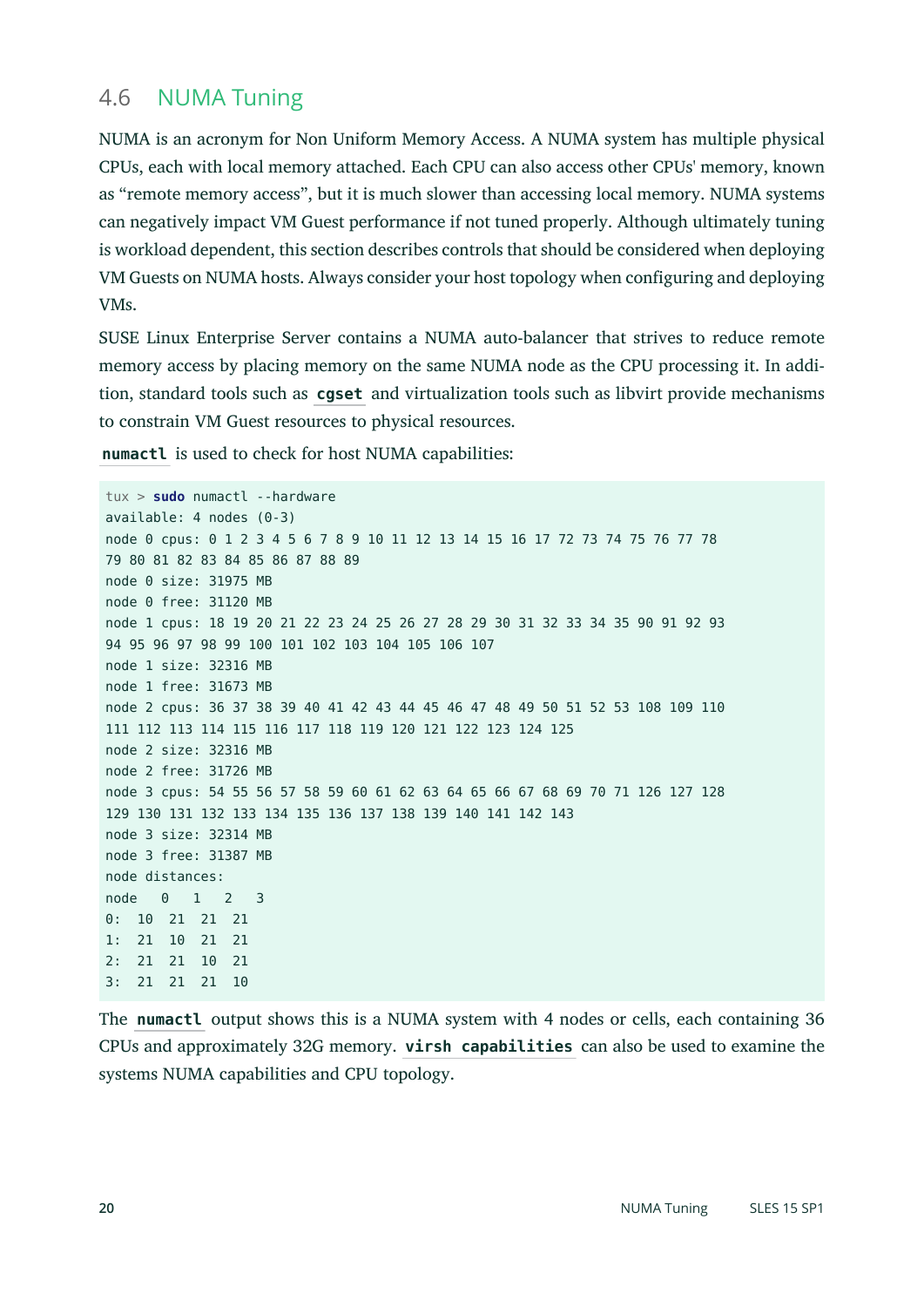#### 4.6.1 NUMA Balancing

On NUMA machines, there is a performance penalty if remote memory is accessed by a CPU. Automatic NUMA balancing scans a task's address space and unmaps pages. By doing so, it detects whether pages are properly placed or whether to migrate the data to a memory node local to where the task is running. In defined intervals (configured with numa balancing scan delay ms ), the task scans the next scan size number of pages (configured with numa balancing scan size mb) in its address space. When the end of the address space is reached the scanner restarts from the beginning.

Higher scan rates cause higher system overhead as page faults must be trapped and data needs to be migrated. However, the higher the scan rate, the more quickly a task's memory is migrated to a local node when the workload pattern changes. This minimizes the performance impact caused by remote memory accesses. These **sysctl** directives control the thresholds for scan delays and the number of pages scanned:

```
tux > sudo sysctl -a | grep numa_balancing
kernel.numa balancing = 10kernel.numa_balancing_scan_delay_ms = 1000 2
kernel.numa_balancing_scan_period_max_ms = 60000 3
kernel.numa_balancing_scan_period_min_ms = 1000 4
kernel.numa_balancing_scan_size_mb = 256 5
```
- <span id="page-20-4"></span>**[1](#page-20-0)** Enables/disables automatic page fault-based NUMA balancing
- **[2](#page-20-1)** Starting scan delay used for a task when it initially forks
- **[3](#page-20-2)** Maximum time in milliseconds to scan a task's virtual memory
- **[4](#page-20-3)** Minimum time in milliseconds to scan a task's virtual memory
- **[5](#page-20-4)** Size in megabytes' worth of pages to be scanned for a given scan

For more information see *Book "*System Analysis and Tuning Guide*", Chapter 10 "Automatic Non-Uniform Memory Access (NUMA) Balancing"*.

The main goal of automatic NUMA balancing is either to reschedule tasks on the same node's memory (so the CPU follows the memory), or to copy the memory's pages to the same node (so the memory follows the CPU).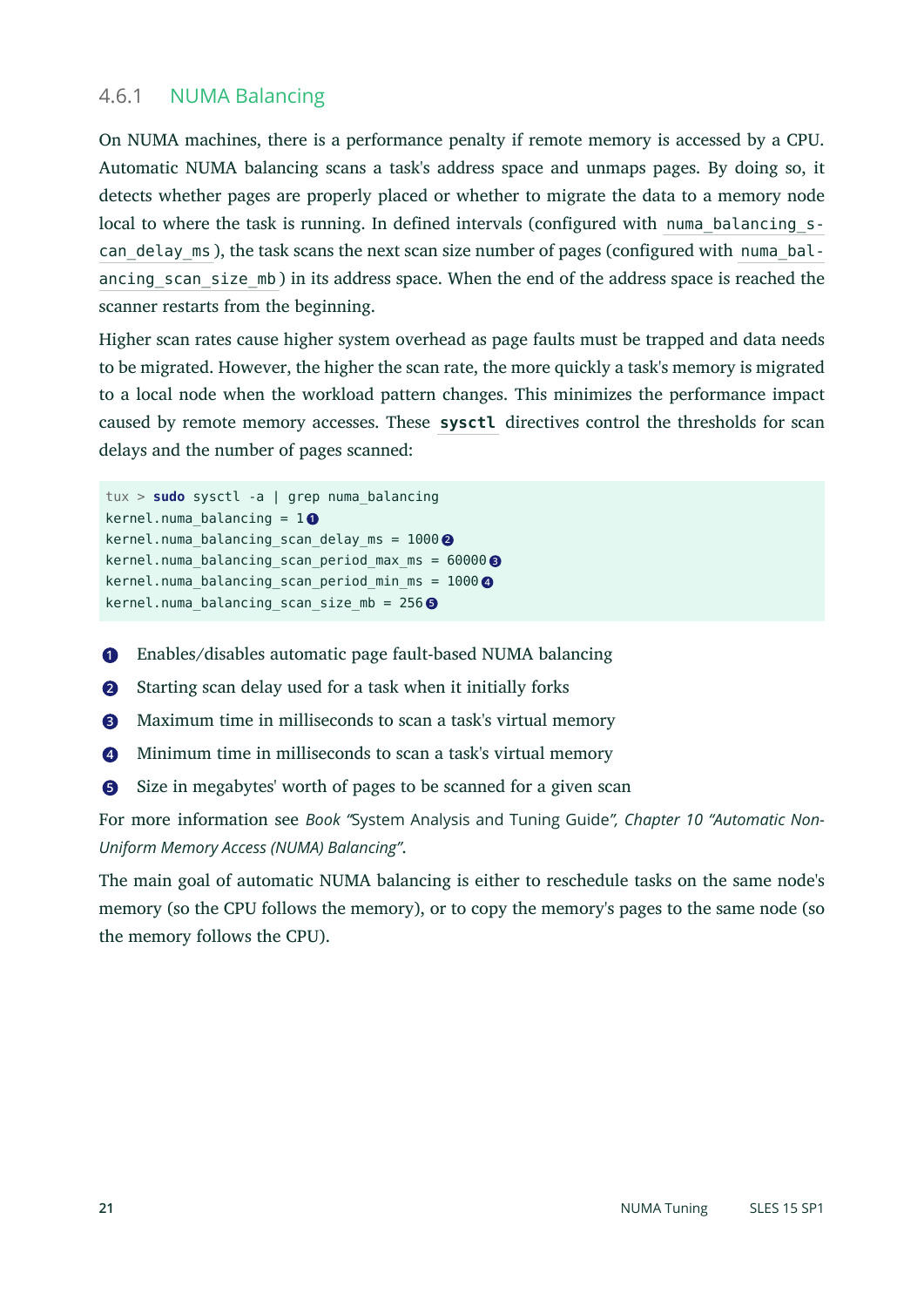

# Warning: Task Placement

There are no rules to define the best place to run a task, because tasks could share memory with other tasks. For best performance, it is recommended to group tasks sharing memory on the same node. Check NUMA statistics with **# cat /proc/vmstat | grep numa\_** .

### 4.6.2 Memory Allocation Control with the CPUset Controller

The cgroups cpuset controller can be used confine memory used by a process to a NUMA node. There are three cpuset memory policy modes available:

- interleave: This is a memory placement policy which is also known as round-robin. This policy can provide substantial improvements for jobs that need to place thread local data on the corresponding node. When the interleave destination is not available, it will be moved to another node.
- bind : This will place memory only on one node, which means in case of insufficient memory, the allocation will fail.
- preferred : This policy will apply a preference to allocate memory to a node. If there is not enough space for memory on this node, it will fall back to another node.

You can change the memory policy mode with the **cgset** tool from the libcgroup-tools package:

tux > **sudo** cgset -r cpuset.mems=*NODE* sysdefault/libvirt/qemu/*KVM\_NAME*/emulator

To migrate pages to a node, use the **migratepages** tool:

tux > migratepages *PID FROM-NODE TO-NODE*

To check everything is fine. use: cat /proc/*PID*/status | grep Cpus.

# Note: Kernel NUMA/cpuset memory policy

For more information see [Kernel NUMA memory policy \(https://www.kernel.org/doc/Doc](https://www.kernel.org/doc/Documentation/vm/numa_memory_policy.txt)[umentation/vm/numa\\_memory\\_policy.txt\)](https://www.kernel.org/doc/Documentation/vm/numa_memory_policy.txt) **and** [cpusets memory policy \(https://www.ker](https://www.kernel.org/doc/Documentation/cgroup-v1/cpusets.txt)[nel.org/doc/Documentation/cgroup-v1/cpusets.txt\)](https://www.kernel.org/doc/Documentation/cgroup-v1/cpusets.txt) **7. Check also the [Libvirt NUMA Tuning](https://libvirt.org/formatdomain.html#elementsNUMATuning)** [documentation \(https://libvirt.org/formatdomain.html#elementsNUMATuning\)](https://libvirt.org/formatdomain.html#elementsNUMATuning) .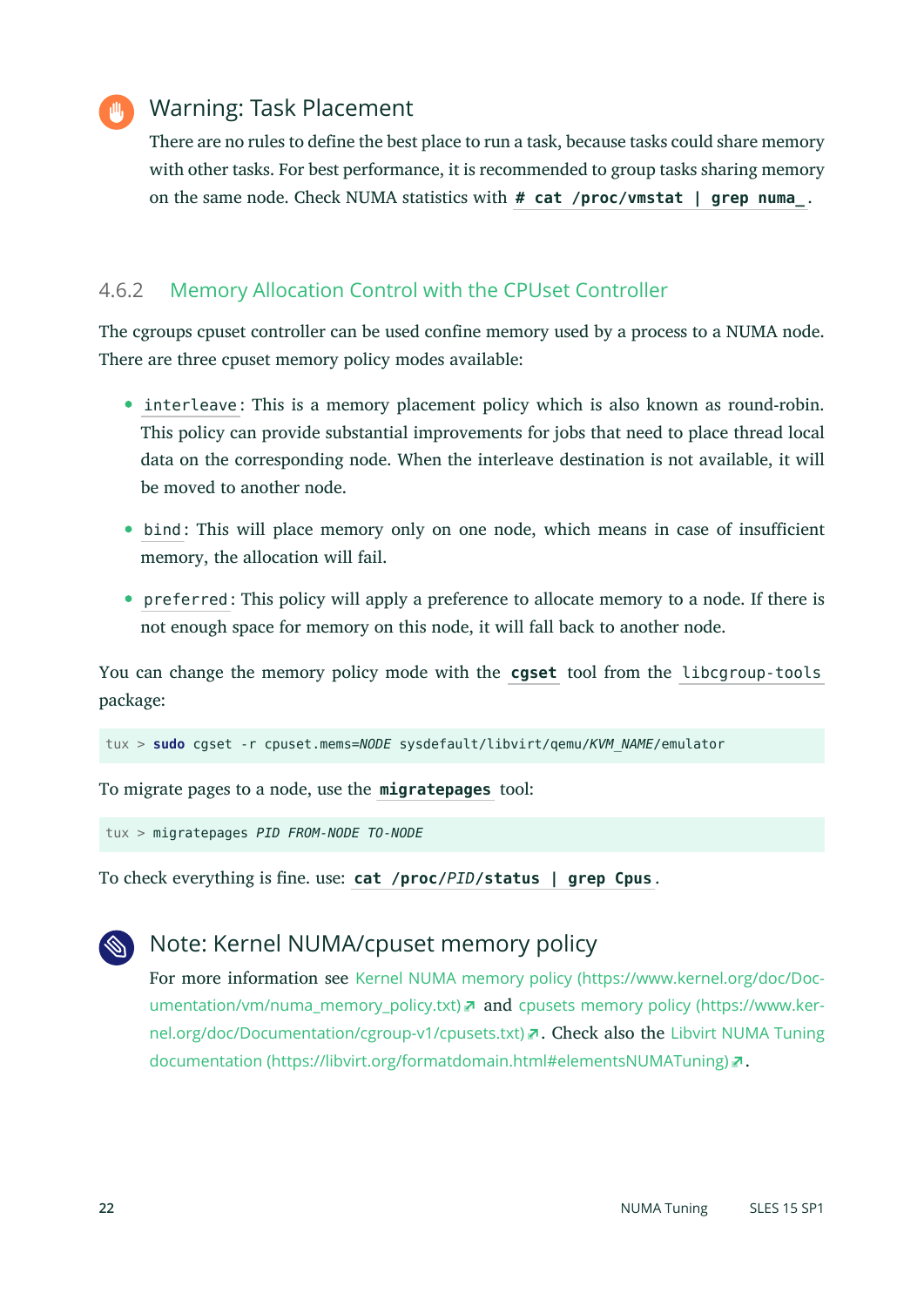### 4.6.3 VM Guest: NUMA Related Configuration

libvirt allows to set up virtual NUMA and memory access policies. Configuring these settings is not supported by **virt-install** or **virt-manager** and needs to be done manually by editing the VM Guest configuration file with virsh edit.

#### <span id="page-22-0"></span>**4.6.3.1 VM Guest Virtual NUMA Topology**

Creating a VM Guest virtual NUMA (vNUMA) policy that resembles the host NUMA topology can often increase performance of traditional large, scale-up workloads. VM Guest vNUMA topology can be specified using the numa element in the XML configuration:

```
<cpu>
...
 <numa> <cell 1 id="0" 2 cpus='0-1' 3 memory='512000' unit='KiB'/>
     <cell id="1" cpus='2-3' memory='256000' 4
     unit='KiB' 5 memAccess='shared' 6 />
  \lt/numa> ...
</cpu>
```
**[1](#page-22-1)** Each cell element specifies a vNUMA cell or node

- **[2](#page-22-2)** All cells should have an id attribute, allowing to reference the cell in other configuration blocks. Otherwise cells are assigned ids in ascending order starting from 0.
- **[3](#page-22-3)** The CPU or range of CPUs that are part of the node
- **[4](#page-22-4)** The node memory
- **[5](#page-22-5)** Units in which node memory is specified
- **[6](#page-22-6)** Optional attribute which can control whether the memory is to be mapped as shared or private . This is valid only for hugepages-backed memory.

To find where the VM Guest has allocated its pages. use: **cat** /**proc**/*PID*/**numa\_maps** and **cat** / **sys/fs/cgroup/memory/sysdefault/libvirt/qemu/***KVM\_NAME***/memory.numa\_stat** .

```
Warning: NUMA specification
```
The libvirt VM Guest NUMA specification is currently only available for QEMU/KVM.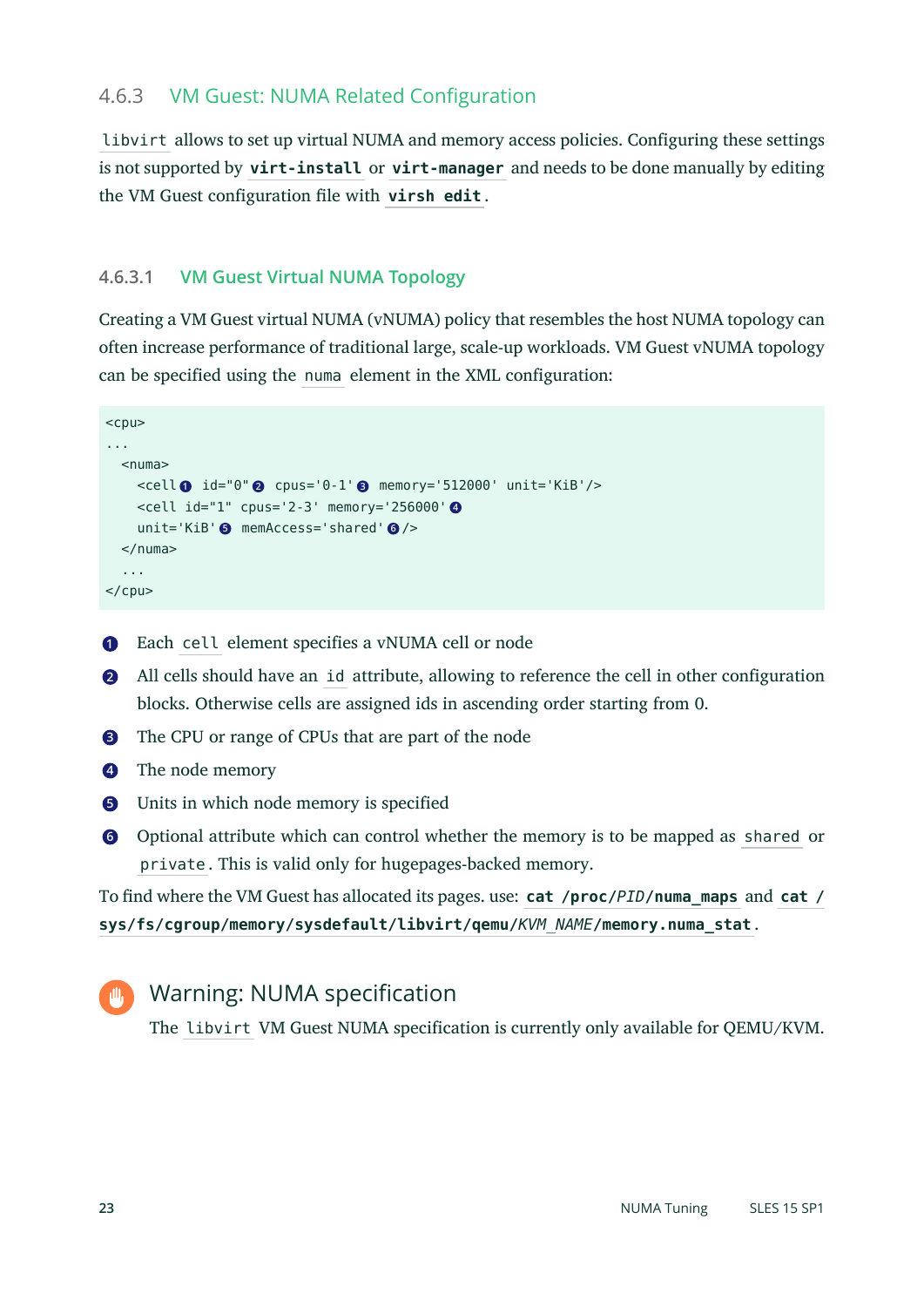#### **4.6.3.2 Memory Allocation Control with** libvirt

If the VM Guest has a vNUMA topology (see *Section 4.6.3.1, "VM Guest Virtual NUMA [Topology"](#page-22-0)*), memory can be pinned to host NUMA nodes using the numatune element. This method is currently only available for QEMU/KVM guests. See *[Important: Non-vNUMA VM Guest](#page-23-0)* for how to configure non-vNUMA VM Guests.

```
<numatune>
    <memory mode="strict" 1 nodeset="1-4,^3" 2 />
     <memnode 3 cellid="0" 4 mode="strict" nodeset="1"/>
     <memnode cellid="2" placement="strict" 5 mode="preferred" nodeset="2"/>
</numatune>
```
- **[1](#page-23-1)** Policies available are: interleave (round-robin like), strict (default) or preferred .
- **[2](#page-23-2)** Specify the NUMA nodes.
- **[3](#page-23-3)** Specify memory allocation policies for each guest NUMA node (if this element is not defined then this will fall back and use the memory element).
- **[4](#page-23-4)** Addresses the guest NUMA node for which the settings are applied.
- **[5](#page-23-5)** The placement attribute can be used to indicate the memory placement mode for a domain process, the value can be auto or strict .

#### <span id="page-23-0"></span>Important: Non-vNUMA VM Guest

On a non-vNUMA VM Guest, pinning memory to host NUMA nodes is done like in the following example:

```
<numatune>
    <memory mode="strict" nodeset="0-1"/>
</numatune>
```
In this example, memory is allocated from the host nodes 0 and 1 . In case these memory requirements cannot be fulfilled, starting the VM Guest will fail. **virt-install** also supports this configuration with the --numatune option.



# Warning: Memory and CPU across NUMA Nodes

You should avoid allocating VM Guest memory across NUMA nodes, and prevent virtual CPUs from floating across NUMA nodes.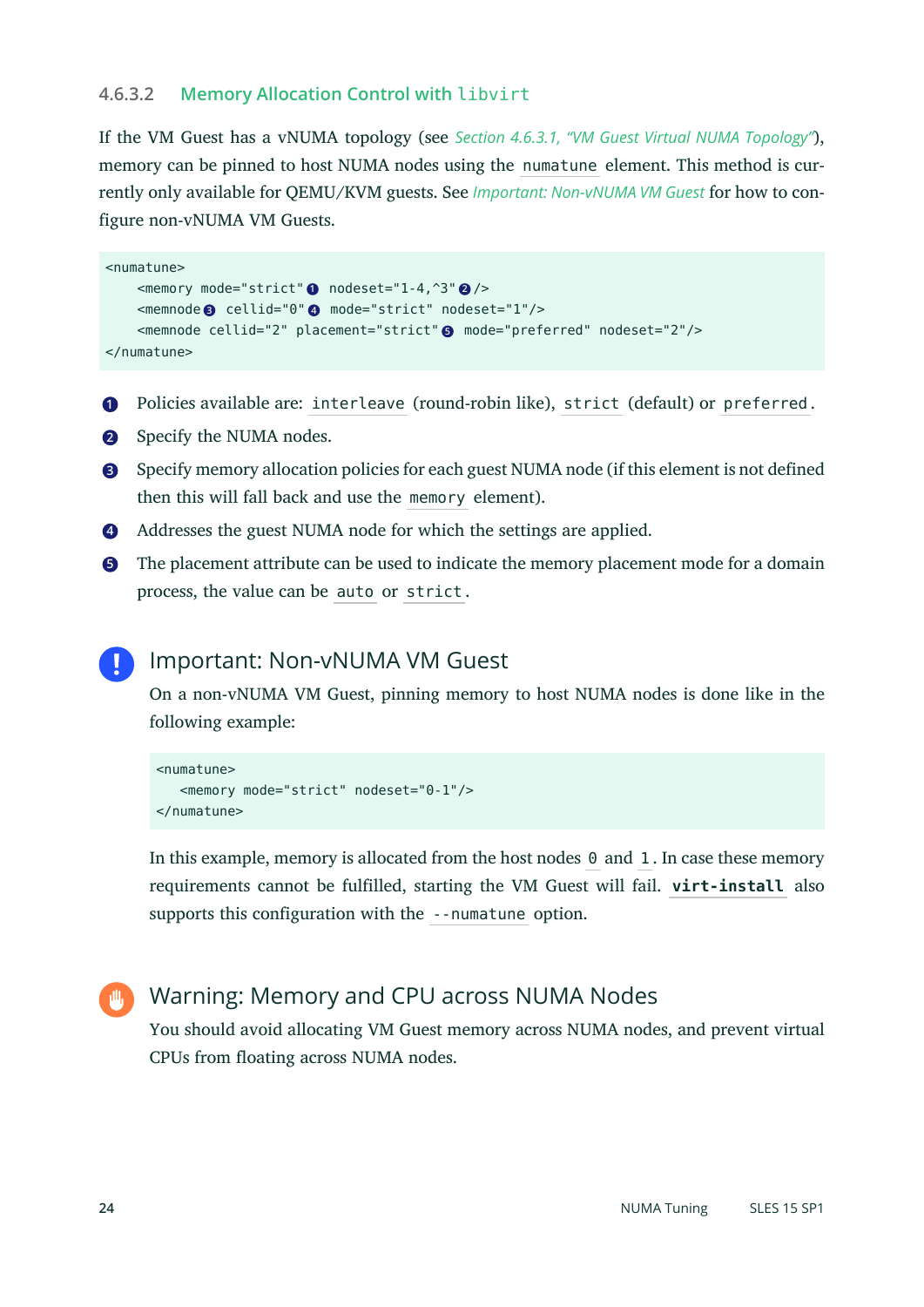# <span id="page-24-0"></span>5 VM Guest Images

Images are virtual disks used to store the operating system and data of VM Guests. They can be created, maintained and queried with the **qemu-img** command. Refer to *Book "*Virtualization Guide*", Chapter 31 "Guest Installation", Section 31.2.2 "Creating, Converting and Checking Disk Images"* for more information on the **qemu-img** tool and examples.

# 5.1 VM Guest Image Formats

Certain storage formats which QEMU recognizes have their origins in other virtualization technologies. By recognizing these formats, QEMU can leverage either data stores or entire guests that were originally targeted to run under these other virtualization technologies. Some formats are supported only in read-only mode. To use them in read/write mode, convert them to a fully supported QEMU storage format (using **qemu-img** ). Otherwise they can only be used as readonly data store in a QEMU guest.

Use **qemu-img info** *VMGUEST.IMG* to get information about an existing image, such as: the format, the virtual size, the physical size, snapshots if available.



# Note: Performance

It is recommended to convert the disk images to either raw or qcow2 to achieve good performance.



# Warning: Encrypted Images Cannot Be Compressed

When you create an image, you cannot use compression  $(-c)$  in the output file together with the encryption option ( -e ).

#### 5.1.1 Raw Format

- This format is simple and easily exportable to all other emulators/hypervisors.
- It provides best performance (least I/O overhead).
- $\bullet$  It occupies all allocated space on the file system.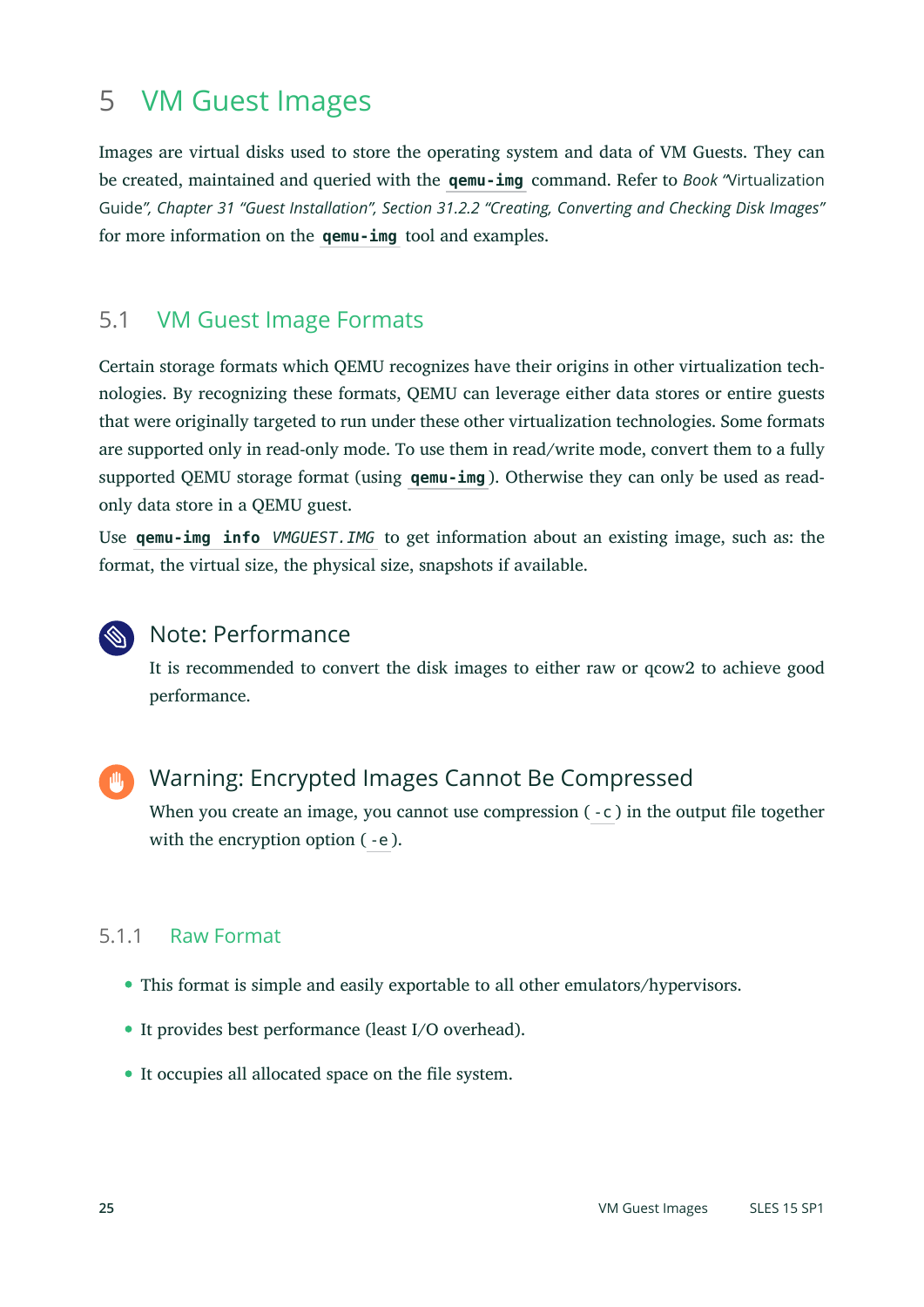- The raw format allows to copy a VM Guest image to a physical device ( **dd if=***VMGUEST.RAW* **of=***/dev/sda* ).
- It is byte-for-byte the same as what the VM Guest sees, so this wastes a lot of space.

#### 5.1.2 qcow2 Format

- Use this to have smaller images (useful if your file system does not supports holes).
- It has optional AES encryption (now deprecated).
- Zlib-based compression option.
- Support of multiple VM snapshots (internal, external).
- Improved performance and stability.
- $\bullet$  Supports changing the backing file.
- Supports consistency checks.
- Less performance than raw format.

#### **l2-cache-size**

qcow2 can provide the same performance for random read/write access as raw format, but it needs a well-sized cache size. By default cache size is set to 1 MB. This will give good performance up to a disk size of 8 GB. If you need a bigger disk size, you need to adjust the cache size. For a disk size of 64 GB (64\*1024 = 65536), you need 65536 / 8192B = 8 MB of cache (-drive format=qcow2, l2-cache-size=8M).

#### **Cluster Size**

The qcow2 format offers the capability to change the cluster size. The value must be between 512 KB and 2 MB. Smaller cluster sizes can improve the image file size whereas larger cluster sizes generally provide better performance.

#### **Preallocation**

An image with preallocated metadata is initially larger but can improve performance when the image needs to grow.

#### **Lazy Refcounts**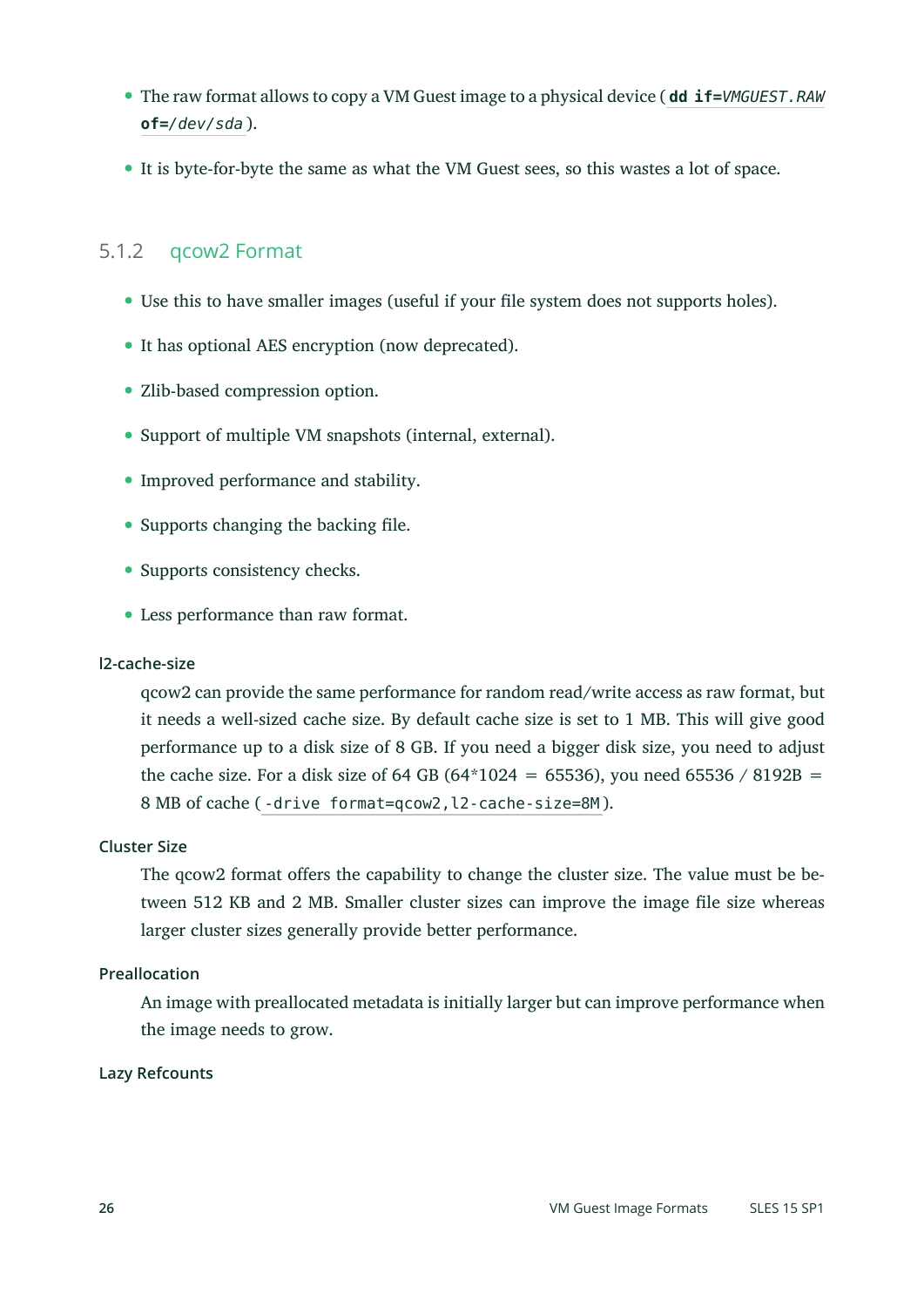Reference count updates are postponed with the goal of avoiding metadata I/O and improving performance. This is particularly beneficial with cache=writethrough . This option does not batch metadata updates, but if in case of host crash, the reference count tables must be rebuilt, this is done automatically at the next open with **qemu-img check -r all** . Note that this takes some time.

#### 5.1.3 qed Format

qed is a follow-on qcow (QEMU Copy On Write) format. Because qcow2 provides all the benefits of qed and more, qed is now deprecated.

#### 5.1.4 VMDK Format

VMware 3, 4, or 6 image format, for exchanging images with that product.

# 5.2 Overlay Disk Images

The grow 2 and ged formats provide a way to create a base image (also called backing file) and overlay images on top of the base image. A backing file is useful to be able to revert to a known state and discard the overlay. If you write to the image, the backing image will be untouched and all changes will be recorded in the overlay image file. The backing file will never be modified unless you use the commit monitor command (or **qemu-img commit** ).

To create an overlay image:

```
root # gemu-img create -o O backing file=vmguest.raw 2 , backing fmt=raw 8 \
      -f 4 qcow2 vmguest.cow 5
```
- **[1](#page-26-0)** Use -o ? for an overview of available options.
- **[2](#page-26-1)** The backing file name.
- **[3](#page-26-2)** Specify the file format for the backing file.
- **[4](#page-26-3)** Specify the image format for the VM Guest.
- **[5](#page-26-4)** Image name of the VM Guest, it will only record the differences from the backing file.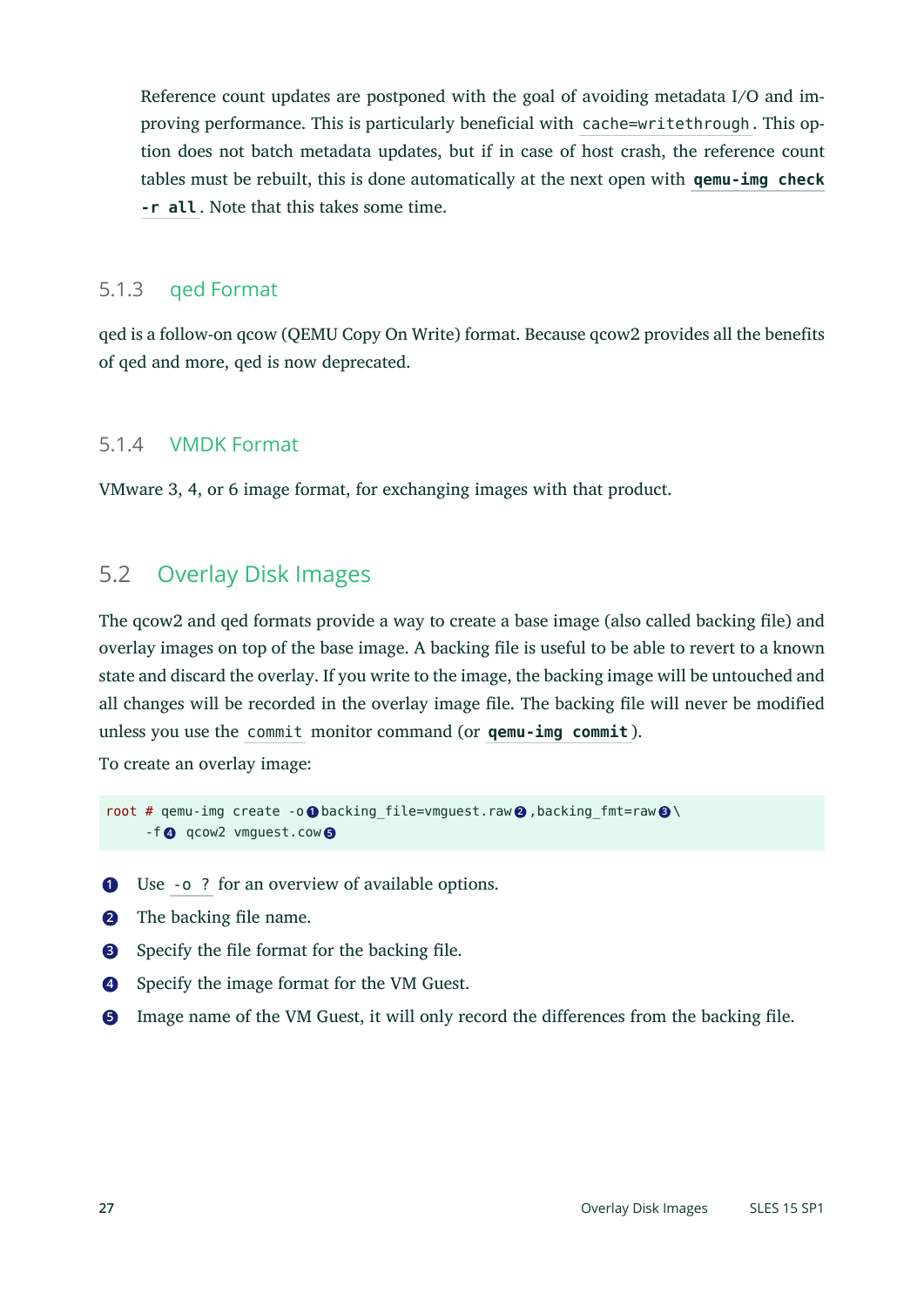# Warning: Backing Image Path

You should not change the path to the backing image, otherwise you will need to adjust it. The path is stored in the overlay image file. To update the path, you should make a symbolic link from the original path to the new path and then use the **qemu-img** rebase option.

```
root # ln -sf /var/lib/images/vmguest.raw /var/lib/images/SLE15/vmguest.raw
root # qemu-img rebase 1 -u 2 -b 3 /var/lib/images/vmguest.raw /var/lib/images/
SLE15/vmguest.cow 4
```
The **rebase** subcommand tells **gemu-img** to change the backing file image. The -u option activates the unsafe mode (see note below). The backing image to be used is specified with -b and the image path is the last argument of the command.

There are two different modes in which rebase can operate:

- *Safe*: This is the default mode and performs a real rebase operation. The safe mode is a time-consuming operation.
- *Unsafe*: The unsafe mode ( -u ) only changes the backing files name and the format of the file name without making any checks on the files contents. You should use this mode to rename or moving a backing file.

A common use is to initiate a new guest with the backing file. Let's assume we have a sle15 base.img VM Guest ready to be used (fresh installation without any modification). This will be our backing file. Now you need to test a new package, on an updated system and on a system with a different kernel. We can use sle15 base.img to instantiate the new SUSE Linux Enterprise VM Guest by creating a qcow2 overlay file pointing to this backing file ( sle15\_base.img ).

In our example we will use sle15 updated.qcow2 for the updated system, and sle15 kernel.qcow2 for the system with a different kernel.

To create the two thin provisioned systems use the **qemu-img** command line with the -b option:

```
root # gemu-img create -b /var/lib/libvirt/sle15 base.img -f gcow2 \setminus/var/lib/libvirt/sle15_updated.qcow2
Formatting 'sle15_updated.qcow2', fmt=qcow2 size=17179869184
backing file='sle15 base.img' encryption=off cluster size=65536
lazy_refcounts=off nocow=off
root # qemu-img create -b /var/lib/libvirt/sle15_base.img -f qcow2 \
```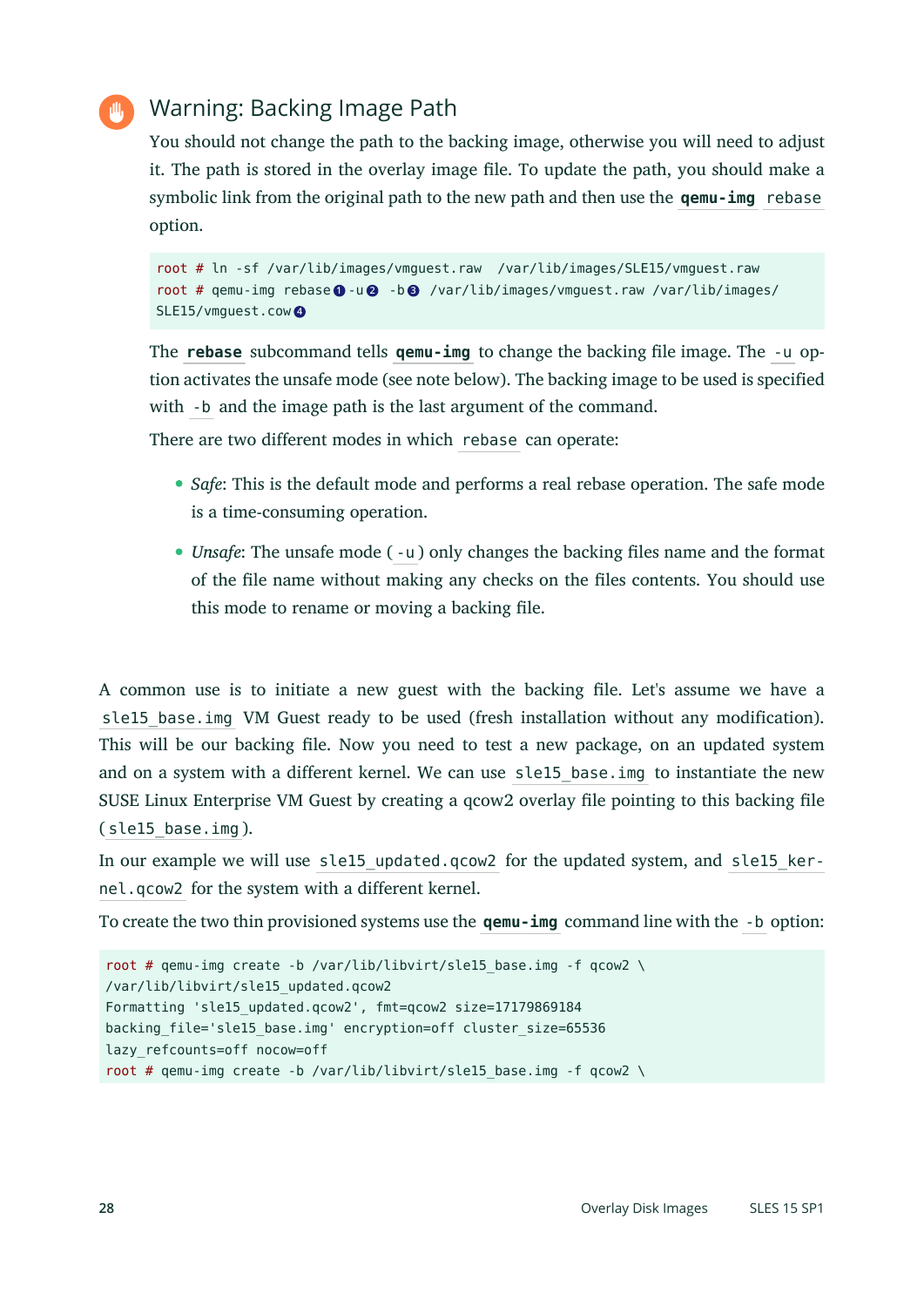```
/var/lib/libvirt/sle15_kernel.qcow2
Formatting 'sle15_kernel.qcow2', fmt=qcow2 size=17179869184
backing_file='vmguest-sle15_base.img' encryption=off cluster_size=65536
lazy_refcounts=off nocow=off
```
The images are now usable, and you can do your test without touching the initial sle15 base, img backing file. All changes will be stored in the new overlay images. Additionally, you can also use these new images as a backing file, and create a new overlay.

root # qemu-img create -b sle15\_kernel.qcow2 -f qcow2 sle15\_kernel\_TEST.qcow2

When using **qemu-img info** with the option --backing-chain, it will return all information about the entire backing chain recursively:

```
root # qemu-img info --backing-chain
/var/lib/libvirt/images/sle15_kernel_TEST.qcow2
image: sle15_kernel_TEST.qcow2
file format: qcow2
virtual size: 16G (17179869184 bytes)
disk size: 196K
cluster_size: 65536
backing file: sle15_kernel.qcow2
Format specific information:
compat: 1.1
lazy refcounts: false
image: sle15_kernel.qcow2
file format: qcow2
virtual size: 16G (17179869184 bytes)
disk size: 196K
cluster_size: 65536
backing file: SLE15.qcow2
Format specific information:
compat: 1.1
lazy refcounts: false
image: sle15_base.img
file format: qcow2
virtual size: 16G (17179869184 bytes)
disk size: 16G
cluster_size: 65536
Format specific information:
compat: 1.1
lazy refcounts: true
```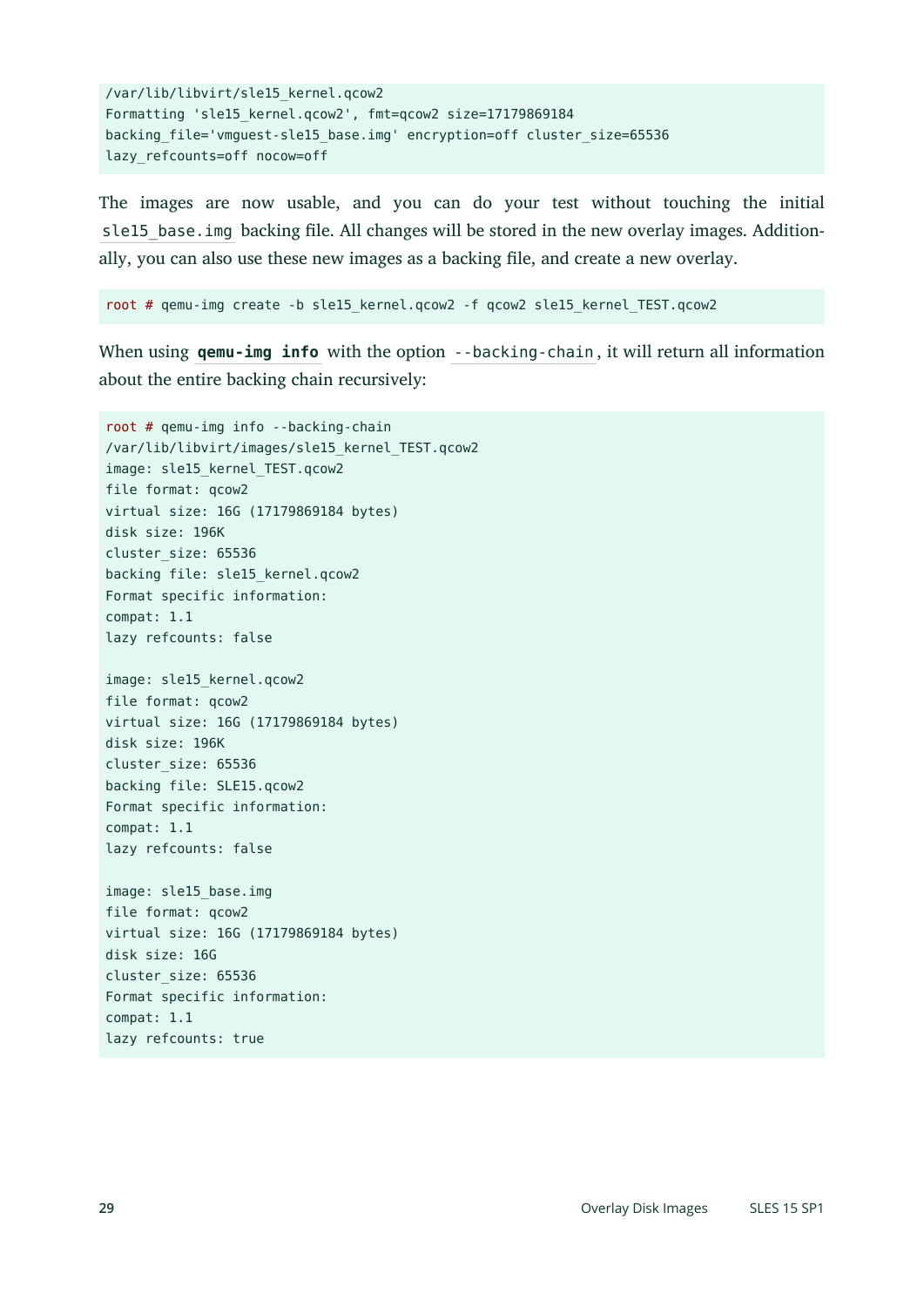#### **Overlay Files** (only contains difference from base image)



**FIGURE 1: UNDERSTANDING IMAGE OVERLAY**

# 5.3 Opening a VM Guest Image

To access the file system of an image, use the guestfs-tools. If you do not have this tool installed on your system you can mount an image with other Linux tools. Avoid accessing an untrusted or unknown VM Guest's image system because this can lead to security issues (for more information, read D. Berrangé's post [\(https://www.berrange.com/posts/2013/02/20/a](https://www.berrange.com/posts/2013/02/20/a-reminder-why-you-should-never-mount-guest-disk-images-on-the-host-os/)[reminder-why-you-should-never-mount-guest-disk-images-on-the-host-os/\)](https://www.berrange.com/posts/2013/02/20/a-reminder-why-you-should-never-mount-guest-disk-images-on-the-host-os/) ?).

#### 5.3.1 Opening a Raw Image

**PROCEDURE 5: MOUNTING A RAW IMAGE**

**1.** To be able to mount the image, find a free loop device. The following command displays the first unused loop device, /dev/loop1 in this example.

```
root # losetup -f
/dev/loop1
```
**2.** Associate an image ( SLE15.raw in this example) with the loop device:

root # losetup /dev/loop1 SLE15.raw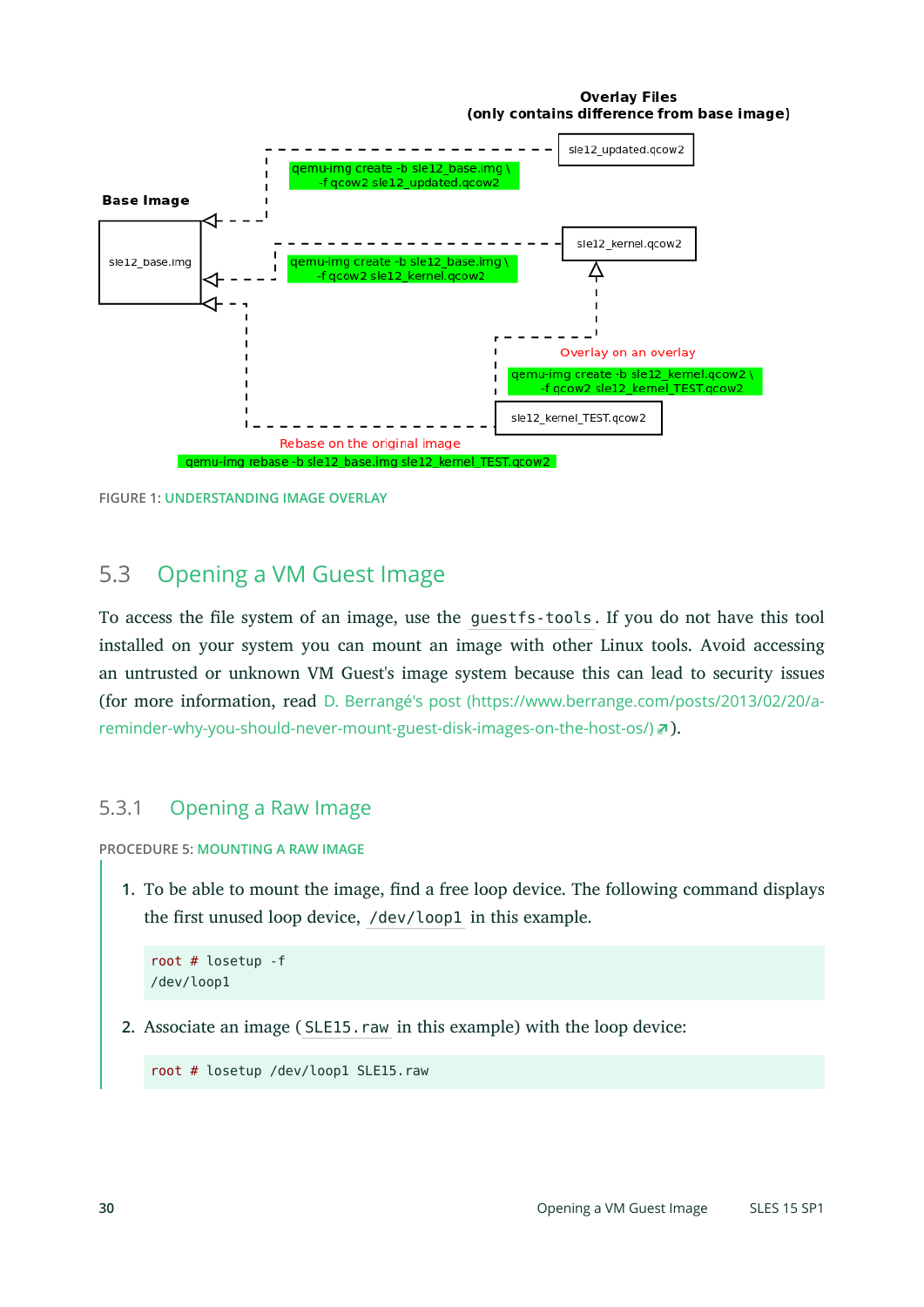**3.** Check whether the image has successfully been associated with the loop device by getting detailed information about the loop device:

```
root # losetup -l
NAME SIZELIMIT OFFSET AUTOCLEAR RO BACK-FILE
/dev/loop1 0 0 0 0 /var/lib/libvirt/images/SLE15.raw
```
**4.** Check the image's partitions with **kpartx** :

```
root # kpartx -a 1 -v 2 /dev/loop1
add map loop1p1 (254:1): 0 29358080 linear /dev/loop1 2048
```
- **[1](#page-30-0)** Add partition device mappings.
- **[2](#page-30-1)** Verbose mode.

**5.** Now mount the image partition(s) (to /mnt/sle15mount in the following example):

```
root # mkdir /mnt/sle15mount
root # mount /dev/mapper/loop1p1 /mnt/sle15mount
```


If your raw image contains an LVM volume group you should use LVM tools to mount the partition. Refer to *Section 5.3.3, "Opening Images [Containing](#page-32-0) LVM"*.

**PROCEDURE 6: UNMOUNTING A RAW IMAGE**

**1.** Unmount all mounted partitions of the image, for example:

root # umount /mnt/sle15mount

<span id="page-30-2"></span>**2.** Delete partition device mappings with **kpartx** :

root # kpartx -d /dev/loop1

**3.** Detach the devices with **losetup**

root # losetup -d /dev/loop1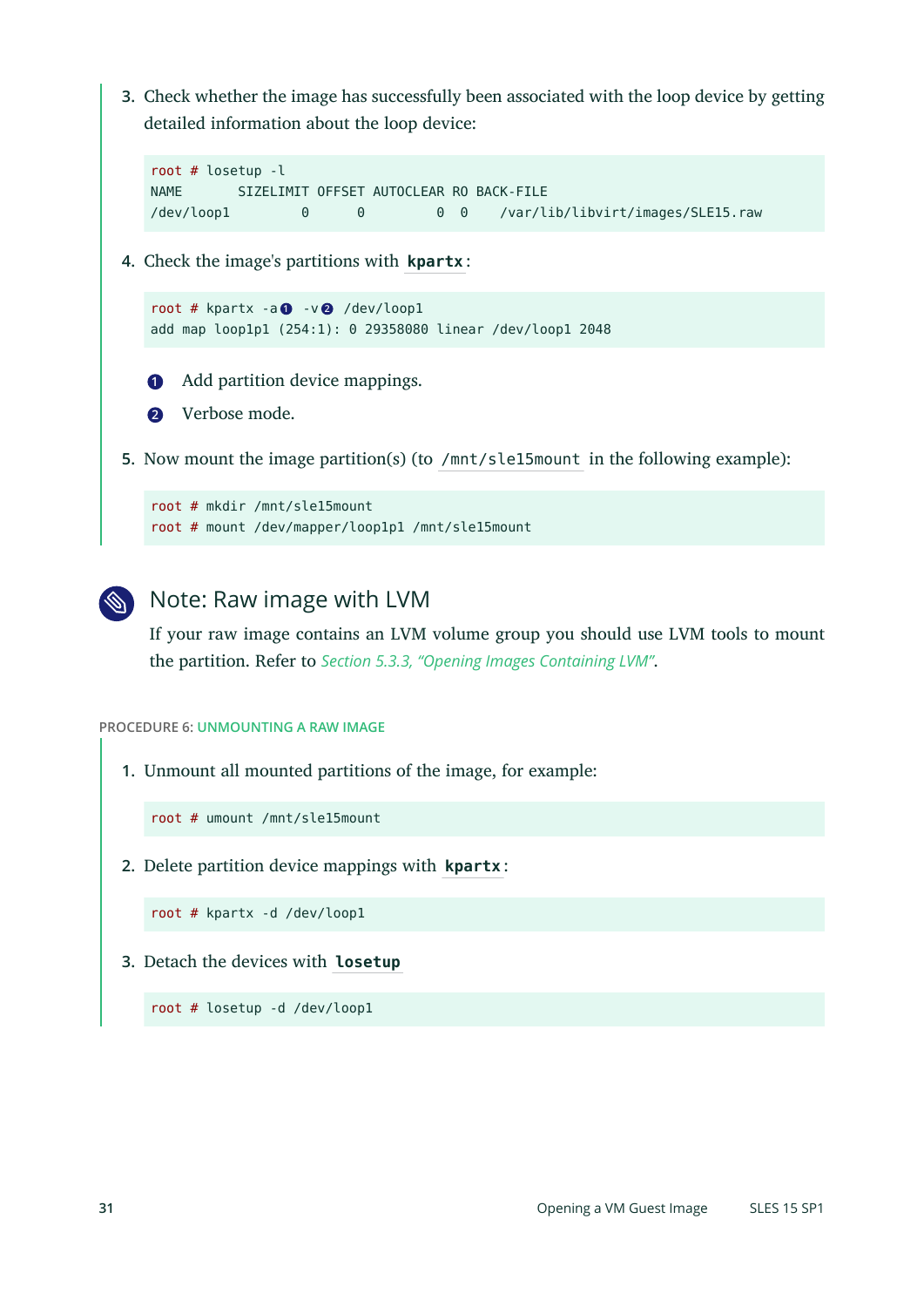#### 5.3.2 Opening a qcow2 Image

#### **PROCEDURE 7: MOUNTING A QCOW2 IMAGE**

**1.** First you need to load the nbd (network block devices) module. The following example loads it with support for 16 block devices ( max\_part=16 ). Check with **dmesg** whether the operation was successful:

```
root # modprobe nbd max_part=16
root # dmesg | grep nbd
[89155.142425] nbd: registered device at major 43
```
**2.** Connect the VM Guest image (for example SLE15.qcow2 ) to an NBD device ( /debv/nbd0 in the following example) with the **qemu-nbd** command. Make sure to use a free NBD device:

```
root # qemu-nbd -c 1 /dev/nbd0 2 SLE15.qcow2 3
```
- **[1](#page-31-0)** Connect SLE15.qcow2 to the local NBD device /dev/nbd0
- **[2](#page-31-1)** NBD device to use
- **[3](#page-31-2)** VM Guest image to use

```
Tip: Checking for a free NBD Device
```
To check whether an NBD device is free, run the following command:

root # lsof /dev/nbd0 COMMAND PID USER FD TYPE DEVICE SIZE/OFF NODE NAME qemu-nbd 15149 root 10u BLK 43,0 0t0 47347 /dev/nbd0

If the command produces an output like in the example above, the device is busy (not free). This can also be confirmed by the presence of the /sys/devices/virtual/block/nbd0/pid file.

**3.** Inform the operating system about partition table changes with **partprobe** :

```
root # partprobe /dev/nbd0 -s
/dev/nbd0: msdos partitions 1 2
root # dmesg | grep nbd0 | tail -1
[89699.082206] nbd0: p1 p2
```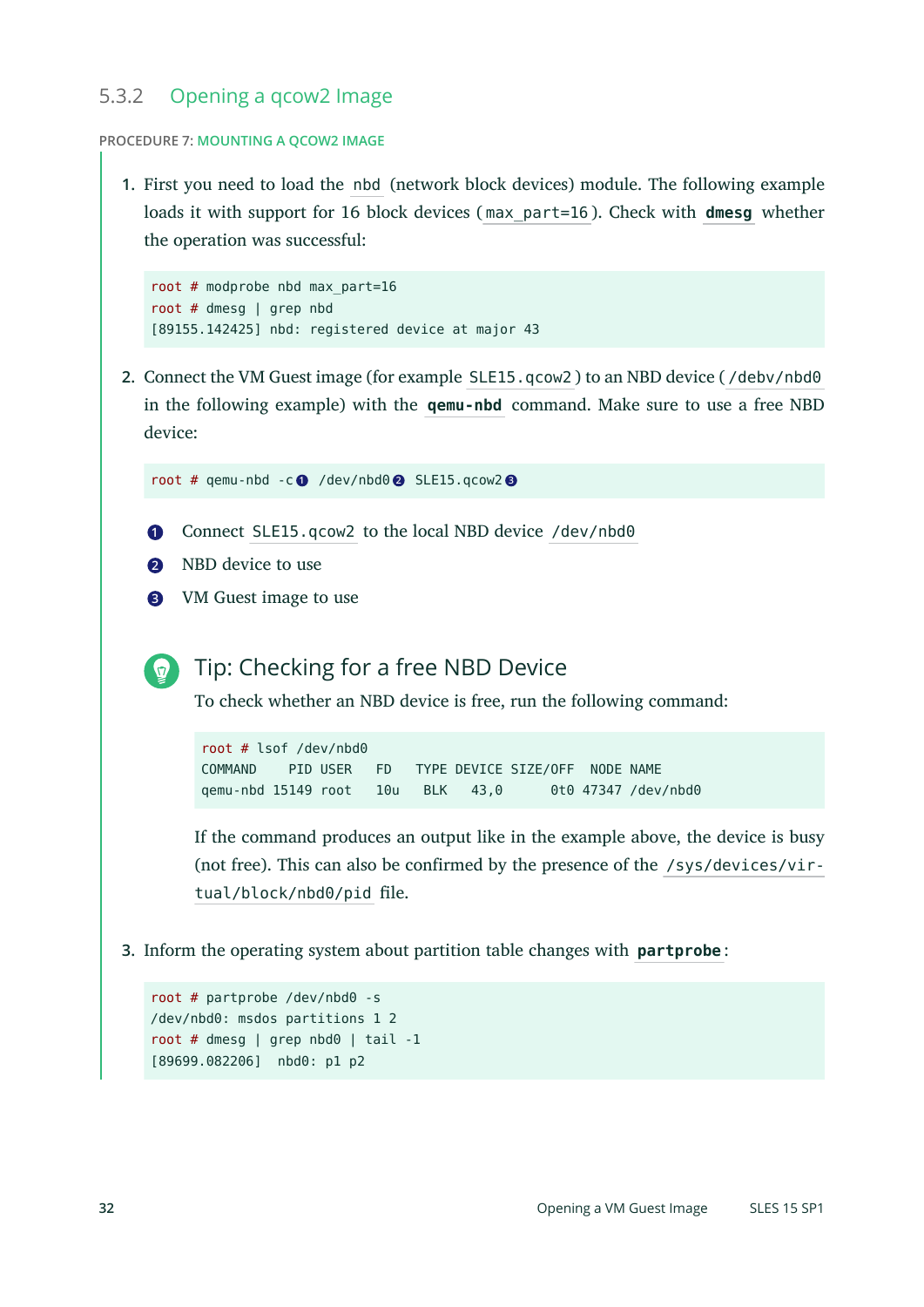**4.** In the example above, the SLE15.qcow2 contains two partitions: /dev/nbd0p1 and / dev/nbd0p2 . Before mounting these partitions, use **vgscan** to check whether they belong to an LVM volume:

```
root # vgscan -v
    Wiping cache of LVM-capable devices
    Wiping internal VG cache
    Reading all physical volumes. This may take a while...
    Using volume group(s) on command line.
    No volume groups found.
```
**5.** If no LVM volume has been found, you can mount the partition with **mount** :

```
root # mkdir /mnt/nbd0p2
# mount /dev/nbd0p1 /mnt/nbd0p2
```
Refer to *Section 5.3.3, "Opening Images [Containing](#page-32-0) LVM"* for information on how to handle LVM volumes.

**PROCEDURE 8: UNMOUNTING A QCOW2 IMAGE**

**1.** Unmount all mounted partitions of the image, for example:

root # umount /mnt/nbd0p2

<span id="page-32-1"></span>**2.** Disconnect the image from the /dev/nbd0 device.

root # qemu-nbd -d /dev/nbd0

# <span id="page-32-0"></span>5.3.3 Opening Images Containing LVM

**PROCEDURE 9: MOUNTING IMAGES CONTAINING LVM**

**1.** To check images for LVM groups, use **vgscan -v** . If an image contains LVM groups, the output of the command looks like the following:

```
root # vgscan -v
Wiping cache of LVM-capable devices
Wiping internal VG cache
Reading all physical volumes. This may take a while...
Finding all volume groups
Finding volume group "system"
Found volume group "system" using metadata type lvm2
```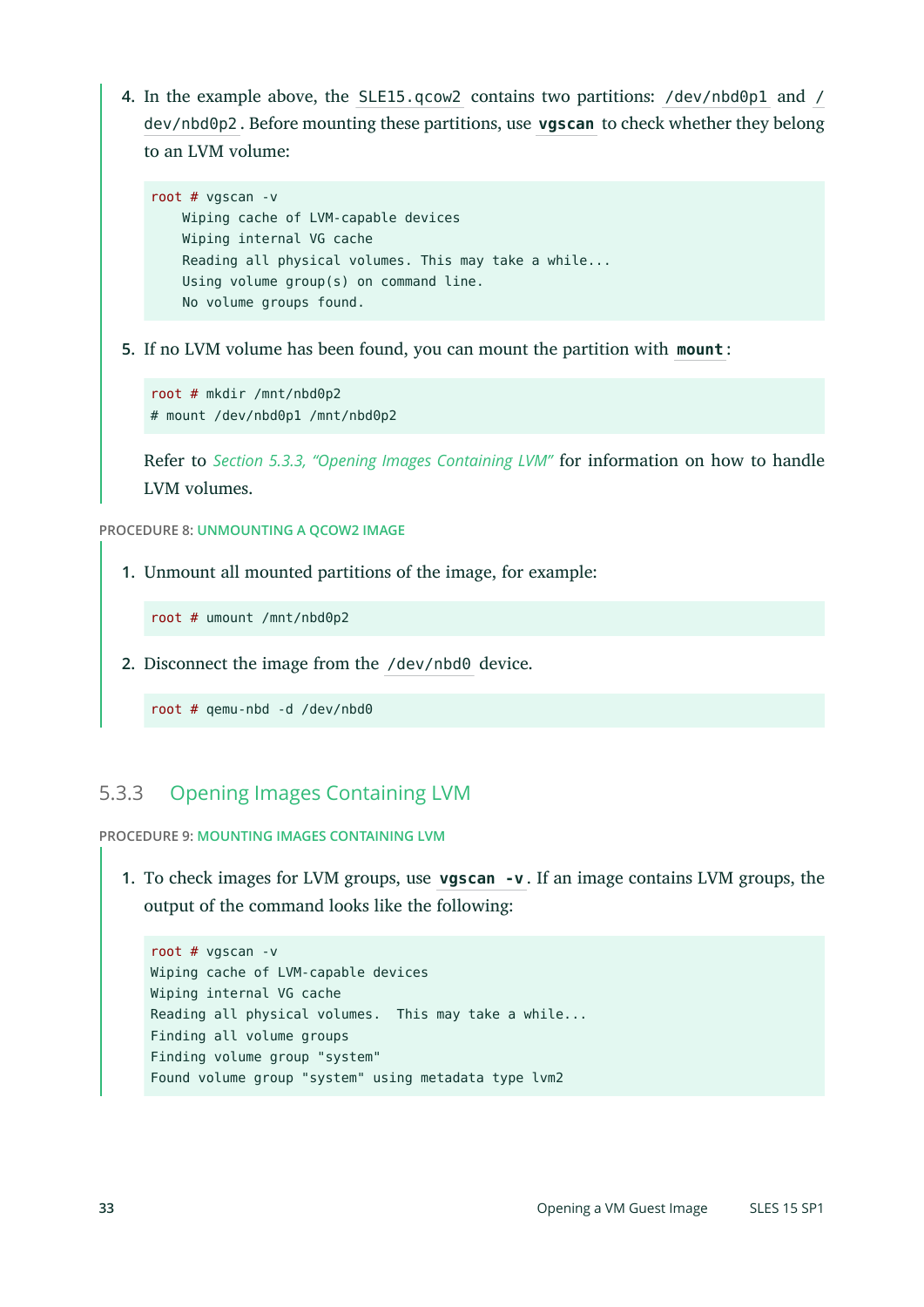**2.** The system LVM volume group has been found on the system. You can get more information about this volume with **vgdisplay** *VOLUMEGROUPNAME* (in our case *VOLUMEGROUP-NAME* is system ). You should activate this volume group to expose LVM partitions as devices so the system can mount them. Use **vgchange** :

```
root # vgchange -ay -v
Finding all volume groups
Finding volume group "system"
Found volume group "system"
activation/volume_list configuration setting not defined: Checking only
host tags for system/home
Creating system-home
Loading system-home table (254:0)
Resuming system-home (254:0)
Found volume group "system"
activation/volume list configuration setting not defined: Checking only
host tags for system/root
Creating system-root
Loading system-root table (254:1)
Resuming system-root (254:1)
Found volume group "system"
activation/volume_list configuration setting not defined: Checking only
host tags for system/swap
Creating system-swap
Loading system-swap table (254:2)
Resuming system-swap (254:2)
Activated 3 logical volumes in volume group system
     3 logical volume(s) in volume group "system" now active
```
**3.** All partitions in the volume group will be listed in the /dev/mapper directory. You can simply mount them now.

```
root # ls /dev/mapper/system-*
/dev/mapper/system-home /dev/mapper/system-root /dev/mapper/system-swap
root # mkdir /mnt/system-root
root # mount /dev/mapper/system-root /mnt/system-root
root # ls /mnt/system-root/
bin dev home lib64 mnt proc root sbin srv tmp var
boot etc lib lost+found opt read-write run selinux sys usr
```
**PROCEDURE 10: UNMOUNTING IMAGES CONTAINING LVM**

**1.** Unmount all partitions (with **umount** )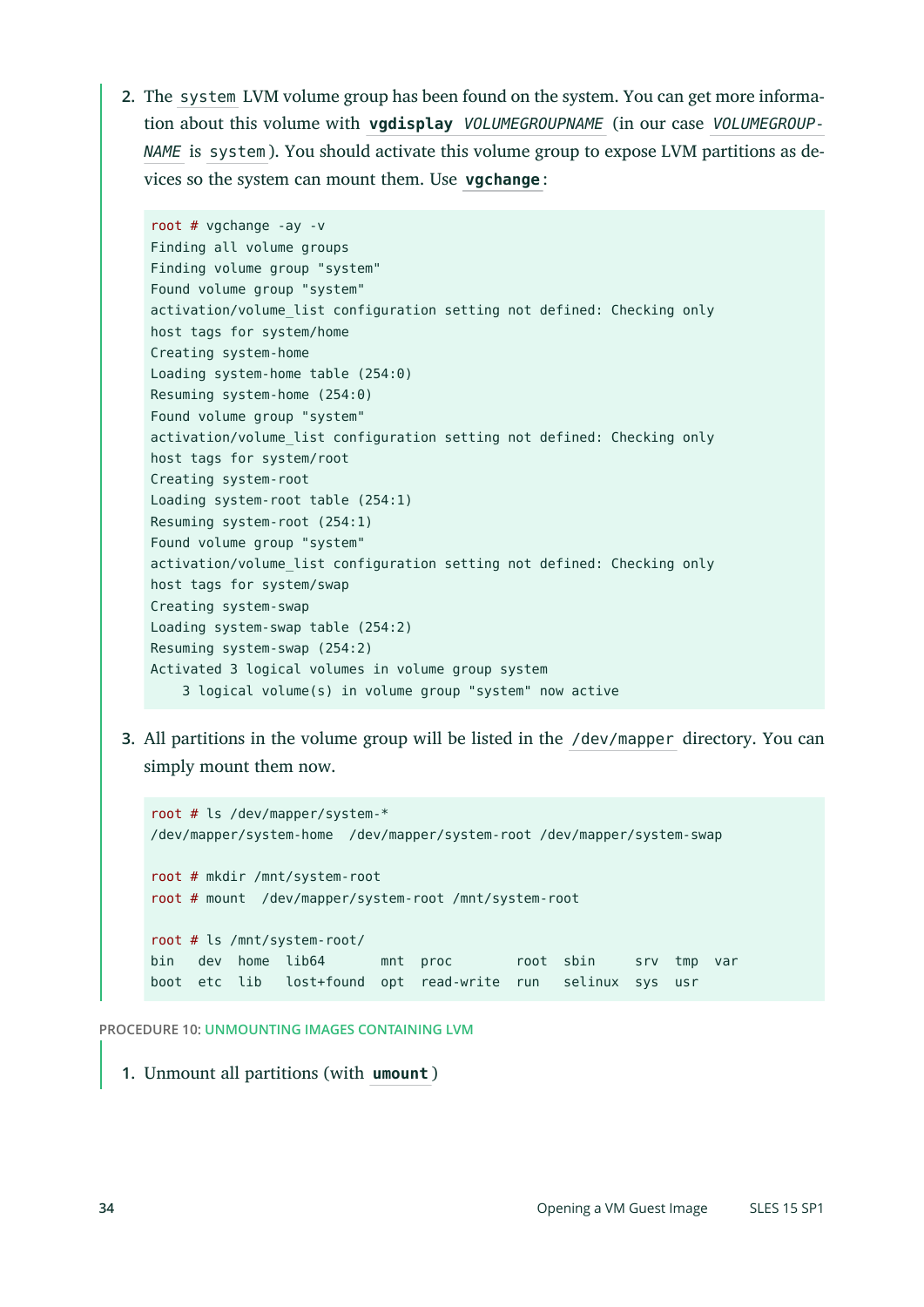root # umount /mnt/system-root

**2.** Deactivate the LVM volume group (with **vgchange -an** *VOLUMEGROUPNAME* )

```
root # vgchange -an -v system
Using volume group(s) on command line
Finding volume group "system"
Found volume group "system"
Removing system-home (254:0)
Found volume group "system"
Removing system-root (254:1)
Found volume group "system"
Removing system-swap (254:2)
Deactivated 3 logical volumes in volume group system
0 logical volume(s) in volume group "system" now active
```
- **3.** Now you have two choices:
	- In case of a qcow2 image, proceed as described in *[Step 2](#page-32-1)* ( **qemu-nbd -d /dev/nbd0** ).
	- In case of a raw image, proceeds as described in *[Step 2](#page-30-2)* ( **kpartx -d /dev/loop1** ; **losetup -d /dev/loop1** ).

### Important: Check for a Successful Unmount

You should double-check that unmounting succeeded by using a system command like **losetup** , **qemu-nbd** , **mount** or **vgscan** . If this is not the case you may have trouble using the VM Guest because its system image is used in different places.

# 5.4 File System Sharing

You can access a host directory in the VM Guest using the filesystem element. In the following example we will share the /data/shared directory and mount it in the VM Guest. Note that the accessmode parameter only works with type='mount' for the QEMU/KVM driver (most other values for type are exclusively used for the LXC driver).

```
<filesystem type='mount' 1 accessmode='mapped' 2 >
    <source dir='/data/shared' 3 >
   <target dir='shared' 4 />
</filesystem>
```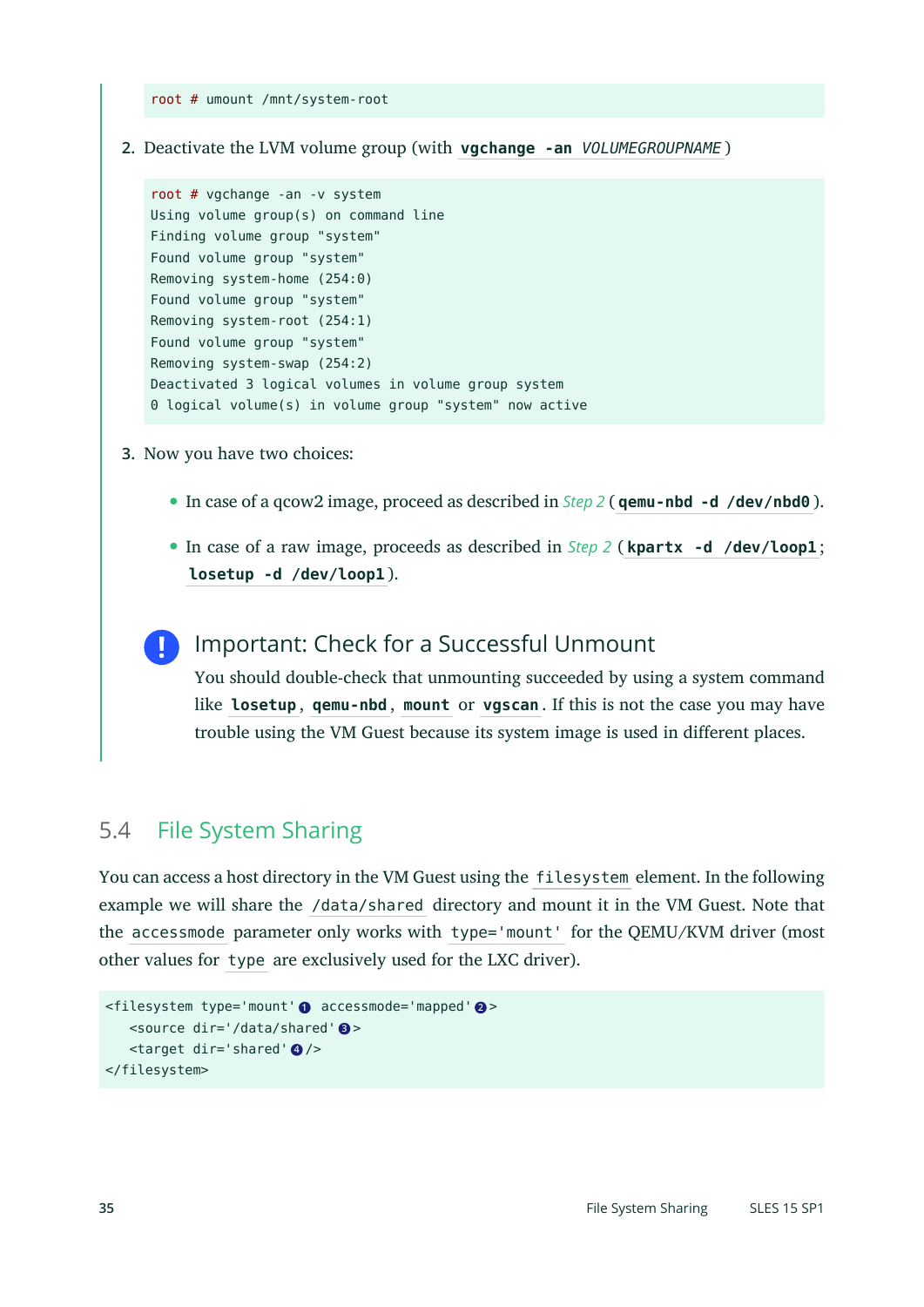- **[1](#page-34-0)** A host directory to mount VM Guest.
- **[2](#page-34-1)** Access mode (the security mode) set to mapped will give access with the permissions of the hypervisor. Use passthrough to access this share with the permissions of the user inside the VM Guest.

**[3](#page-34-2)** Path to share with the VM Guest.

**[4](#page-34-3)** Name or label of the path for the mount command.

To mount the shared directory on the VM Guest, use the following commands: Under the VM Guest now you need to mount the target dir='shared' :

```
root # mkdir /opt/mnt_shared
root # mount shared -t 9p /opt/mnt_shared -o trans=virtio
```
<span id="page-35-0"></span>See libvirt [File System \(https://libvirt.org/formatdomain.html#elementsFilesystems\)](https://libvirt.org/formatdomain.html#elementsFilesystems) and [QE-](http://wiki.qemu.org/Documentation/9psetup)MU 9psetup (http://wiki.gemu.org/Documentation/9psetup) **for more information.** 

# 6 VM Guest Configuration

#### 6.1 Virtio Driver

To increase VM Guest performance it is recommended to use paravirtualized drivers within the VM Guests. The virtualization standard for such drivers for KVM are the virtio drivers, which are designed for running in a virtual environment. Xen uses similar paravirtualized device drivers (like VMDP [\(https://www.suse.com/products/vmdriverpack/\)](https://www.suse.com/products/vmdriverpack/) a in a Windows\* guest).

#### 6.1.1 virtio blk

virtio blk is the virtio block device for disk. To use the virtio blk driver for a block device, specify the bus='virtio' attribute in the disk definition:

```
<disk type='....' device='disk'>
 ....
    <target dev='vda' bus='virtio'/>
</disk>
```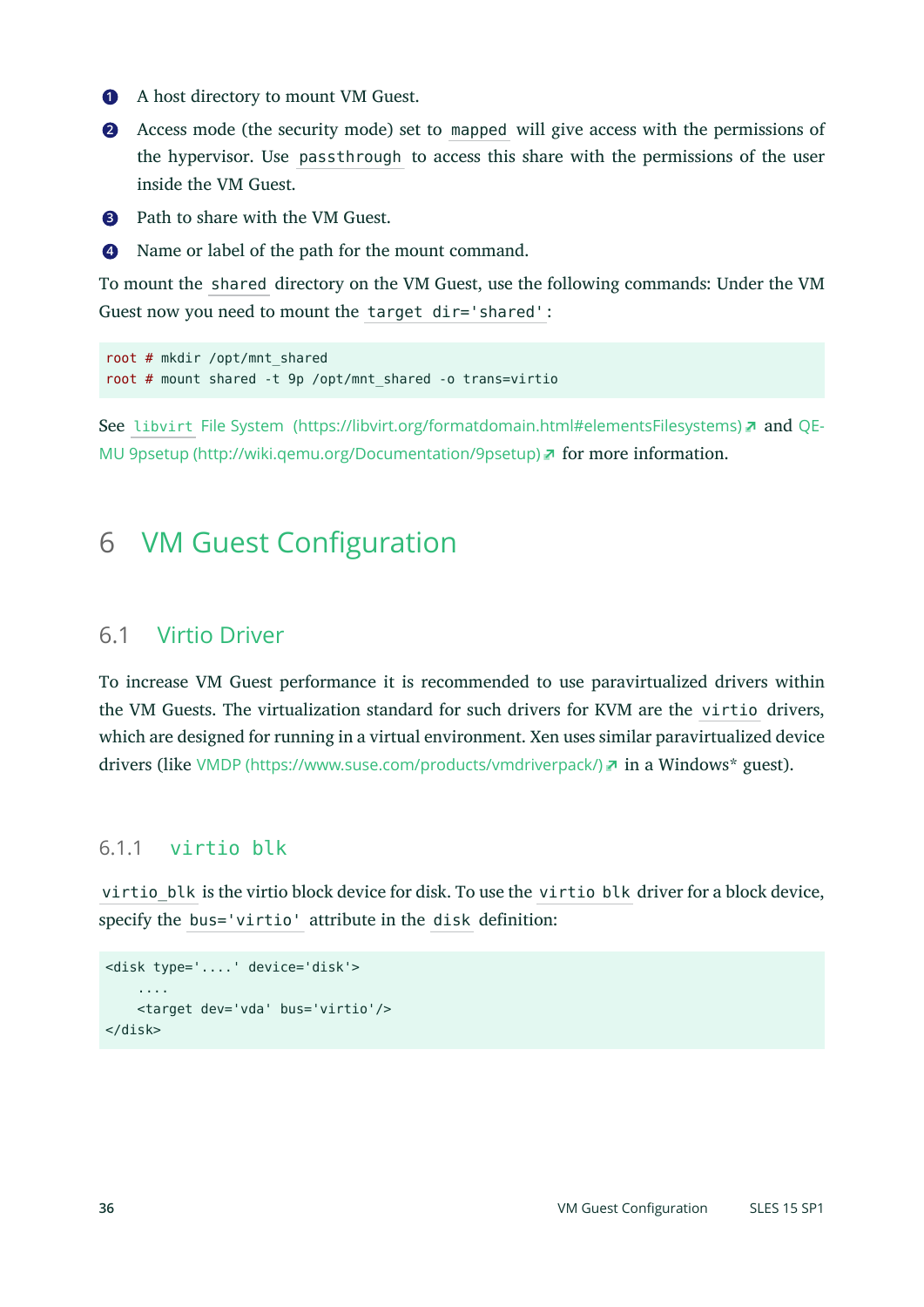# Important: Disk Device Names

virtio disk devices are named /dev/vd[a-z][1-9] . If you migrate a Linux guest from a non-virtio disk you need to adjust the root= parameter in the GRUB configuration, and regenerate the initrd file. Otherwise the system cannot boot. On VM Guests with other operating systems, the boot loader may need to be adjusted or reinstalled accordingly, too.

# Important: Using virtio Disks with **qemu-system-ARCH**

When running **qemu-system-ARCH** , use the -drive option to add a disk to the VM Guest. See *Book "*Virtualization Guide*", Chapter 31 "Guest Installation", Section 31.1 "Basic Installation with* **qemu-system-ARCH***"* for an example. The -hd[abcd] option will not work for virtio disks.

#### 6.1.2 virtio net

virtio net is the virtio network device. The kernel modules should be loaded automatically in the guest at boot time. You need to start the service to make the network available.

```
<interface type='network'>
     ...
     <model type='virtio' />
</interface>
```
### <span id="page-36-0"></span>6.1.3 virtio balloon

The virtio balloon is used for host memory over-commits for guests. For Linux guests, the balloon driver runs in the guest kernel, whereas for Windows guests, the balloon driver is in the VMDP package. virtio balloon is a PV driver to give or take memory from a VM Guest.

- *Inflate balloon*: Return memory from guest to host kernel (for KVM) or to hypervisor (for Xen)
- *Deflate balloon*: Guest will have more available memory

It is controlled by the currentMemory and memory options.

```
<memory unit='KiB'>16777216</memory>
     <currentMemory unit='KiB'>1048576</currentMemory>
```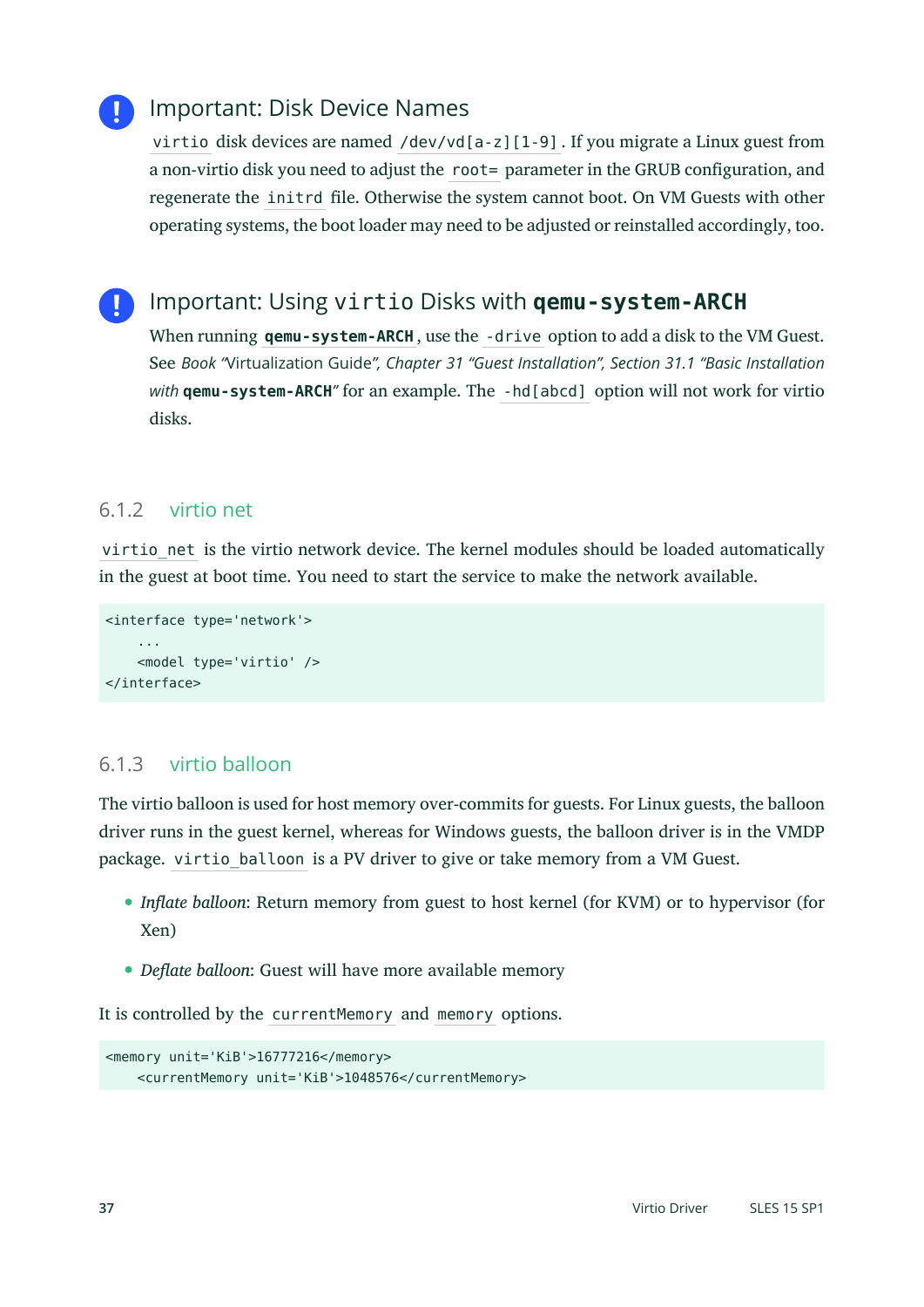```
 [...]
 <devices>
     <memballoon model='virtio'/>
 </devices>
```
You can also use **virsh** to change it:

```
tux > virsh setmem DOMAIN_ID MEMORY in KB
```
### 6.1.4 Checking virtio Presence

You can check the virtio block PCI with:

```
tux > find /sys/devices/ -name virtio*
/sys/devices/pci0000:00/0000:00:06.0/virtio0
/sys/devices/pci0000:00/0000:00:07.0/virtio1
/sys/devices/pci0000:00/0000:00:08.0/virtio2
```
To find the block device associated with vdX:

```
tux > find /sys/devices/ -name virtio* -print -exec ls {}/block 2>/dev/null \;
/sys/devices/pci0000:00/0000:00:06.0/virtio0
/sys/devices/pci0000:00/0000:00:07.0/virtio1
/sys/devices/pci0000:00/0000:00:08.0/virtio2
vda
```
To get more information on the virtio block:

```
tux > udevadm info -p /sys/devices/pci0000:00/0000:00:08.0/virtio2
P: /devices/pci0000:00/0000:00:08.0/virtio2
E: DEVPATH=/devices/pci0000:00/0000:00:08.0/virtio2
E: DRIVER=virtio_blk
E: MODALIAS=virtio:d00000002v00001AF4
E: SUBSYSTEM=virtio
```
To check all virtio drivers being used:

tux > find /sys/devices/ -name virtio\* -print -exec ls -l {}/driver 2>/dev/null \; /sys/devices/pci0000:00/0000:00:06.0/virtio0 lrwxrwxrwx 1 root root 0 Jun 17 15:48 /sys/devices/pci0000:00/0000:00:06.0/virtio0/driver -> ../../../../bus/virtio/drivers/virtio console /sys/devices/pci0000:00/0000:00:07.0/virtio1 lrwxrwxrwx 1 root root 0 Jun 17 15:47 /sys/devices/pci0000:00/0000:00:07.0/virtio1/driver -> ../../../../bus/virtio/drivers/virtio\_balloon /sys/devices/pci0000:00/0000:00:08.0/virtio2 lrwxrwxrwx 1 root root 0 Jun 17 14:35 /sys/devices/pci0000:00/0000:00:08.0/virtio2/driver -> ../../../../bus/virtio/drivers/virtio blk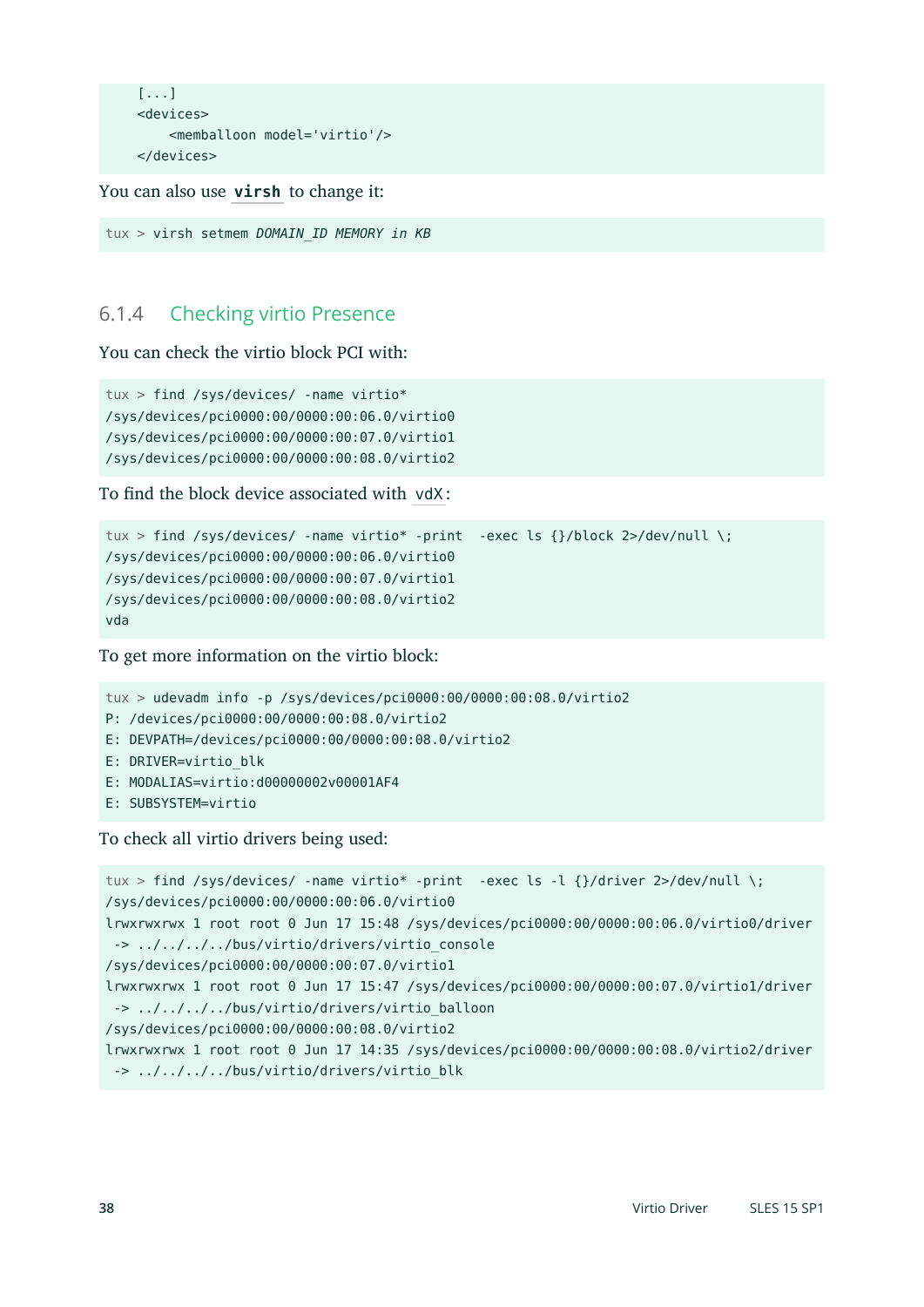### 6.1.5 Find Device Driver Options

Virtio devices and other drivers have various options. To list all of them, use the help parameter of the **qemu-system-ARCH** command.

```
tux > qemu-system-x86_64 -device virtio-net,help
virtio-net-pci.ioeventfd=on/off
virtio-net-pci.vectors=uint32
virtio-net-pci.indirect_desc=on/off
virtio-net-pci.event_idx=on/off
virtio-net-pci.any_layout=on/off
.....
```
# 6.2 Cirrus Video Driver

To get 16-bit color, high compatibility and better performance it is recommended to use the cirrus video driver.



# Note: libvirt

libvirt ignores the vram value because video size has been hardcoded in QEMU.

```
<video>
    <model type='cirrus' vram='9216' heads='1'/>
</video>
```
# 6.3 Better Entropy

Virtio RNG (random number generator) is a paravirtualized device that is exposed as a hardware RNG device to the guest. On the host side, it can be wired up to one of several sources of entropy (including a real hardware RNG device and the host's /dev/random ) if hardware support does not exist. The Linux kernel contains the guest driver for the device from version 2.6.26 and higher.

The system entropy is collected from various non-deterministic hardware events and is mainly used by cryptographic applications. The virtual random number generator device (paravirtualized device) allows the host to pass through entropy to VM Guest operating systems. This results in a better entropy in the VM Guest.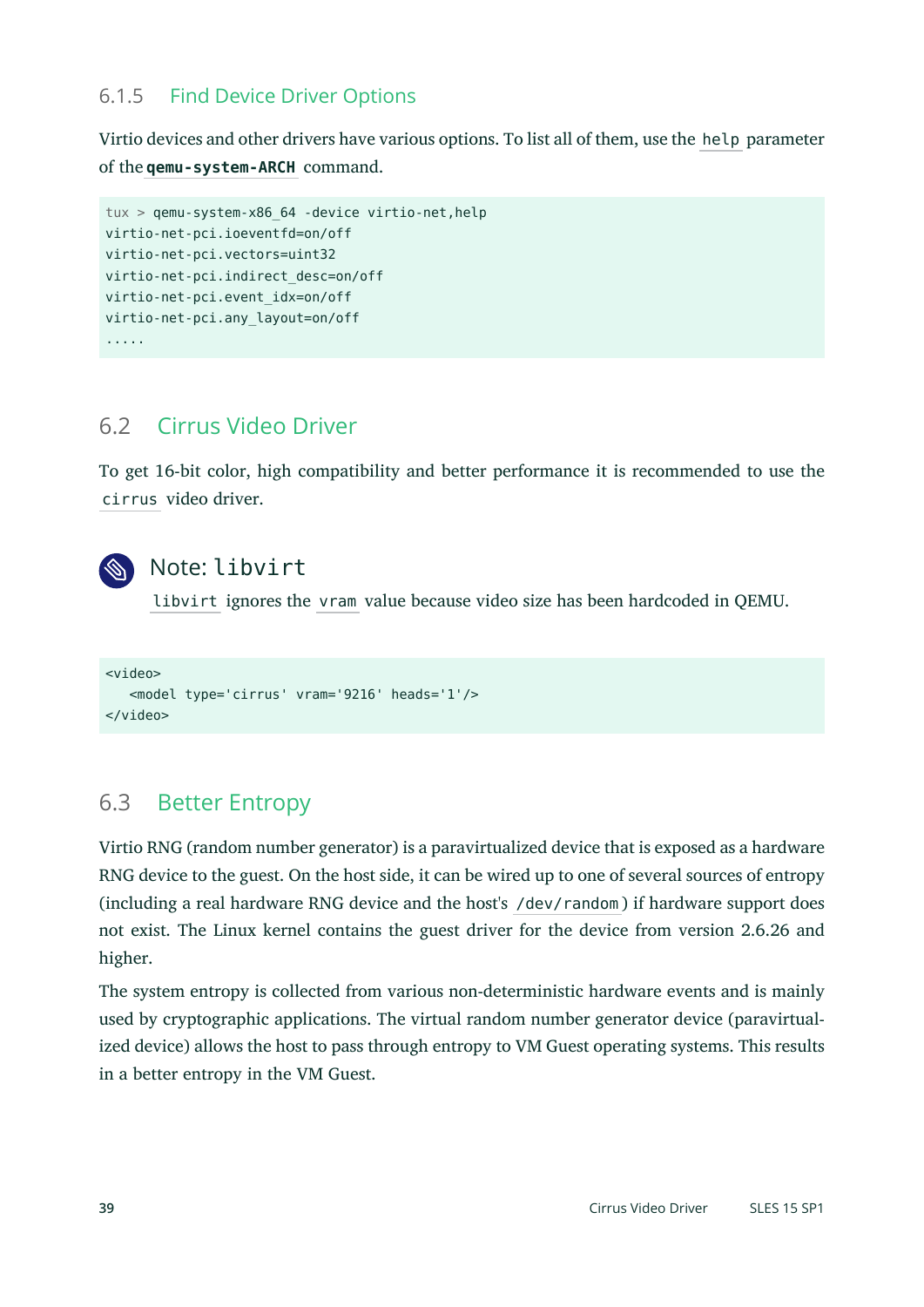To use Virtio RNG, add an RNG device in **virt-manager** or directly in the VM Guest's XML configuration:

```
<devices>
    <rng model='virtio'>
        <backend model='random'>/dev/random</backend>
   \langle rng>
</devices>
```
The host now should used /dev/random:

tux > lsof /dev/random qemu-syst 4926 qemu 6r CHR 1,8 0t0 8199 /dev/random

On the VM Guest, the source of entropy can be checked with:

tux > cat /sys/devices/virtual/misc/hw\_random/rng\_available

The current device used for entropy can be checked with:

```
tux > cat /sys/devices/virtual/misc/hw_random/rng_current
virtio rng.0
```
You should install the rng-tools package on the VM Guest, enable the service, and start it. Under SUSE Linux Enterprise Server 15, do the following:

```
root # zypper in rng-tools
root # systemctl enable rng-tools
root # systemctl start rng-tools
```
# 6.4 Disable Unused Tools and Devices

Per host, use one virtualization technology only. For example, do not use KVM and Xen on the same host. Otherwise, you may find yourself with a reduced amount of available resources, increased security risk and a longer software update queue. Even when the amount of resources allocated to each of the technologies is configured carefully, the host may suffer from reduced overall availability and degraded performance.

Minimize the amount of software and services available on hosts. Most default installations of operating systems are not optimized for VM usage. Install what you really need and remove all other components in the VM Guest.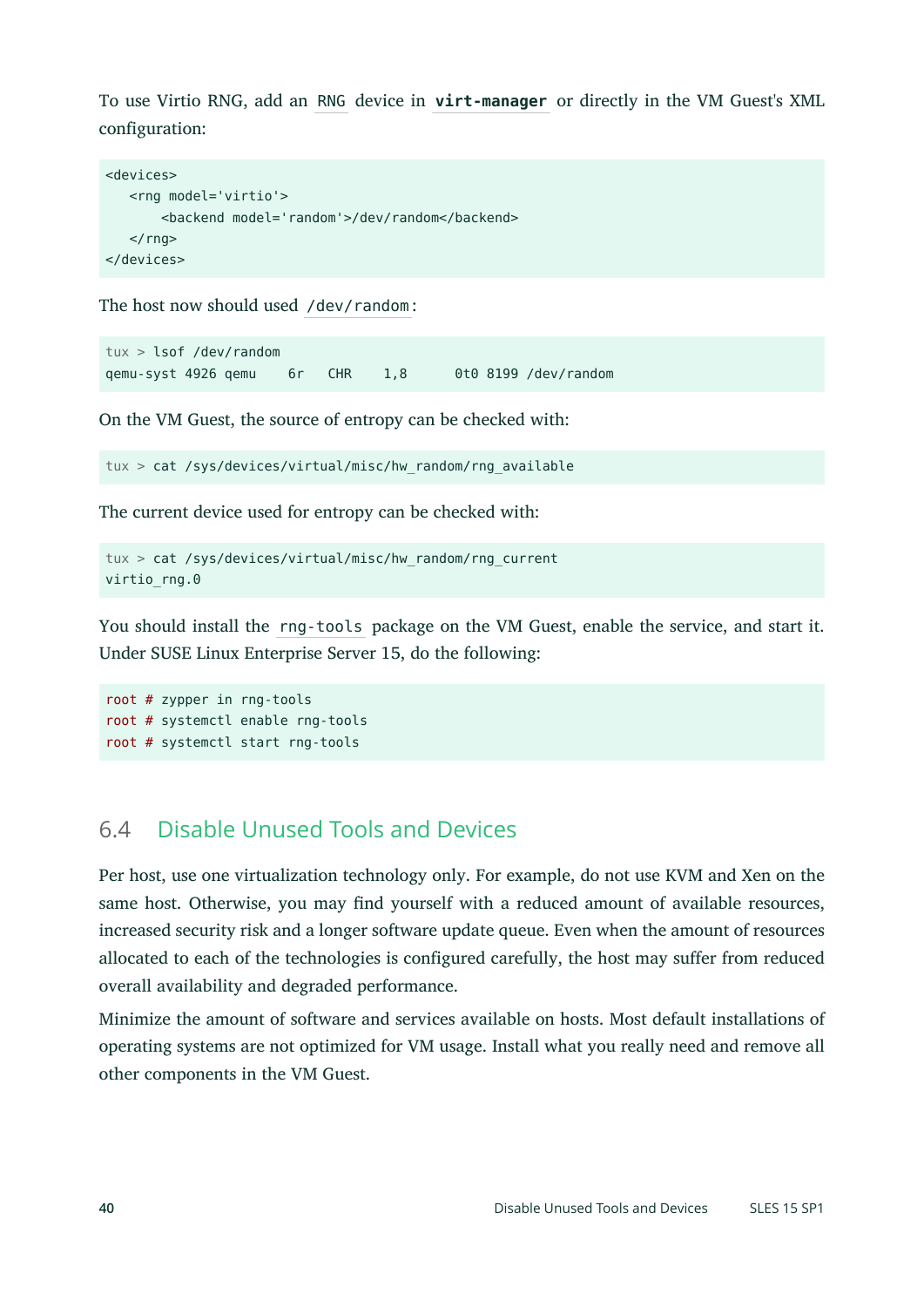#### Windows\* Guest:

- Disable the screen saver
- Remove all graphical effects
- Disable indexing of hard disks if not necessary
- Check the list of started services and disable the ones you do not need
- Check and remove all unneeded devices
- Disable system update if not needed, or configure it to avoid any delay while rebooting or shutting down the host
- Check the Firewall rules
- Schedule backups and anti-virus updates appropriately
- Install the VMDP [\(https://www.suse.com/products/vmdriverpack/\)](https://www.suse.com/products/vmdriverpack/) **paravirtualized driver** for best performance
- Check the operating system recommendations, such as on the [Microsoft Windows\\*](http://windows.microsoft.com/en-us/windows/optimize-windows-better-performance#optimize-windows-better-performance=windows-7) [7 better performance \(http://windows.microsoft.com/en-us/windows/optimize-windows-bet](http://windows.microsoft.com/en-us/windows/optimize-windows-better-performance#optimize-windows-better-performance=windows-7)[ter-performance#optimize-windows-better-performance=windows-7\)](http://windows.microsoft.com/en-us/windows/optimize-windows-better-performance#optimize-windows-better-performance=windows-7) **No Web page.**

#### Linux Guest:

- Remove or do not start the X Window System if not necessary
- Check the list of started services and disable the ones you do not need
- Check the OS recommendations for kernel parameters that enable better performance
- Only install software that you really need
- Optimize the scheduling of predictable tasks (system updates, hard disk checks, etc.)

# 6.5 Updating the Guest Machine Type

QEMU machine types define details of the architecture that are particularly relevant for migration and session management. As changes or improvements to QEMU are made, new machine types are added. Old machine types are still supported for compatibility reasons, but to take advantage of improvements, we recommend to always migrate to the latest machine type when upgrading.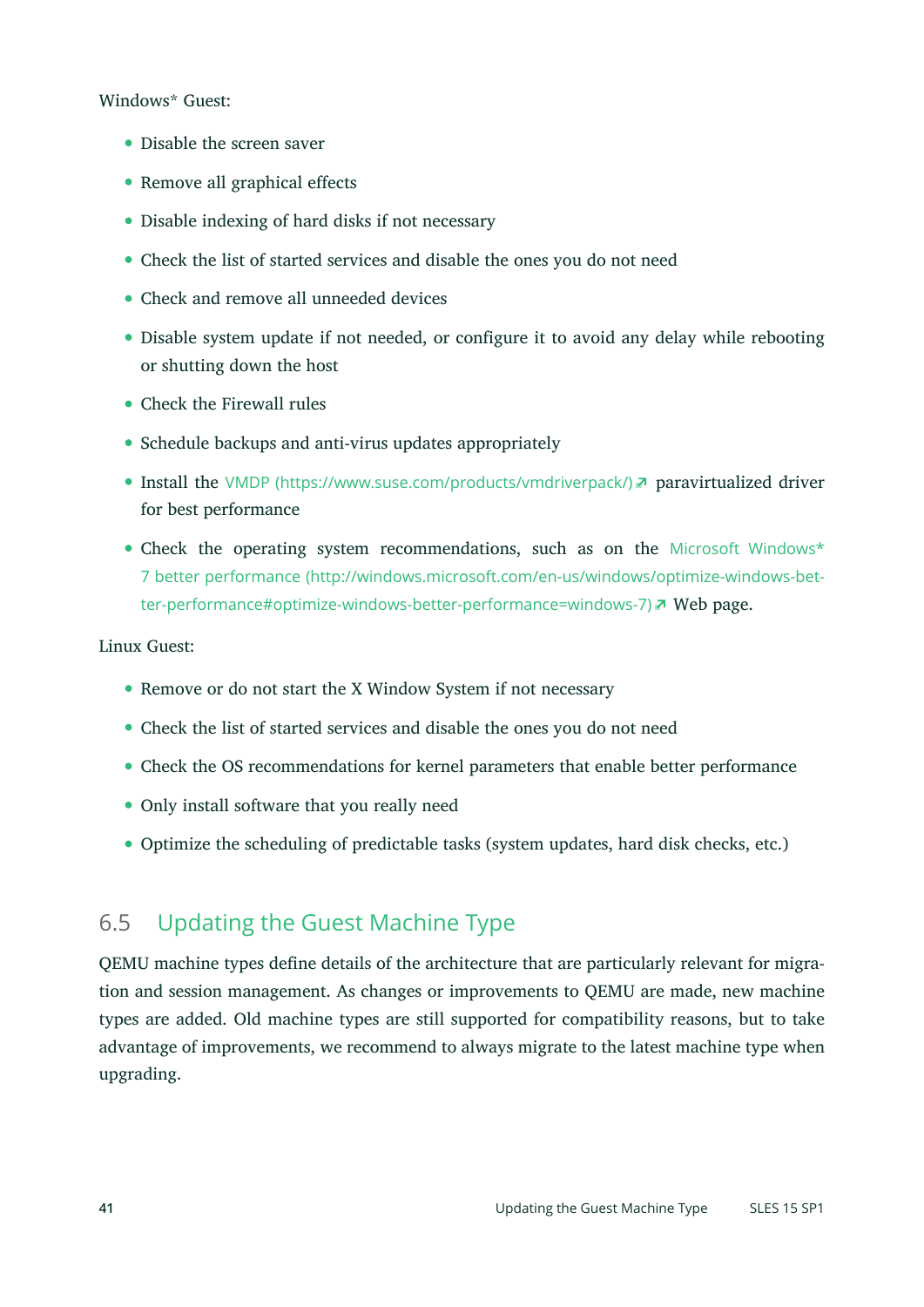Changing the guest's machine type for a Linux guest will mostly be transparent. For Windows\* guests, we recommend to take a snapshot or backup of the guest—in case Windows\* has issues with the changes it detects and subsequently the user decides to revert to the original machine type the guest was created with.



# Note: Changing the Machine Type

Refer to *Book "*Virtualization Guide*", Chapter 15 "Configuring Virtual Machines with* **virsh***", Section 15.3 "Changing the Machine Type"* for documentation.

# <span id="page-41-0"></span>7 VM Guest-Specific Configurations and Settings

# 7.1 ACPI Testing

The ability to change a VM Guest's state heavily depends on the operating system. It is very important to test this feature before any use of your VM Guests in production. For example, most Linux operating systems disable this capability by default, so this requires you to enable this operation (mostly through PolKit).

ACPI must be enabled in the guest for a graceful shutdown to work. To check if ACPI is enabled, run:

```
tux > virsh dumpxml VMNAME | grep acpi
```
If nothing is printed, ACPI is not enabled for your machine. Use **virsh edit** to add the following  $XML$  under  $<$  domain $>$ :

<features>  $<$ acpi $/$ </features>

If ACPI was enabled during a Windows Server\* guest installation, it is not sufficient to turn it on in the VM Guest configuration only. For more information, see [https://support.microsoft.com/en](https://support.microsoft.com/en-us/kb/309283)[us/kb/309283](https://support.microsoft.com/en-us/kb/309283) **7.** 

Regardless of the VM Guest's configuration, a graceful shutdown is always possible from within the guest operating system.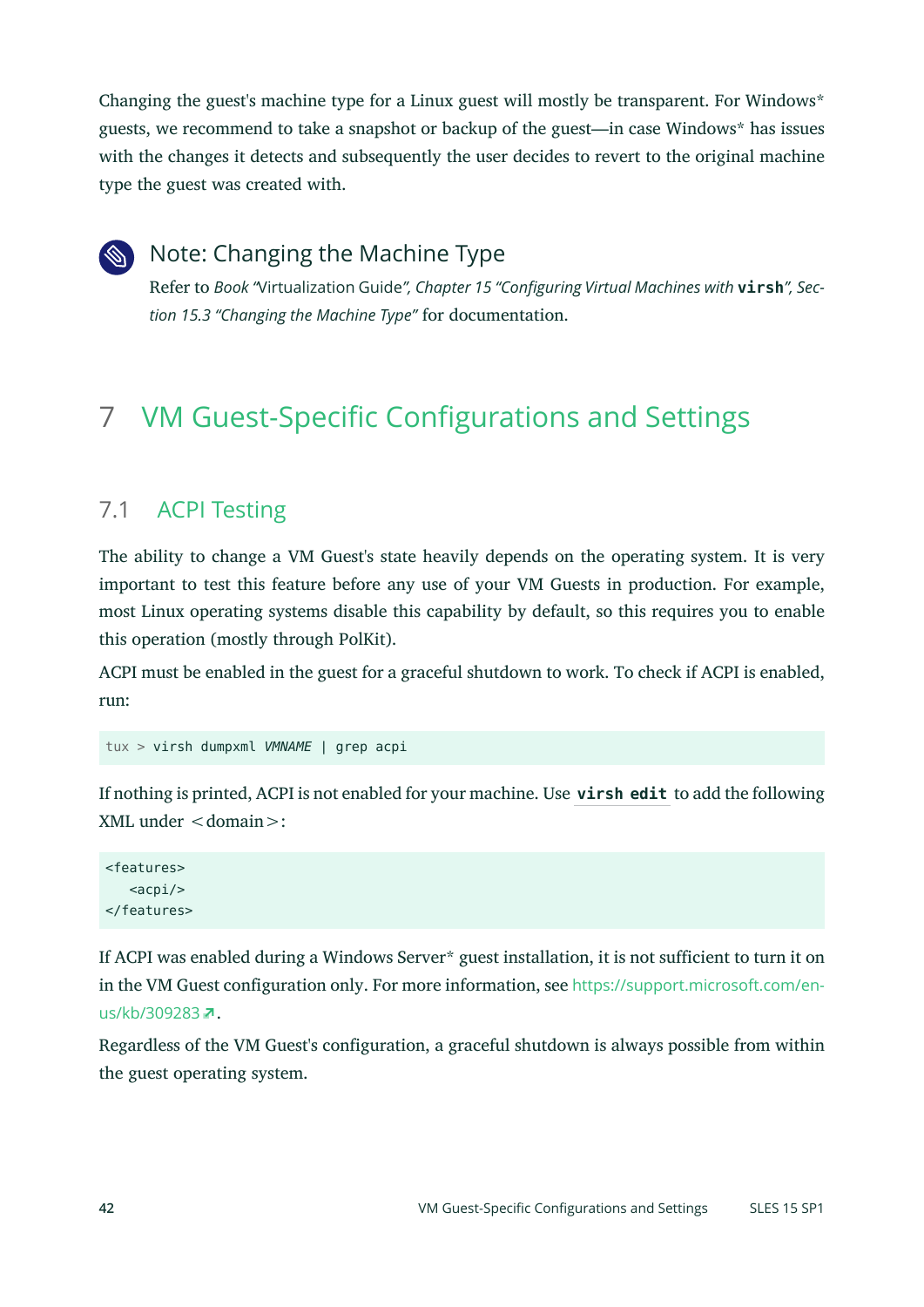# 7.2 Keyboard Layout

Though it is possible to specify the keyboard layout from a **qemu-system-ARCH** command, it is recommended to configure it in the libvirt XML file. To change the keyboard layout while connecting to a remote VM Guest using vnc, you should edit the VM Guest XML configuration file. For example, to add an en-us keymap, add in the <devices> section:

```
<graphics type='vnc' port='-1' autoport='yes' keymap='en-us'/>
```
Check the vncdisplay configuration and connect to your VM Guest:

```
tux > virsh vncdisplay sles15 127.0.0.1:0
```
# 7.3 Spice default listen URL

If no network interface other than lo is assigned an IPv4 address on the host, the default address on which the spice server listens will not work. An error like the following one will occur:

```
tux > virsh start sles15
error: Failed to start domain sles15
error: internal error: process exited while connecting to monitor: ((null):26929): Spice-
Warning **: reds.c:2330:reds init socket: getaddrinfo(127.0.0.1,5900): Address family for
 hostname not supported
2015-08-12T11:21:14.221634Z qemu-system-x86_64: failed to initialize spice server
```
To fix this, you can change the default spice listen value in /etc/libvirt/qemu.conf using the local IPv6 address  $\cdot:1$ . The spice server listening address can also be changed on a per VM Guest basis, use **virsh edit** to add the listen XML attribute to the graphics type='spice' element:

<graphics type='spice' listen='::1' autoport='yes'/>>

# 7.4 XML to QEMU command line

Sometimes it could be useful to get the QEMU command line to launch the VM Guest from the XML file.

```
tux > virsh domxml-to-native 1 qemu-argv 2 SLE15.xml 3
```
**[1](#page-42-0)** Convert the XML file in domain XML format to the native guest configuration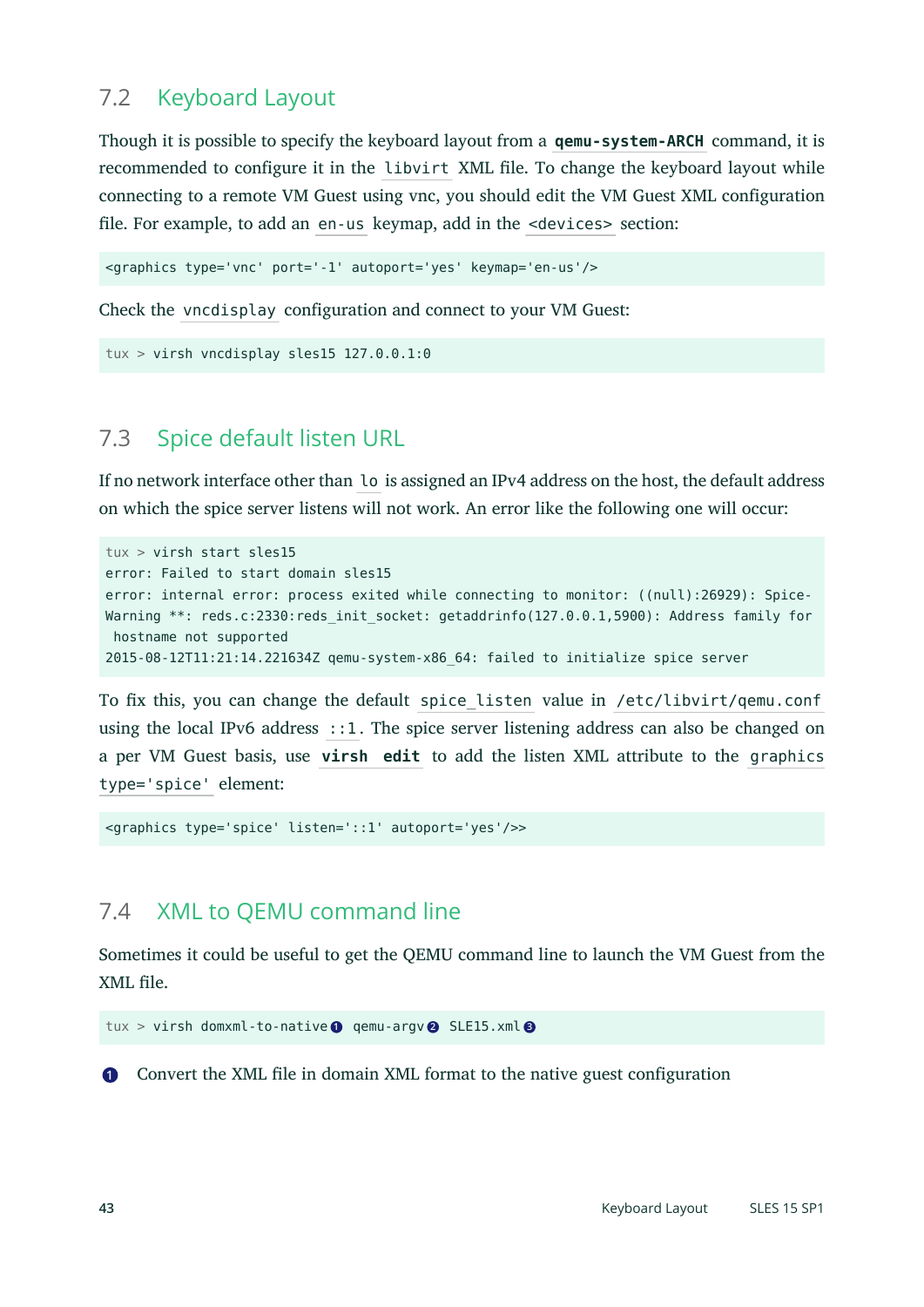**[2](#page-42-1)** For the QEMU/KVM hypervisor, the format argument needs be qemu-argv

#### **[3](#page-42-2)** Domain XML file to use

```
tux > sudo virsh domxml-to-native qemu-argv /etc/libvirt/qemu/SLE15.xml
LC_ALL=C_PATH=/usr/local/sbin:/usr/local/bin:/usr/sbin:/usr/bin:/sbin:/bin \
    QEMU_AUDIO_DRV=none /usr/bin/qemu-system-x86_64 -name SLE15 -machine \
    pc-i440fx-2.3,accel=kvm,usb=off -cpu SandyBridge -m 4048 -realtime \
    mlock=off -smp 4,sockets=4,cores=1,threads=1 -uuid
 8616d00f-5f05-4244-97cc-86aeaed8aea7 \
   -no-user-config -nodefaults -chardev socket,id=charmonitor,path=/var/lib/libvirt/qemu/
SLE15.monitor, server, nowait \
   -mon chardev=charmonitor,id=monitor,mode=control -rtc base=utc,driftfix=slew \
   -global kvm-pit.lost tick policy=discard -no-hpet \
   -no-shutdown -qlobal PIIX4 PM.disable s3=1 -qlobal PIIX4 PM.disable s4=1 \setminus-boot strict=on -device ich9-usb-ehcil,id=usb,bus=pci.0,addr=0x4.0x7 \
    -device ich9-usb-uhci1,masterbus=usb.0,firstport=0,bus=pci.0,multifunction=on,addr=0x4
\setminus -device ich9-usb-uhci2,masterbus=usb.0,firstport=2,bus=pci.0,addr=0x4.0x1 \
    -device ich9-usb-uhci3,masterbus=usb.0,firstport=4,bus=pci.0,addr=0x4.0x2 \
    -drive file=/var/lib/libvirt/images/SLE15.qcow2,if=none,id=drive-virtio-
disk0, format=qcow2, cache=none \
    -device virtio-blk-pci,scsi=off,bus=pci.0,addr=0x6,drive=drive-virtio-disk0,id=virtio-
disk0,bootindex=2 \
   -drive if=none,id=drive-ide0-0-1,readonly=on,format=raw \
    -device ide-cd,bus=ide.0,unit=1,drive=drive-ide0-0-1,id=ide0-0-1 -netdev
 tap,id=hostnet0 \
    -device virtio-net-
pci,netdev=hostnet0,id=net0,mac=52:54:00:28:04:a9,bus=pci.0,addr=0x3,bootindex=1 \
   -chardev pty,id=charserial0 -device isa-serial, chardev=charserial0, id=serial0 \
   -vnc 127.0.0.1:0 -device cirrus-vga,id=video0,bus=pci.0,addr=0x2 \
    -device virtio-balloon-pci,id=balloon0,bus=pci.0,addr=0x5 -msg timestamp=on
```
# <span id="page-43-0"></span>7.5 Change Kernel Parameters at Boot Time

#### 7.5.1 SUSE Linux Enterprise 11

To change the value for SLE 11 products at boot time, you need to modify your /boot/grub/ menu.lst file by adding the OPTION=parameter. Then reboot your system.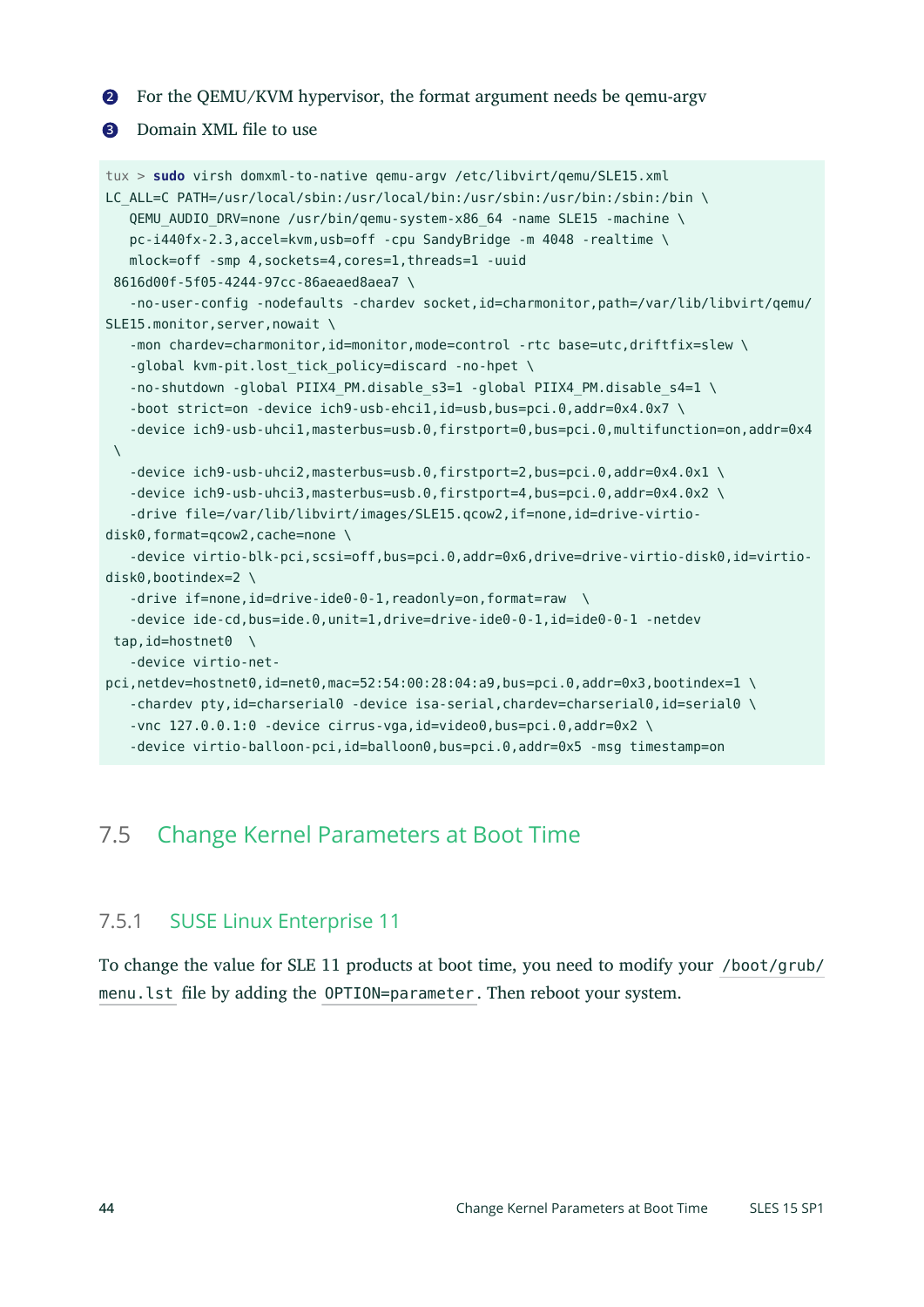### 7.5.2 SUSE Linux Enterprise 12 and 15

To change the value for SLE 12 and 15 products at boot time, you need to modify your /etc/ default/grub file. Find the variable starting with GRUB\_CMDLINE\_LINUX\_DEFAULT and add at the end OPTION=parameter (or change it with the correct value if it is already available). Now you need to regenerate your grub2 configuration:

# grub2-mkconfig -o /boot/grub2/grub.cfg

Then reboot your system.

# 7.6 Add a Device to an XML Configuration

To create a new VM Guest based on an XML file, you can specify the QEMU command line using the special tag qemu:commandline . For example, to add a virtio-balloon-pci, add this block at the end of the XML configuration file (before the  $\lt$ /domain  $>$  tag):

```
<qemu:commandline>
    <qemu:arg value='-device'/>
     <qemu:arg value='virtio-balloon-pci,id=balloon0'/>
</qemu:commandline>
```
# <span id="page-44-0"></span>8 Xen: Converting a Paravirtual (PV) Guest to a Fully Virtual (FV/HVM) Guest

This chapter explains how to convert a Xen paravirtual machine into a Xen fully virtualized machine.

**PROCEDURE 11: GUEST SIDE**

In order to start the guest in FV mode, you have to run the following steps inside the guest.

- **1.** Prior to converting the guest, apply all pending patches and reboot the guest.
- **2.** FV machines use the -default kernel. If this kernel is not already installed, install the kernel-default package (while running in PV mode).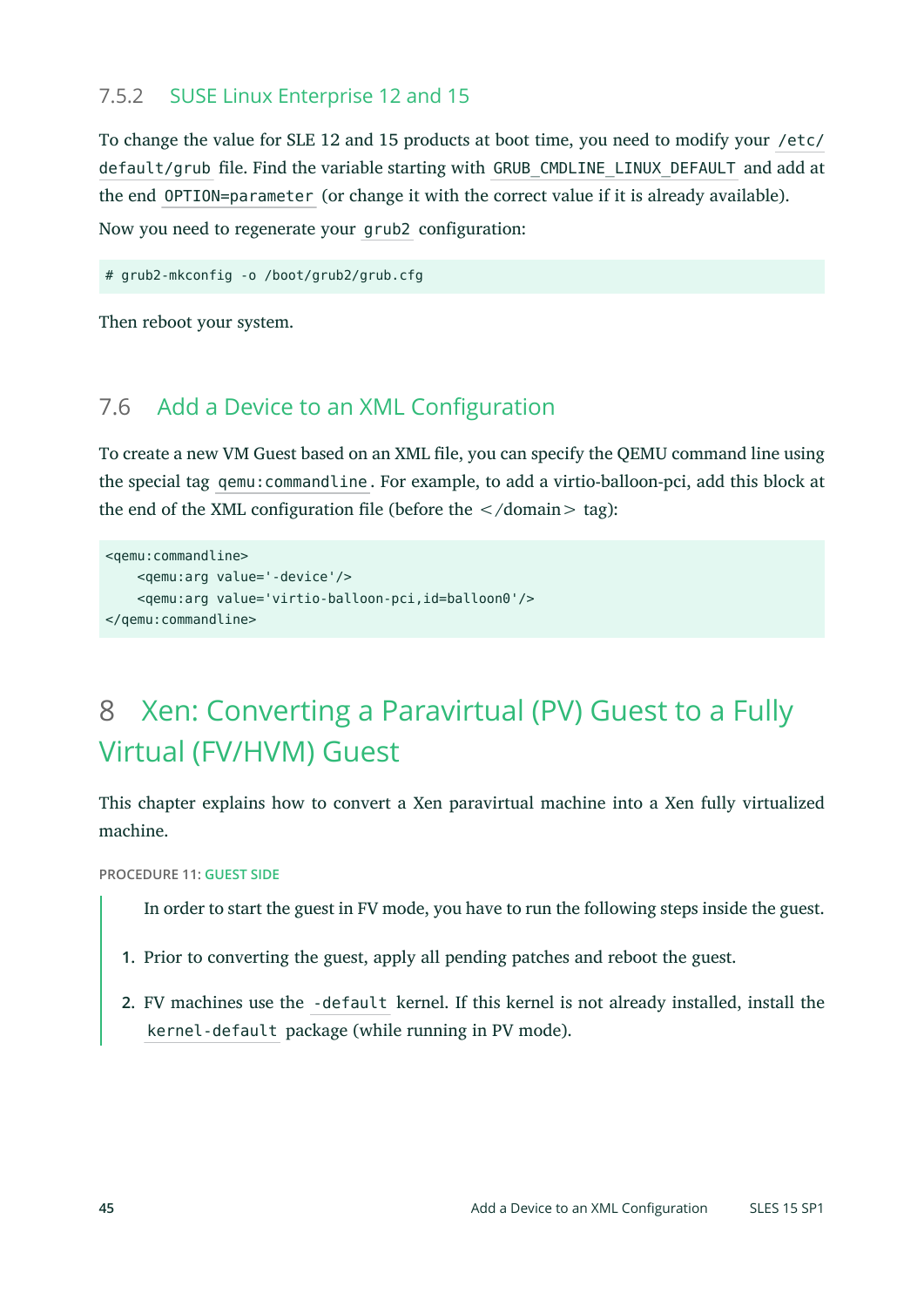- **3.** PV machines typically use disk names such as vda\* . These names must be changed to the  $FV$  hd\* syntax. This change must be done in the following files:
	- /etc/fstab
	- /boot/grub/menu.lst (SLES 11 only)
	- /boot/grub\*/device.map
	- /etc/sysconfig/bootloader
	- /etc/default/grub (SLES 12 and 15 only)
	-

### Note: Prefer UUIDs

You should use UUIDs or logical volumes within your /etc/fstab . Using UUID simplifies using attached network storage, multipathing, and virtualization. To find the UUID of your disk use the command **blkid** .

**4.** To avoid any error regenerating the initrd with the required modules you can create a symlink from /dev/hda2 to /dev/xvda2 etc. by using the **ln** :

```
ln -sf /dev/xvda2 /dev/hda2
ln -sf /dev/xvda1 /dev/hda1
.....
```
**5.** PV and FV machines use different disk and network driver modules. These FV modules must be added to the initrd manually. The expected modules are xen-vbd (for disk) and xen-vnif (for network). These are the only PV drivers for a fully virtualized VM Guest. All other modules, such as ata piix, ata generic and libata, should be added automatically.

# Tip: Adding Modules to the initrd

On SLES 11, you can add modules to the INITRD\_MODULES line in the /etc/ sysconfig/kernel file. For example:

INITRD\_MODULES="xen-vbd xen-vnif"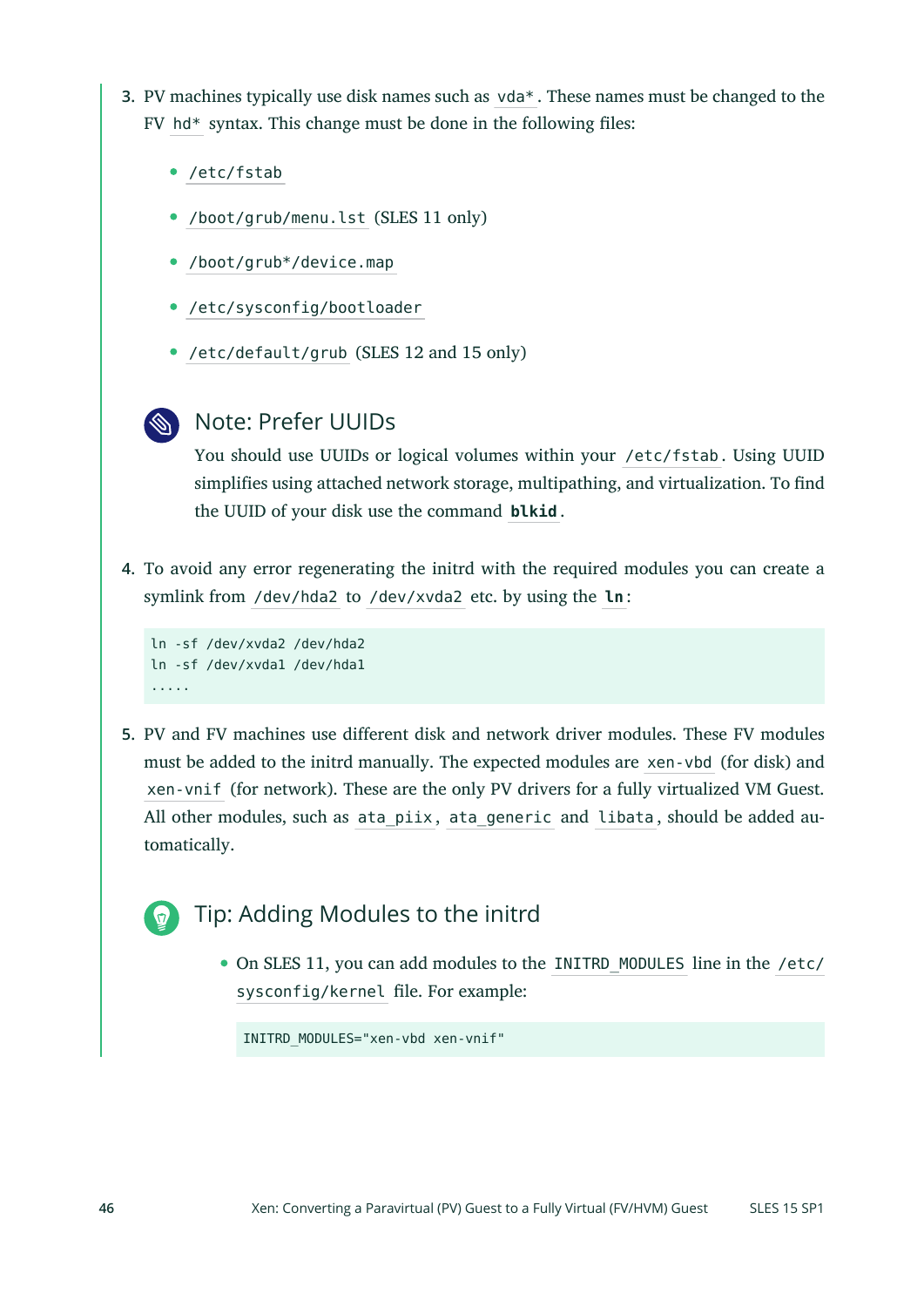Run **mkinitrd** to build a new initrd containing the modules.

On SLES 12 and 15, open or create /etc/dracut.conf.d/10-virt.conf and add the modules with force\_drivers by adding a line as in the example below (mind the leading whitespace):

force\_drivers+=" xen-vbd xen-vnif"

Run **dracut -f --kver** *KERNEL\_VERSION***-default** to build a new initrd (for the default version of the kernel) that contains the required modules.



# Note: Find Your Kernel Version

Use the **uname -r** command to get the current version used on your system.

- **6.** Before shutting down the guest, set the default boot parameter to the -default kernel using **yast bootloader** .
- **7.** Under SUSE Linux Enterprise Server 11, if you have an X server running on your guest, you need to adjust the /etc/X11/xorg.conf file in order to adjust the X driver. Search for fbdev and change to cirrus .

```
Section "Device"
          Driver "cirrus"
           ......
          EndSection
```
Note: SUSE Linux Enterprise Server 12/15 and Xorg Under SUSE Linux Enterprise Server 12/15, Xorg will automatically adjust the driver needed to be able to get a working X server.

**8.** Shut down the guest.

#### **PROCEDURE 12: HOST SIDE**

The following steps explain the action you have to perform on the host.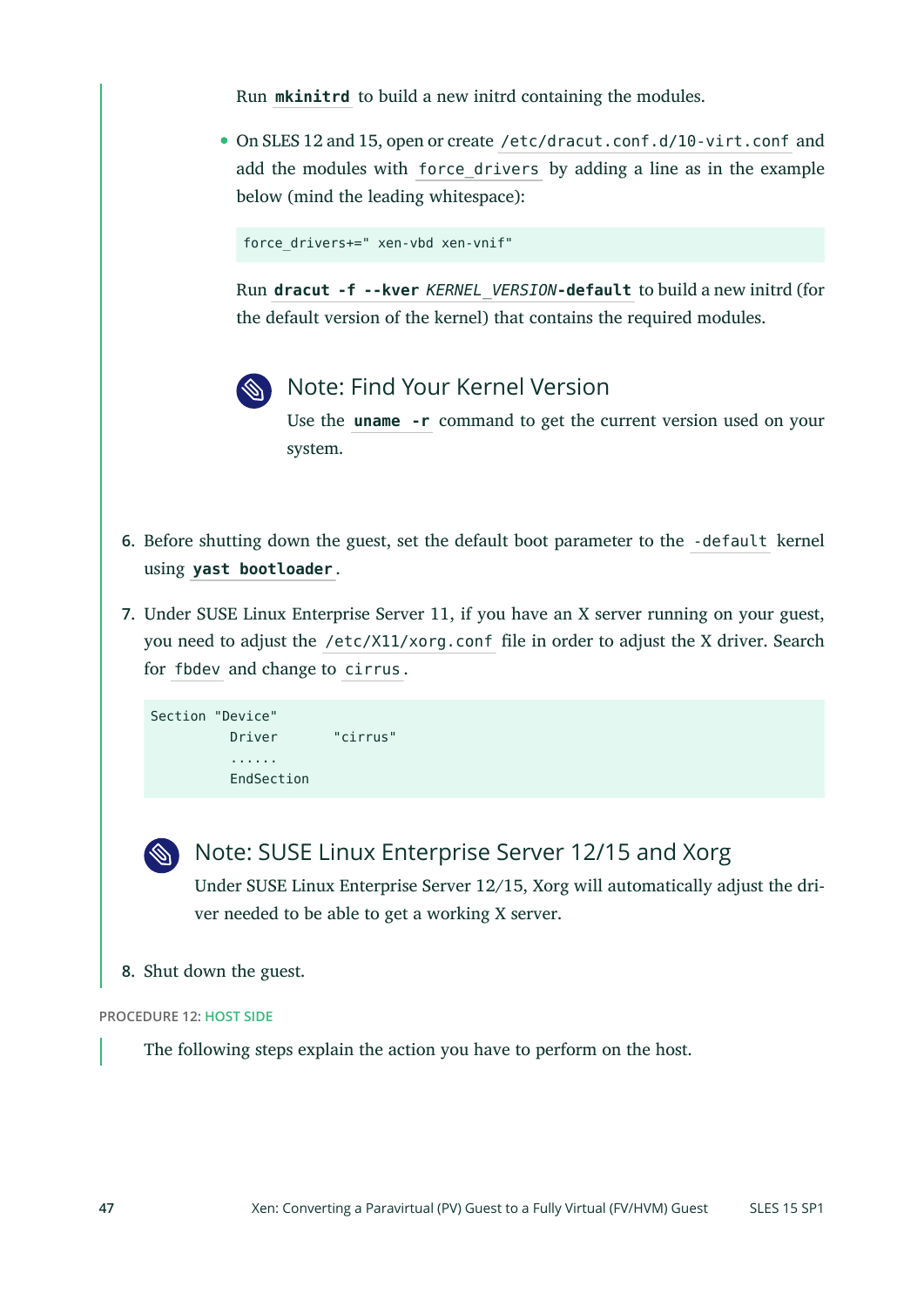- **1.** To start the guest in FV mode, the configuration of the VM must be modified to match an FV configuration. Editing the configuration of the VM can easily be done using **virsh edit [DOMAIN]** . The following changes are recommended:
	- Make sure the machine, the type and the loader entries in the OS section are changed from xenpv to xenfv . The updated OS section should look similar to:

```
<sub>0s</sub></sub>
            <type arch='x86_64' machine='xenfv'>hvm</type>
            <loader>/usr/lib/xen/boot/hvmloader</loader>
            <boot dev='hd'/>
</0s
```
- In the OS section remove anything that is specific to PV guest:
	- <bootloader>pygrub</bootloader>
	- $\bullet$ <kernel>/usr/lib/grub2/x86\_64-xen/grub.xen</kernel>
	- $\bullet$ <cmdline>xen-fbfront.video=4,1024,768</cmdline>
- In the devices section, add the qemu emulator as:

```
<emulator>/usr/lib/xen/bin/qemu-system-i386</emulator>
```
Update the disk configuration so the target device and bus use the FV syntax. This requires replacing the xen disk bus with ide , and the vda target device with hda . The changes should look similar to:

```
<target dev='hda' bus='ide'/>
```
Change the bus for the mouse and keyboard from xen to ps2 . Also add a new USB tablet device:

```
<input type='mouse' bus='ps2'/>
           <input type='keyboard' bus='ps2'/>
<input type='tablet' bus='usb'/>
```
Change the console target type from xen to serial :

```
<console type='pty'>
           <target type='serial' port='0'/>
</console>
```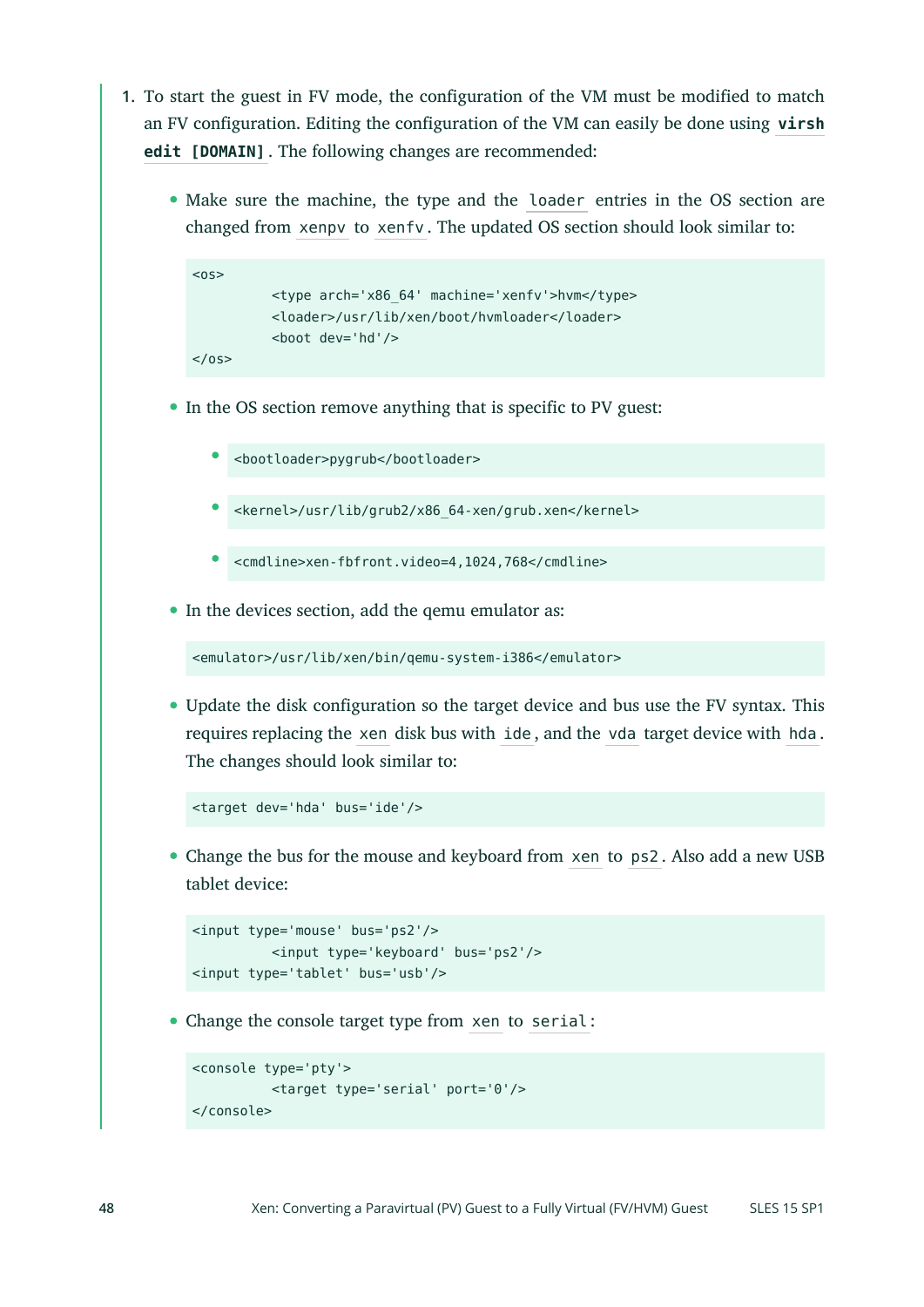Change the video configuration from xen to cirrus , with 8 MB of VRAM:

```
<video>
           <model type='cirrus' vram='8192' heads='1' primary='yes'/>
</video>
```
If desired, add acpi and apic to the features of the VM:

```
<features>
                 <sub>acpi</sub></sub>
                  <sub>apic/></sub></sub>
</features>
```
**2.** Start the guest (using **virsh** or **virt-manager** ). If the guest is running kernel-default (as verified through **uname -a** ), the machine is running in Fully Virtual mode.



# Note: guestfs-tools

To script this process, or work on disk images directly, you can use the guestfs-tools suite (see *Book "*Virtualization Guide*", Chapter 18 "libguestfs", Section 18.3 "Guestfs Tools"* for more information). Numerous tools exist there to help modify disk images.

# <span id="page-48-0"></span>9 External References

- [Increasing memory density using KSM \(https://kernel.org/doc/ols/2009/ols2009](https://kernel.org/doc/ols/2009/ols2009-pages-19-28.pdf) [pages-19-28.pdf\)](https://kernel.org/doc/ols/2009/ols2009-pages-19-28.pdf) **a**
- linux-kvm.org KSM [\(http://www.linux-kvm.org/page/KSM\)](http://www.linux-kvm.org/page/KSM)
- KSM's kernel [documentation \(https://www.kernel.org/doc/Documentation/vm/ksm.txt\)](https://www.kernel.org/doc/Documentation/vm/ksm.txt)
- [ksm dynamic page sharing driver for linux v4 \(https://lwn.net/Articles/329123/\)](https://lwn.net/Articles/329123/)
- [Memory Ballooning \(http://www.espenbraastad.no/post/memory-ballooning/\)](http://www.espenbraastad.no/post/memory-ballooning/)
- [libvirt virtio \(https://wiki.libvirt.org/page/Virtio\)](https://wiki.libvirt.org/page/Virtio)
- CFQ's kernel [documentation \(https://www.kernel.org/doc/Documentation/block/cfq](https://www.kernel.org/doc/Documentation/block/cfq-iosched.txt)[iosched.txt\)](https://www.kernel.org/doc/Documentation/block/cfq-iosched.txt)
- [Documentation for sysctl \(https://www.kernel.org/doc/Documentation/sysctl/kernel.txt\)](https://www.kernel.org/doc/Documentation/sysctl/kernel.txt)